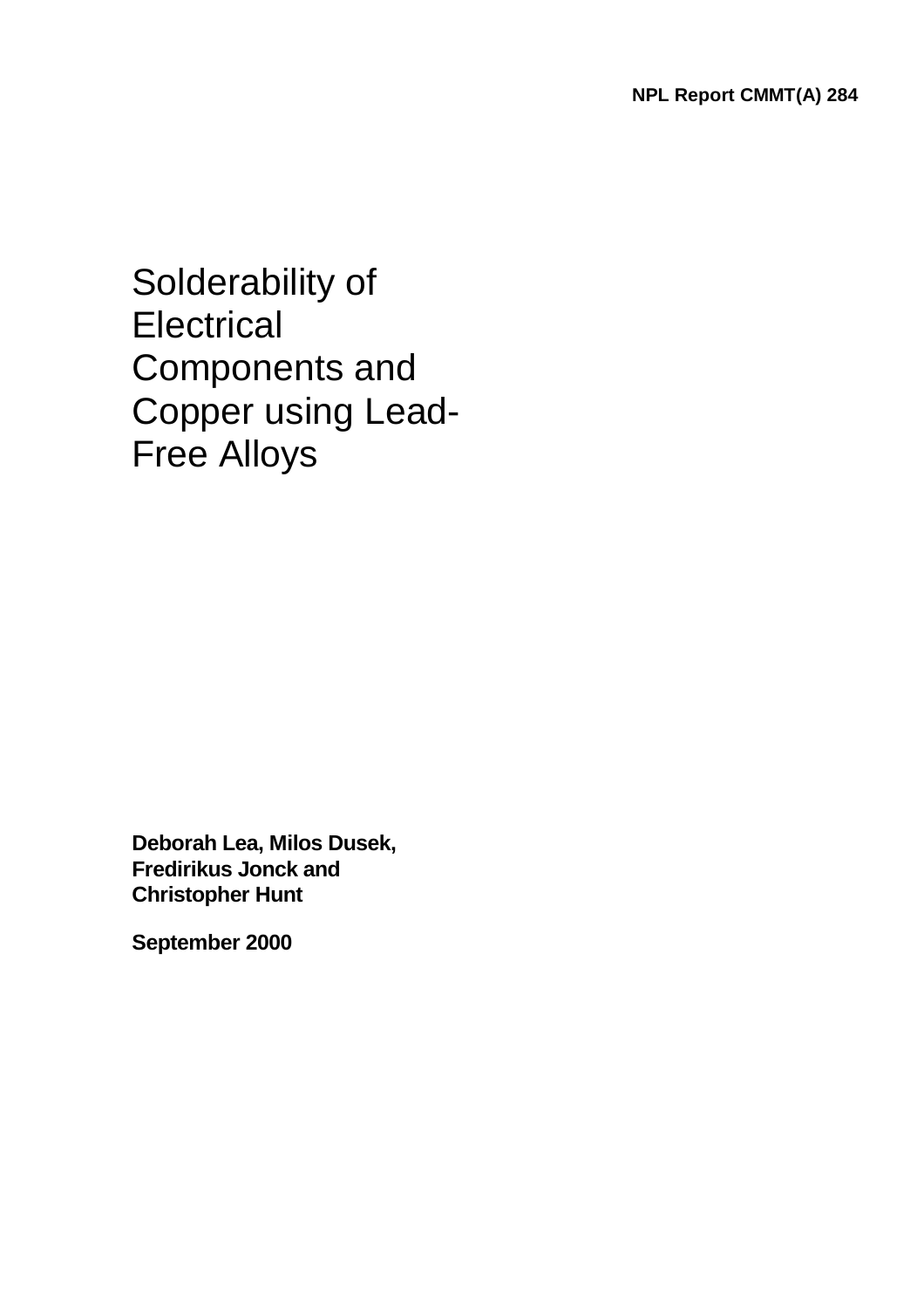September 2000

## Solderability of Electronic Components and Copper using Lead-Free Alloys

#### **Deborah Lea, Milos Dusek, Fredirikus Jonck and Christopher Hunt**

Centre for Materials Measurement and Technology National Physical Laboratory Teddington, Middlesex, UK, TW11 0LW

#### **ABSTRACT:**

As the move towards lead-free soldering gathers pace, there is keen interest in issues of solderability, arguably the key parameter for successful implementation of these new soldering technologies. This report presents the results of a large experiment to generate relevant solderability data using the wetting balance technique. The matrix experiment involved 20 component types (including both surface mount and through hole), copper coupons, 3 leadfree solders, 5 fluxes, a range of superheat temperatures, and two soldering atmospheres. The results were bench-marked against those for conventional SnPb solder.

The results demonstrate that nitrogen inerting is beneficial to solderability when unactivated rosin fluxes are used. Coupled with the lower superheat associated with lead-free solder alloys, this should result in a much wider industrial use of nitrogen inerting. The soldering temperature appears to exert a greater influence on solderability than no-clean flux chemistry. Of the leadfree alloys explored, SnAgCu appear to be the most attractive – it gives the best wetting characteristics, and it has the lowest soldering temperature. SnCu performed poorly, often with unacceptable solderability behaviour, even at the highest superheat. However, a key outcome of this work is that alloy selection for each component type is important, and that optimal selection is possible. The influence on solderability of flux type, temperature and solder type for each of the 20 component types has been calculated in this work. Relevant data, including typical wetting forces and wetting times, are listed in Appendices.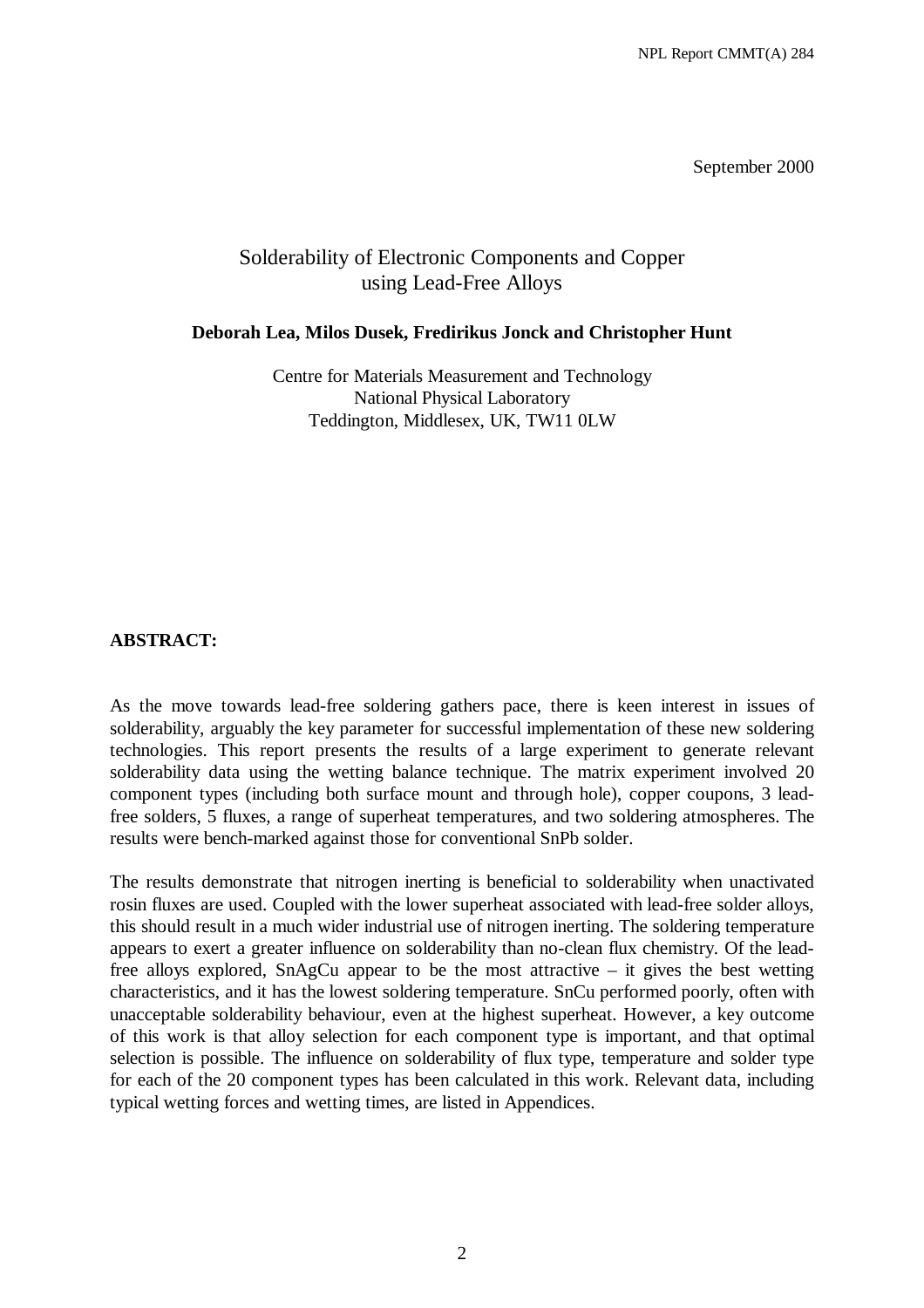© Crown copyright 2000 Reproduced by permission of the Controller of HMSO

ISSN 1361-4061

 National Physical Laboratory Teddington, Middlesex, UK, TW11 0LW

Extracts from this report may be reproduced provided the source is acknowledged and the extract is not taken out of context.

Approved on behalf of Managing Director, NPL, by Dr C Lea, Head, Centre for Materials Measurement and Technology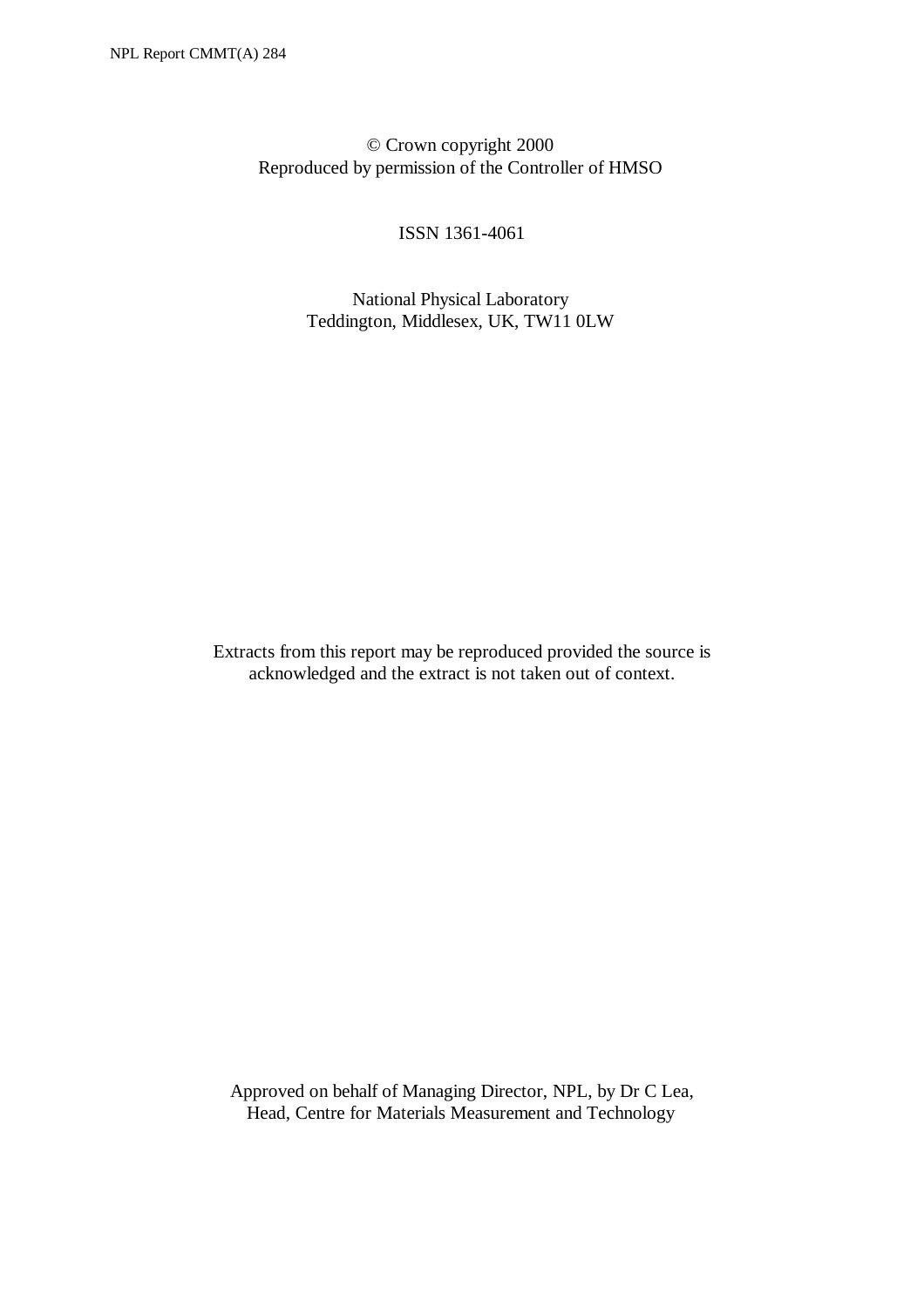## **CONTENTS**

| 3.2 SURFACE MOUNT AND THROUGH HOLE COMPONENTS 7 |  |
|-------------------------------------------------|--|
|                                                 |  |
|                                                 |  |
|                                                 |  |
|                                                 |  |
|                                                 |  |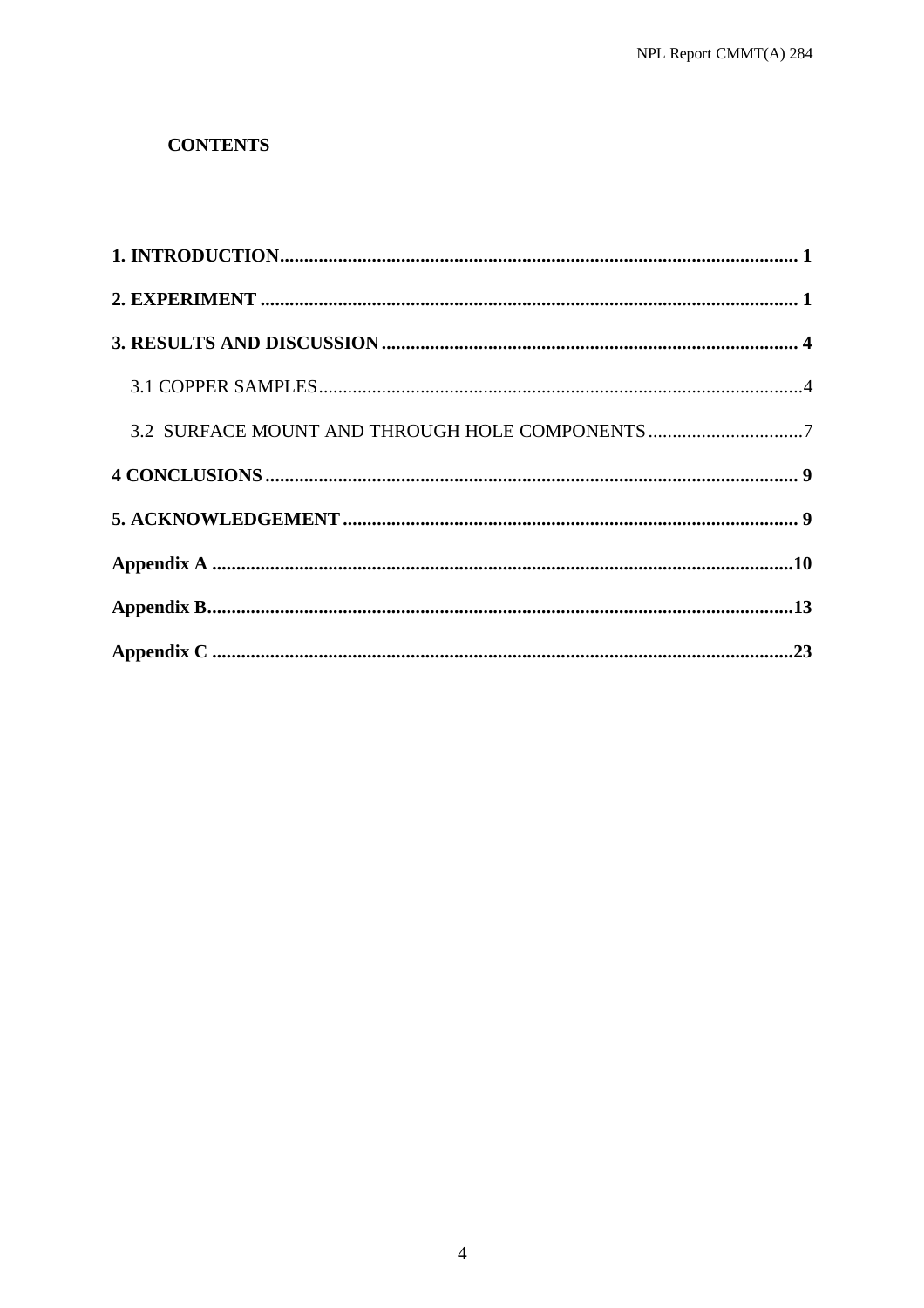## **1. INTRODUCTION**

As the issue of lead-free soldering becomes more important as a result of both legislative and commercial drivers, the need to establish alternatives to SnPb solder is being addressed. NPL is undertaking a number of projects to assist in this move to new soldering technologies. This project aims to address the issue of changes in solderability of lead-free solders for different component types, both surface mount and through hole, for a range of lead-free solder alloys and various flux compositions. It is well known that temperature is an influential factor in wetting behaviour and hence a range of superheat temperatures has been used in this study. Some basic studies are reported using copper coupons, and furthermore measurements have also been made in a nitrogen environment.

The well established wetting balance test has been used for this investigation, to give a detailed picture of solderability for an extensive number of component, alloy and flux combinations. Both wetting time and wetting force data are presented.

## **2. EXPERIMENT**

Copper coupons were tested with two fluxes, A and D, and three lead-free alloys over a range of temperatures in air and in nitrogen. Five coupons were tested for each test combination and the alloys were: SnAg, SnCu and SnAgCu. The copper coupons dimensions were 25 x 12 x 0.1mm. Wetting balance measurements were taken in a nitrogen environment of 500ppm oxygen, and in an air atmosphere.

Twenty component types were tested using three lead-free solder alloys and five different fluxes for three superheat temperatures. The test components comprised surface mount and through hole types, and the SOIC components included two termination finishes, SnPb and PdNi. The wide range of parameters gave a matrix, which represented 900 different test combinations, and a Design of Experiment (DOE) approach was used to reduce this number to a more manageable level. The original number of 900 test combinations was reduced by 55% to 400 test combinations. Five terminations were tested from each component type.

All the component tests were carried out in air under ambient laboratory conditions. Tables 1 and 2 give the technical data for the solder alloys and fluxes, and the test parameter combinations. The flux, alloy and superheat codings in Table 1 are used throughout this work. Details of the test matrix from the DoE, 20 conditions in all, are summarised in Table 2. Each component type was tested under these 20 conditions. The parameter combination follows the code in Table 1,and Table 3 lists the test components.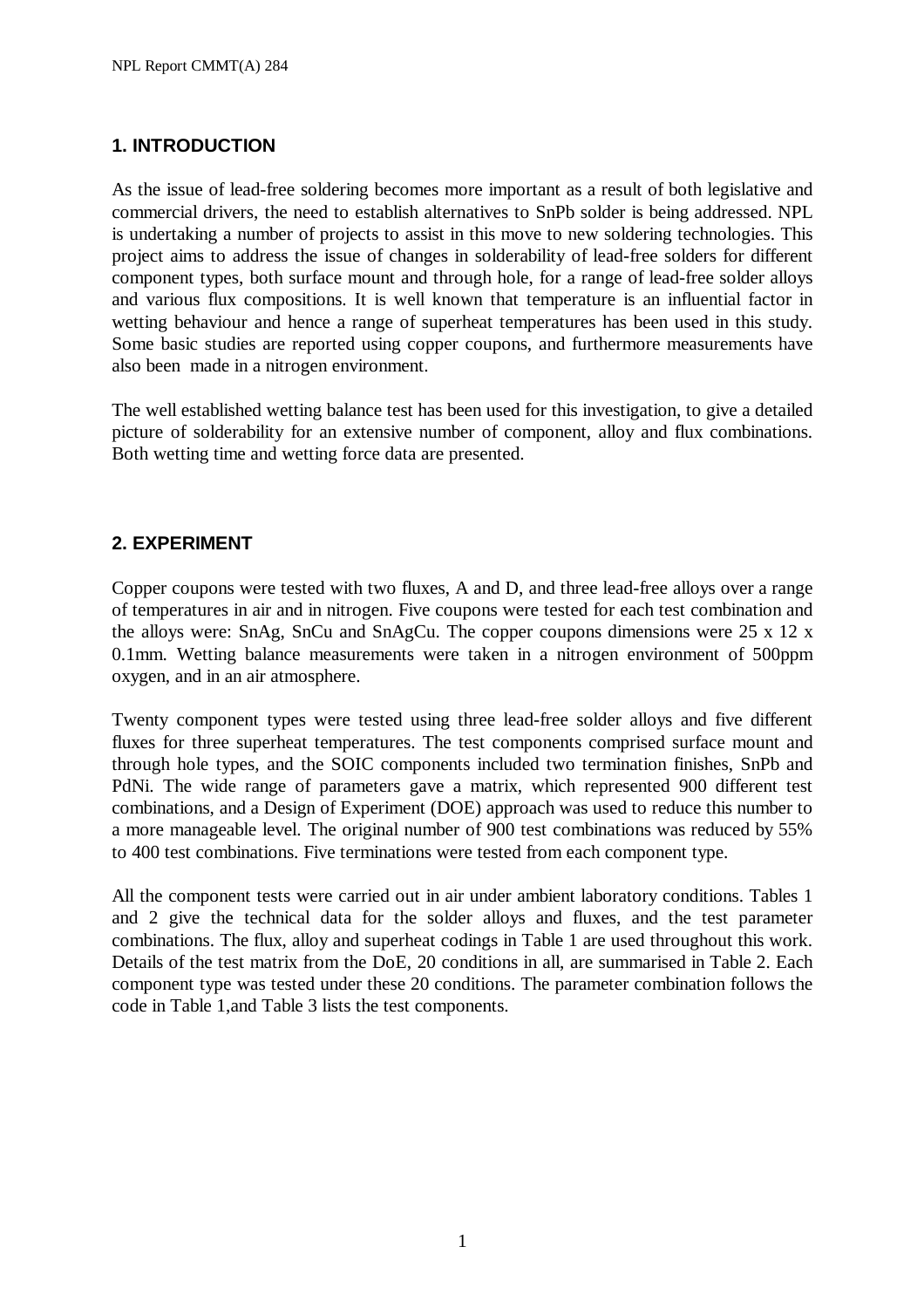| Code           | <b>Flux</b>                  | Description                                                   |                         |  |  |
|----------------|------------------------------|---------------------------------------------------------------|-------------------------|--|--|
|                | A                            | Pure rosin, 0.5% halide activated flux from Multicore Solders |                         |  |  |
| $\mathfrak{D}$ | B                            | Low solids, no-clean, non-halide activated flux from Alpha    |                         |  |  |
| 3              | $\mathsf{\Gamma}$            | No-clean, low solids, activated flux from Alpha               |                         |  |  |
| 4              | D                            | Pure rosin, non-activated flux from Multicore Solders         |                         |  |  |
| 5              | E                            | VOC-free, no-clean, halide free, low solids flux from Alpha   |                         |  |  |
| Code           | Alloy                        | Composition %                                                 | Melting point ${}^{0}C$ |  |  |
|                | SnAgCu                       | 95.5/3.8/0.7                                                  | 217                     |  |  |
| $\mathfrak{D}$ | SnAg                         | Bath: 98/2 Pellet: 96/4                                       | 221                     |  |  |
| 3              | SnCu                         | Bath: 99.3/0.7 Pellet: 99.5/0.5                               | 227                     |  |  |
| Code           | Superheat $\overline{{}^0C}$ |                                                               |                         |  |  |
|                | 40                           |                                                               |                         |  |  |
| 2              | 30                           |                                                               |                         |  |  |
| 3              | 20                           |                                                               |                         |  |  |

# **Table 1: Details of Test Flux, Alloys and Temperatures**

**Table 2: Test Runs from DoE Analysis** 

| <b>Test Parameter</b> | <b>Flux</b>   | Alloy  | Superheat $\overline{{}^0C}$ |
|-----------------------|---------------|--------|------------------------------|
| Combination           |               |        |                              |
| 213                   | $\bf{B}$      | SnAgCu | 20                           |
| 533                   | E             | SnCu   | 20                           |
| 312                   | $\mathcal{C}$ | SnAgCu | 30                           |
| 531                   | E             | SnCu   | 40                           |
| 113                   | A             | SnAgCu | 20                           |
| 111                   | $\mathbf{A}$  | SnAgCu | 40                           |
| 513                   | E             | SnAgCu | 20                           |
| 233                   | B             | SnCu   | 20                           |
| 322                   | $\mathbf C$   | SnAg   | 30                           |
| 522                   | E             | SnAg   | 30                           |
| 231                   | $\bf{B}$      | SnCu   | 40                           |
| 532                   | E             | SnCu   | 30                           |
| 521                   | E             | SnAg   | 40                           |
| 422                   | D             | SnAg   | 30                           |
| 133                   | $\mathbf{A}$  | SnCu   | 20                           |
| 313                   | $\mathbf C$   | SnAgCu | 20                           |
| 211                   | $\bf{B}$      | SnAgCu | 40                           |
| 131                   | A             | SnCu   | 40                           |
| 432                   | D             | SnCu   | 30                           |
| 511                   | E             | SnAgCu | 40                           |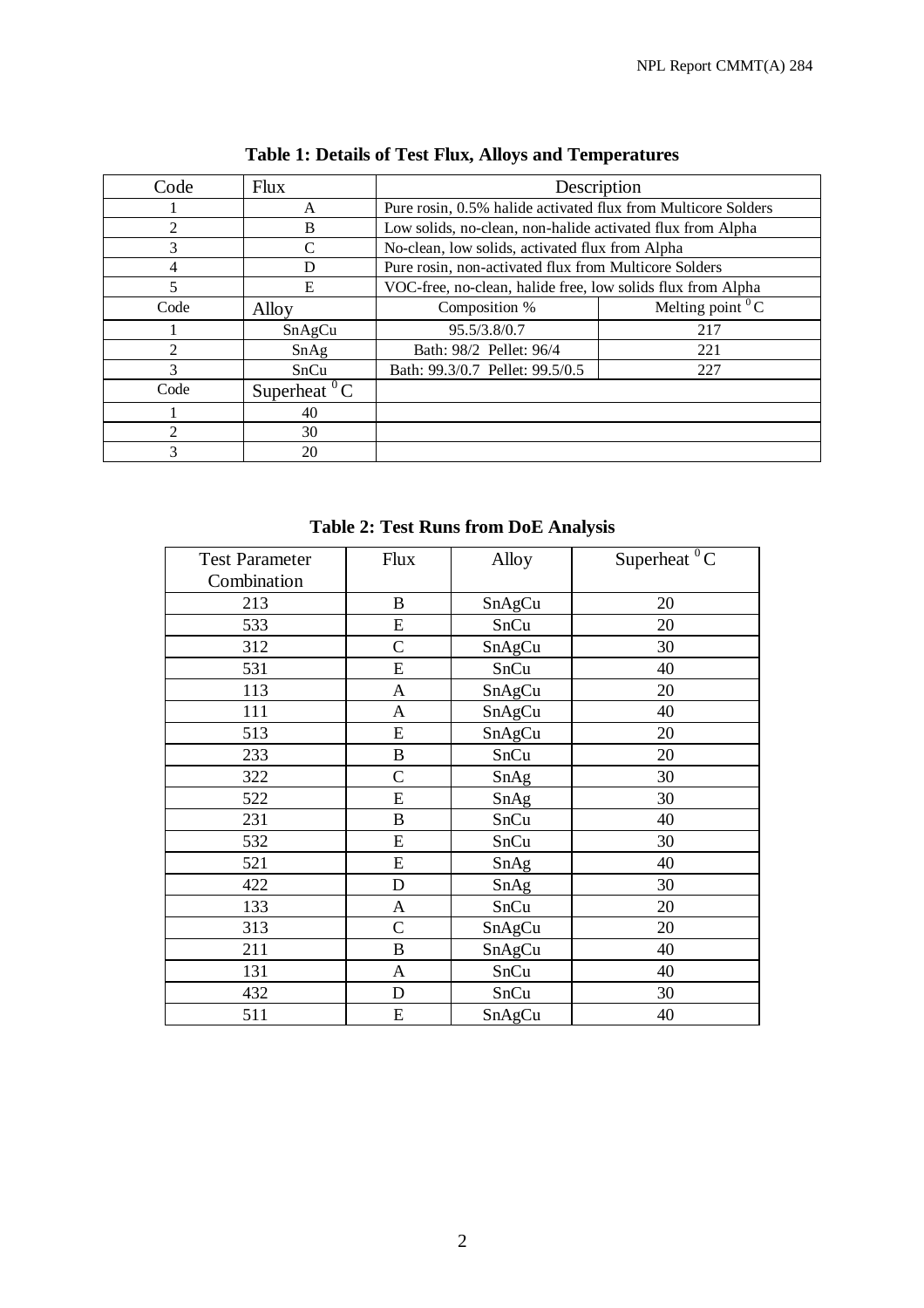| <b>Component Type</b> | <b>Description</b>                 |
|-----------------------|------------------------------------|
| R0603 Rohm            | 5% 1K ohm resistor                 |
| R0805 Rohm            | 1% 1K ohm resistor                 |
| C0603                 | COG 50V 10pf capacitor             |
| C0805                 | COG 50V 10pf capacitor             |
| C1206                 | COG 50V 22pf capacitor             |
| SOIC14 PdNi           | Texas 74HCT02M SOIC14              |
| SOIC SnPb             | Motorola 74HCT04AD SOIC14          |
| SOT <sub>23</sub>     | BAV70 switching diode              |
| <b>SOT223</b>         | 134W-500D SMT Triac                |
| Through Hole resistor | 0.125W metal film resistors 1K ohm |
| R0603 Neohm           | 1% 1K ohm resistor                 |
| R0805 Neohm           | 1% 1K ohm resistor                 |
| R1206 Neohm           | 1% 1K ohm resistor                 |
| Tantalum A            | 4.7uf 6V capacitor                 |
| Tantalum B            | 33uf 6V capacitor                  |
| Tantalum C            | 6.8uf 20V capacitor                |
| Tantalum D            | 4.7uf 35V capacitor                |
| Through Hole dip      | 74HC00AN                           |
| QFP 0.65              | 160pin dummy                       |
| Minimelf              | FDLL300: Diode                     |

**Table 3: List of Component Types Used in Solderability Tests** 

The wetting balance test conditions are given in Table 4.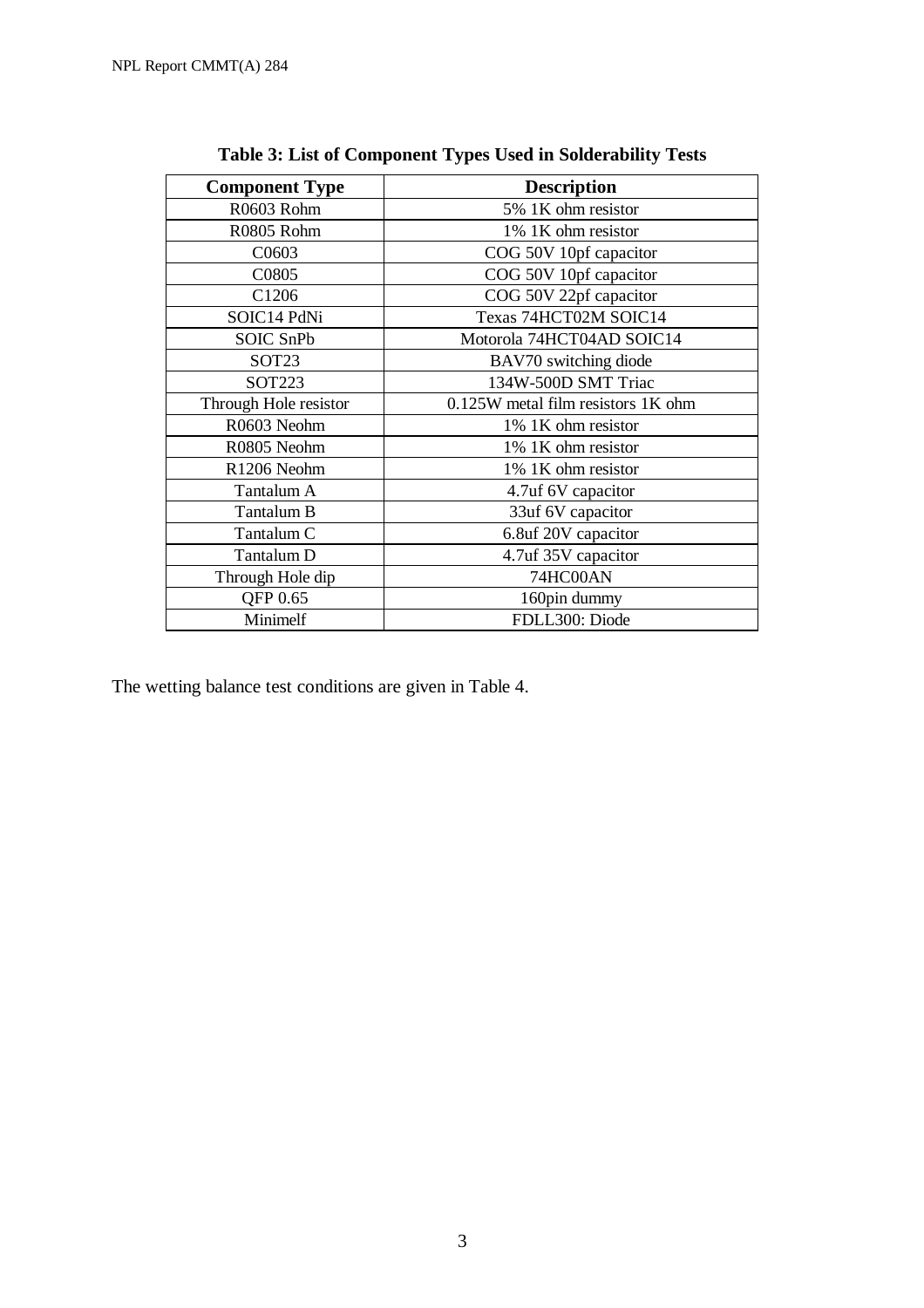| Component         | Immersion      | Immersion               | Duration   | Preheat        |
|-------------------|----------------|-------------------------|------------|----------------|
| Type              | Depth mm       | Speed mms <sup>-1</sup> | Time secs. | Time secs.     |
| Copper            | 4.0            | 20                      | 10         | $\overline{0}$ |
| R0603 Rohm        | 0.1            | 0.5                     | 10         | $\overline{0}$ |
| R0805 Rohm        | 0.1            | 1                       | 5          | $\overline{0}$ |
| C0603             | 0.1            | 1                       | 5          | $\overline{0}$ |
| C0805             | 0.1            | $\mathbf{1}$            | 5          | $\overline{0}$ |
| C1206             | 0.1            | 1                       | 5          | $\overline{0}$ |
| SOIC14 PdNi       | 0.2            | $\mathbf{1}$            | 5          | $\overline{0}$ |
| SOIC SnPb         | 0.2            | 1                       | 5          | $\overline{0}$ |
| SOT <sub>23</sub> | 0.1            | 1                       | 5          | $\overline{0}$ |
| <b>SOT223</b>     | 0.25           | 1                       | 10         | $\overline{0}$ |
| Through Hole      | 0.5            | $\mathbf{1}$            | 10         | $\overline{0}$ |
| resistor          |                |                         |            |                |
| R0603 Neohm       | 0.1            | 0.5                     | 10         | $\overline{0}$ |
| R0805 Neohm       | 0.1            | 1                       | 5          | $\overline{0}$ |
| R1206 Neohm       | 0.1            | 1                       | 5          | $\overline{0}$ |
| Tantalum A        | 0.2            | 1                       | 5          | $\overline{0}$ |
| Tantalum B        | 0.2            | 1                       | 5          | $\overline{0}$ |
| Tantalum C        | 0.2            | 1                       | 5          | $\overline{0}$ |
| Tantalum D        | 0.2            |                         | 5          | $\overline{0}$ |
| Through Hole      | $\overline{4}$ | 20                      | 10         | $\overline{0}$ |
| dip               |                |                         |            |                |
| QFP 0.65          | 0.2            | 1                       | 5          | $\overline{0}$ |
| Minimelf          | 0.25           | 1                       | 5          | $\overline{0}$ |

**Table 4: Wetting Balance Test Conditions** 

## **3. RESULTS AND DISCUSSION**

### 3.1 COPPER SAMPLES

The wetting times for copper coupons are shown in Figure 1, plotted against superheat temperatures for four different solder alloys and using the activated rosin flux in air. Superheat temperature is defined as the difference between the soldering temperature and the solder alloy melting point. This Figure shows that there is little difference in wetting times at any given superheat temperature between the three lead-free alloys and the SnPb solder. Above a superheat of  $35^{\circ}$  C, the difference is very small. On a superheat basis, therefore, the wetting characteristics for the conventional SnPb solder are no better than those for the lead-free solder alloys, when using an activated rosin flux in air. Figure 2 shows the same conditions as those for Figure 1 but using a rosin flux, and the results show that the lead-free alloys do not perform as well as SnPb alloy even at superheat temperatures above 35  $\mathrm{^0C}$ . The wetting times for lead free alloys in air are significantly higher than those values for SnPb solder at all superheats with SnCu being the poorest performer (note the change in the wetting scale between Figures 1 and 2).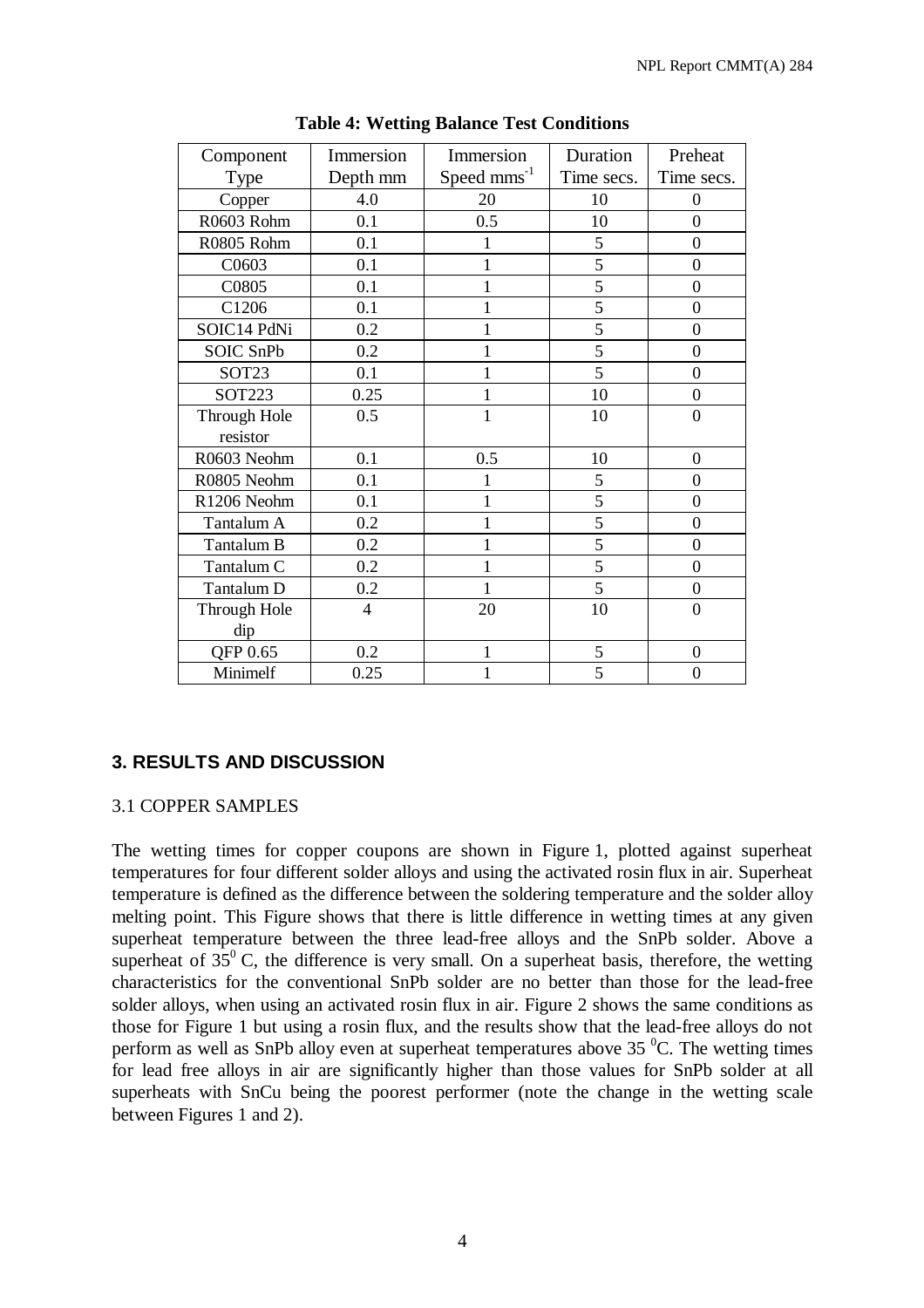

**Figure 1: Wetting time with superheat for four alloys using activated rosin flux in normal atmosphere**



**Figure 2: Wetting time with superheat for four alloys using rosin flux in normal atmosphere**

Figures 3 and 4 show the wetting times for both flux types respectively, with all three leadfree alloys and SnPb when tested in a nitrogen atmosphere (typically 500ppm of oxygen) for the same range of superheat temperatures.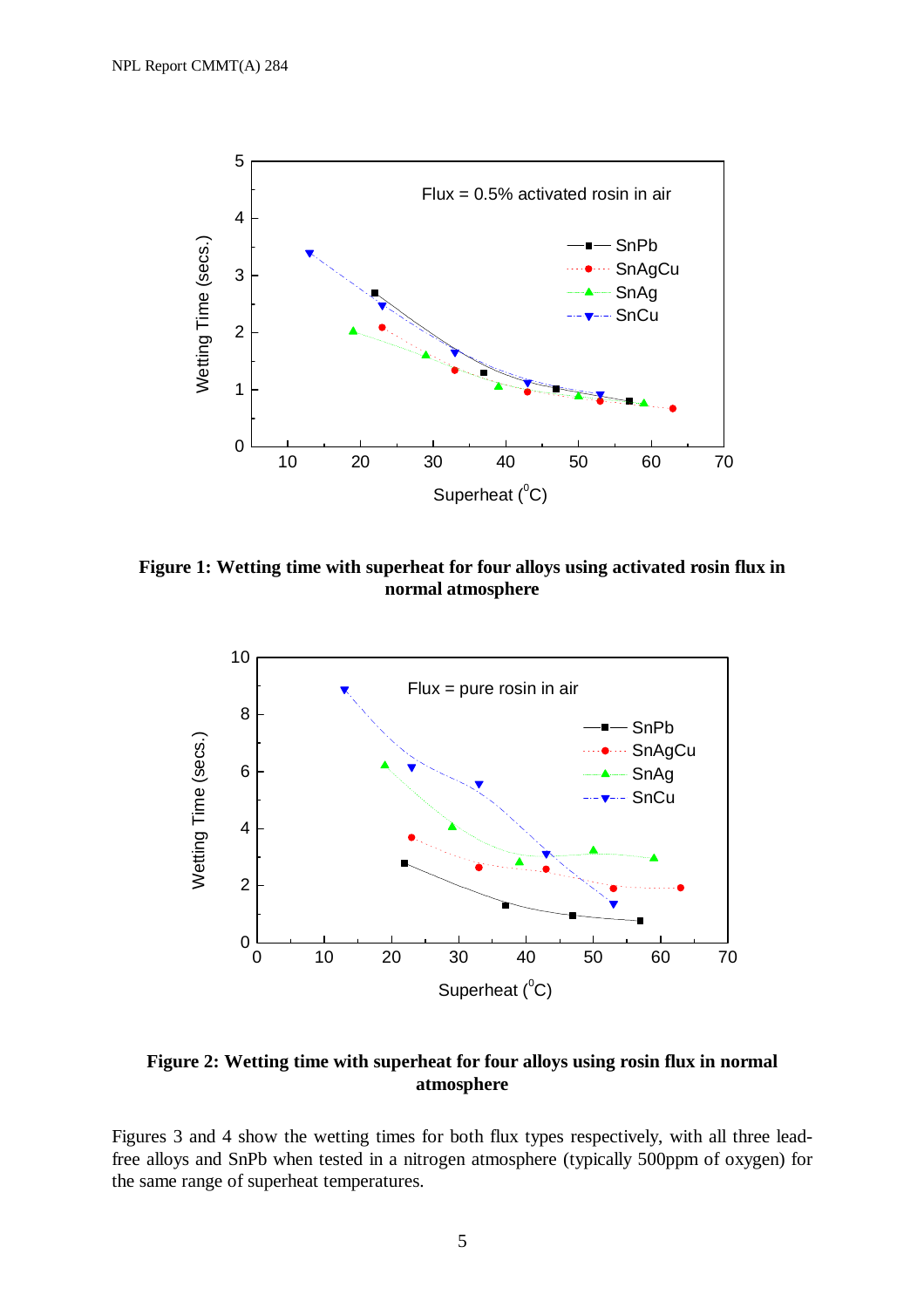

**Figure 3: Wetting time with superheat for four alloys using activated rosin flux in nitrogen**



**Figure 4: Wetting time with superheat for four alloys using rosin flux in nitrogen**

It is noticeable from Figure 3 that the wetting times of all alloys when using an activated rosin flux are similar to those results when tested in air. Nitrogen does not appear to be significantly beneficial to solderability at superheat temperatures above 30 °C when using the activated flux (A). However, there is a small improvement in solderability at superheats below 30°C. Bt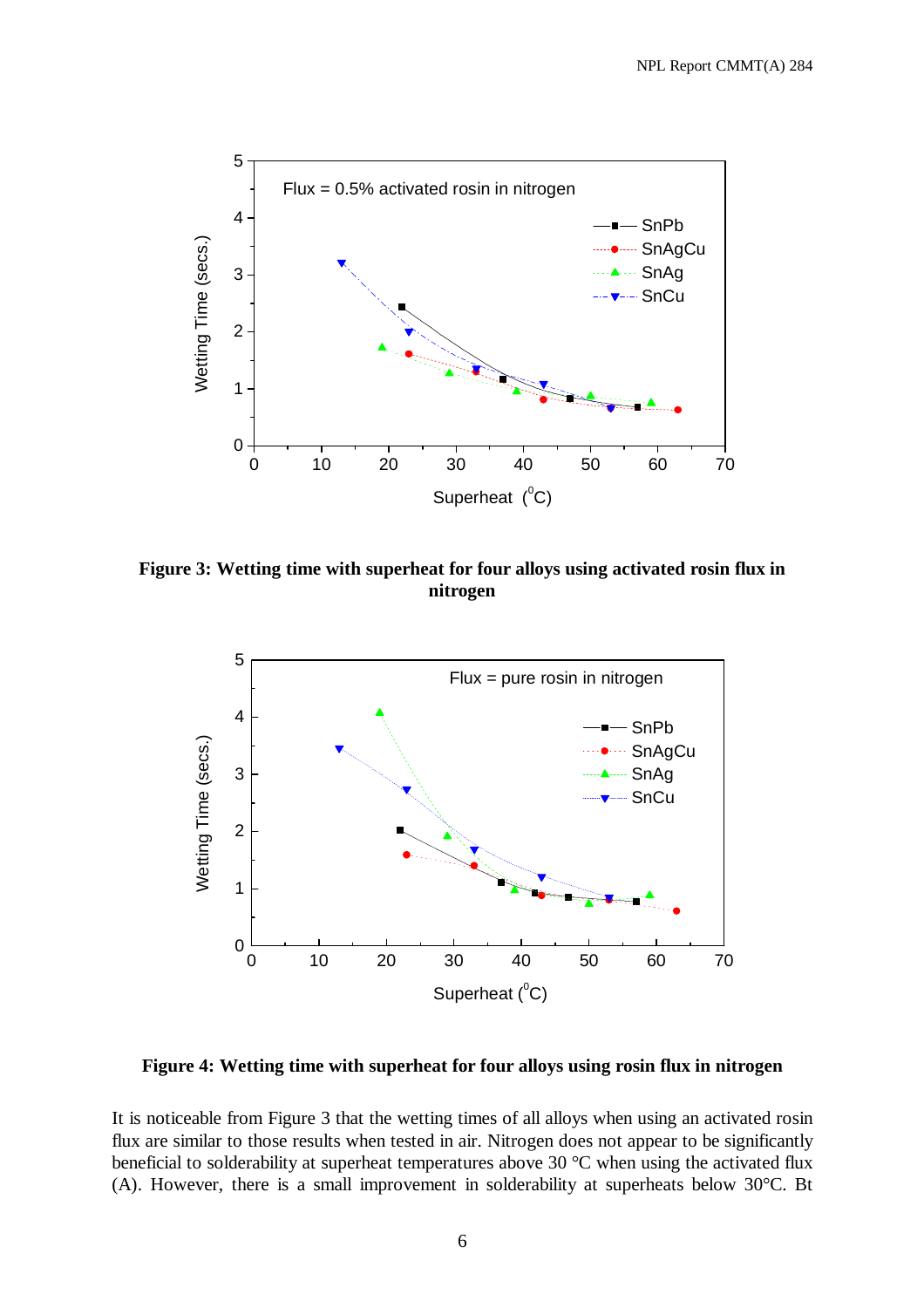contrast, with the rosin flux there is a significant difference between the nitrogen and normal atmosphere results - see Figure 4 and Figure 2 respectively. The wetting times in nitrogen are significantly enhanced for all the lead-free alloys, and are comparable to those for the SnPb alloy. The effect of nitrogen is to improve the wetting to levels seen with the activated flux. At superheats of 35 $\mathrm{^{0}C}$  and above the solderability of the lead-free alloys is as good as that for SnPb alloy, with only the SnCu being slightly poorer.

## 3.2 SURFACE MOUNT AND THROUGH HOLE COMPONENTS

The samples and test conditions are given in Tables 3 and 4. The tests that were run are outlined in Table 2. The DoE approach is described in Appendix A. Coefficients from the DoE analysis and wetting force and time values are given in Appendices B and C.



**Figure 5: Average wetting force for 19 components with flux A for different superheats** 

The large data set permits the effect of the alloy to be seen on the wetting force and time when averaged across the component sets. The data are just plotted for flux A for convenience; the other fluxes were similar but with slightly poorer wetting. Using the Flux A data the average wetting force and time are shown in the next two Figures. In Figure 5 the average of predicted wetting forces for all single termination tested components is shown. (19 of the 20 components tested are used; the results from the DIP are excluded since these results are for simultaneously dipping many terminations). It is clear that a higher superheat elevates the wetting force significantly. The effect on wetting time is shown in Figure 6, and a stronger effect of temperature is noted. Only the SnAgCu alloy wets in less than 2 seconds and then only at 40 °C test temperature with flux A. *It is important to note that in Figure 6 these constant superheat curves show a significant benefit of using the SnAgCu alloy, even compared to the SnAg alloy. This is an important conclusion when applied to wave*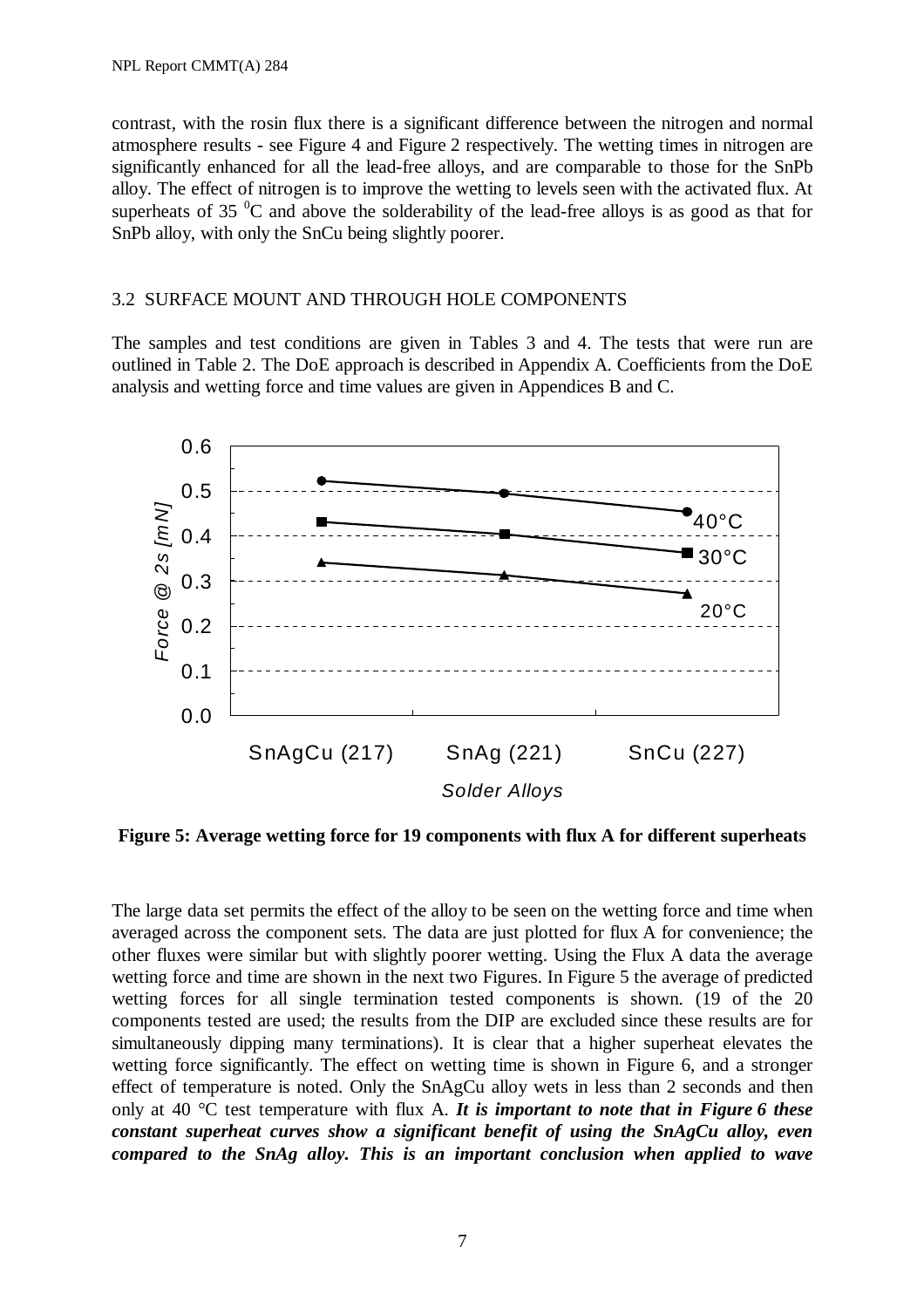*soldering, which currently favours SnCu solder. Significant benefits will come form using the SnAgCu alloy, especially when a wave temperature of 260 °C is implemented.* 



**Figure 6: Average wetting time for 19 components with flux A for different superheats** 



**Figure 7: Average coefficients for 19 components (excluding DIP)** 

Figure 7 is the average for the coefficients for the same 19 components. This shows that the wetting time is far more sensitive to changes in the variables than the wetting force. It is also of interest that the alloy and temperature are more influential than the flux. This indicates that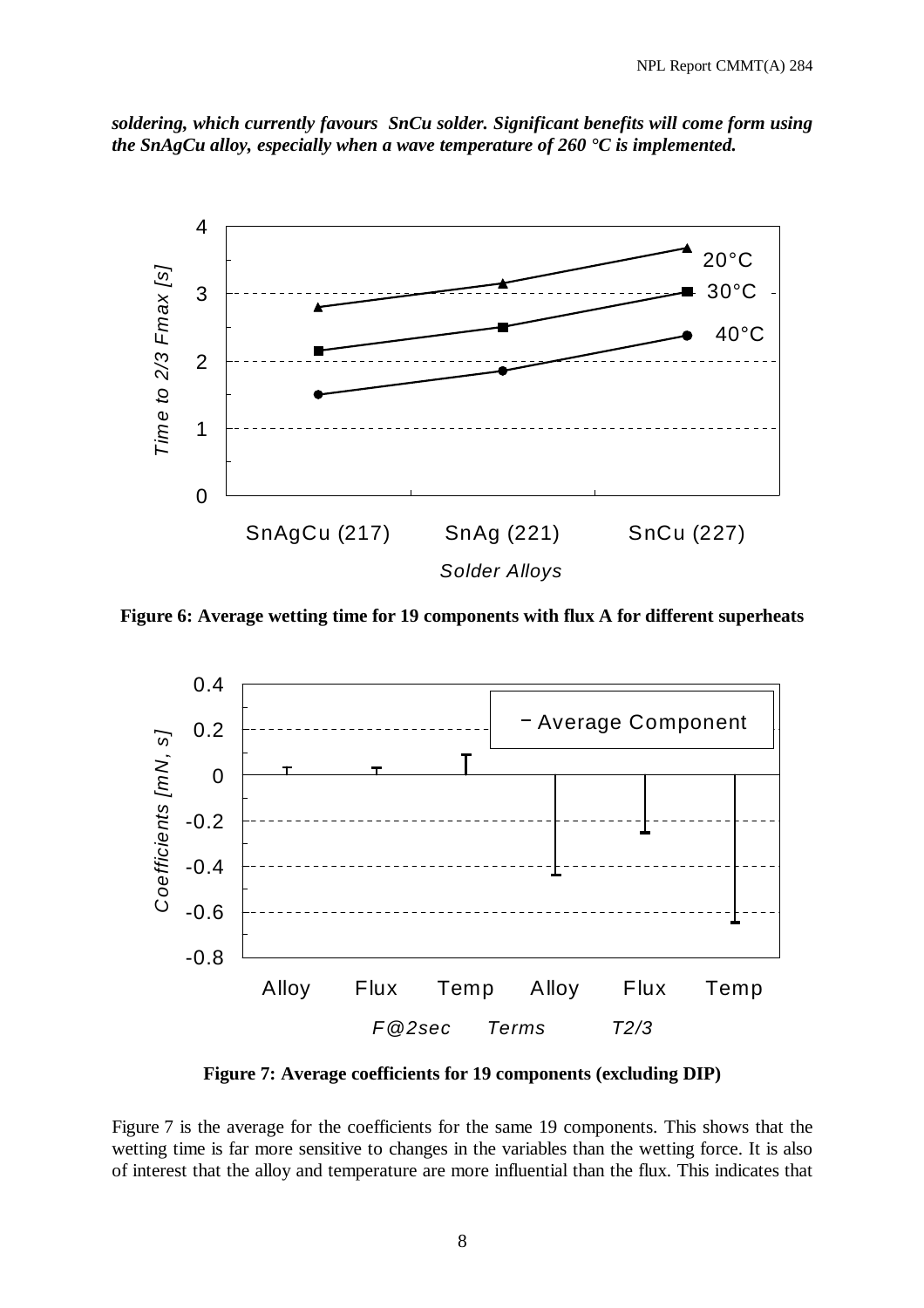alloy choice will be key in the future. The relatively small change in melting point from SnAgCu to the SnAg alloy offers real benefits. The other significant factor is that the temperature is key, and anything that can reduce the strength of this coefficient, such as nitrogen will be beneficial. The smaller flux coefficient indicates that temperature is more dominant. So that for a board with a large temperature range during soldering, there will be an effect on the wetting in the cooler areas, which current no-clean fluxes may be unable to compensate. Stronger fluxes would be required to increase the propensity and offset the temperature effect, but this would entail the expensive penalty of cleaning.

## **4 CONCLUSIONS**

- Nitrogen was shown to be very important with lead-free alloys in providing good solderability with a flux typical of current no-clean fluxes. Coupled with the lower superheat that will be used with lead-free alloys this will result in the use of nitrogen becoming more widespread.
- The results show that for the most active flux only SnAgCu (with the highest superheat temperature tested of  $40^{\circ}$ C) can achieve wetting times of less than 2 seconds in the wetting test. SnAg was borderline at this temperature.
- SnAgCu also has the lowest liquidus, ultimately giving a lower soldering temperature than SnAg or SnCu. On average, SnCu performed poorly, even at the highest superheat temperature; the wetting time was still unacceptable, being greater than two seconds at 2/3 the maximum wetting force.
- The influence on solderability of each of the factors (flux, temperature and alloy) have been calculated for each of the 20 component types tested, and are presented in Appendix B.
- The wetting force and wetting time has been calculated individually for all 20 components and are given in Appendix C.
- Together these two Appendices comprise an invaluable data set for assessing the solderability of components with lead-free alloys.
- The coefficients given in Appendix B vary considerably across the component range and therefore to optimise solderability it may be possible to calculate the best possible solder/flux/temperature combination for any individual component type.

## **5. ACKNOWLEDGEMENT**

This work was carried out as part of a project in the Measurements for the Processability of Materials (MPM73) Programme of the UK Department of Trade and Industry.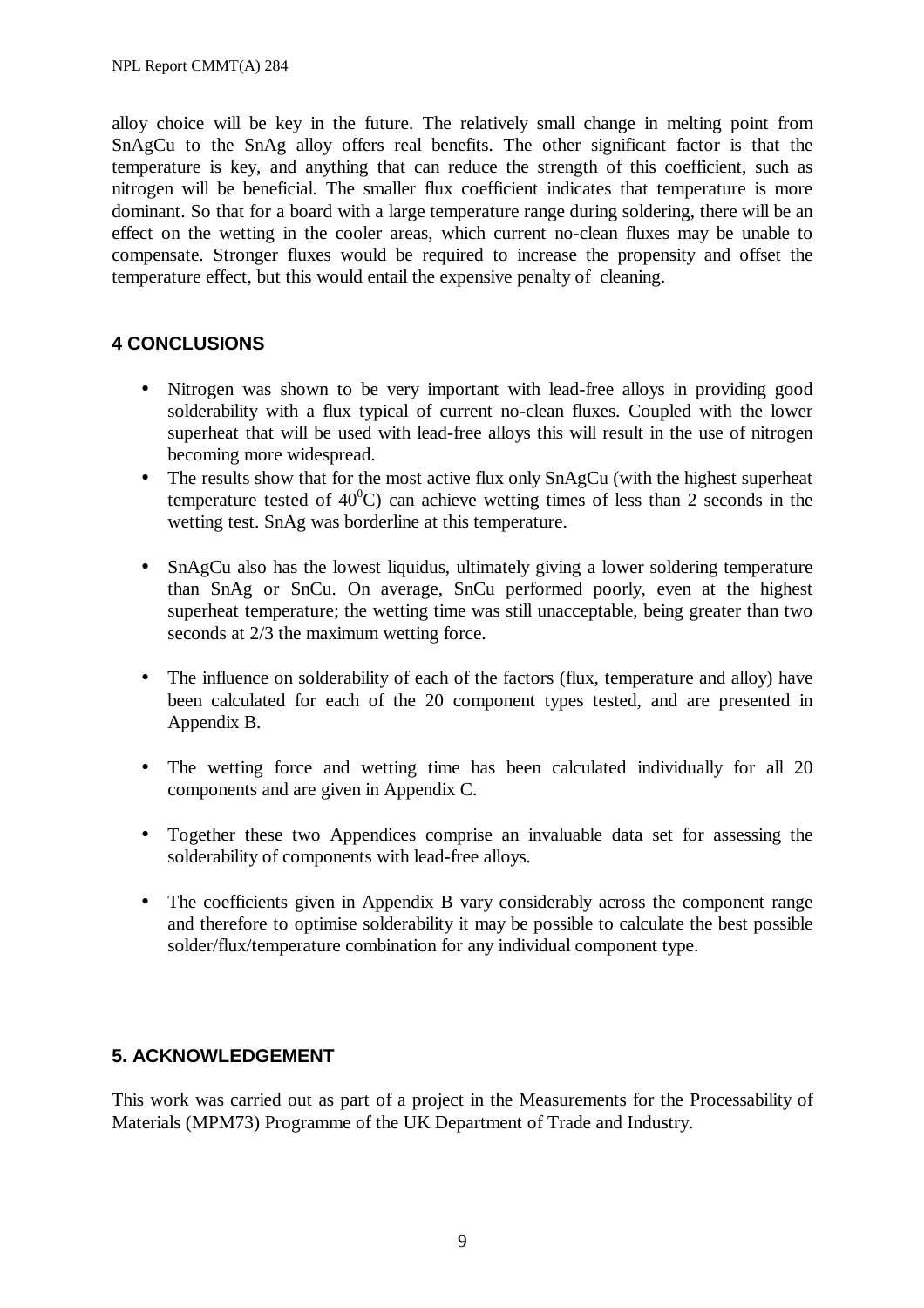#### **Appendix A**

Design of Experiment (DoE)

The design of experiment software used here(DoE JMP 3.2.6 SAS Institute Inc.) is a Doptimal design linear model. The factors (terms) that were considered, as discussed above, were alloy, flux and temperature (superheat). All combinations (triplets) of the terms give 45 combinations (called full factorial). A selection criterion was taken that reduced the number of combinations to 20 triplets (44 %) for the actual experiment runs. The 56 % reduction results in an estimate of standard error of 43.1 % of the measurement. The actual test combinations are given in Table 2. Each of the 20 components was processed independently based on the linear models of Equation 1 and 2. Coefficients were determined by prediction fits of the linear models and reveal not only the strength of each term in influencing the wetting force and time, but also the "polarity" of this influence.

#### **Equation 1 Wetting force linear model**

*F*<sup>0</sup> *Temperature Temperature*  $Flux + \frac{\delta F}{\delta T}$  $F = \frac{\delta F}{\delta Alloy} \cdot Alloy + \frac{\delta F}{\delta Flux} \cdot Flux + \frac{\delta F}{\delta Temperature} \cdot Temperature +$ δ δ δ δ δ

#### **Equation 2 Wetting time linear model**

$$
T = \frac{\delta T}{\delta A l l o y} \cdot A l l o y + \frac{\delta T}{\delta F l u x} \cdot Fl u x + \frac{\delta T}{\delta Temperature} \cdot Temperature + T_0
$$

The various terms are described below:

#### *Independent variables*:

*F* – Predicted wetting force after 2 seconds

*T* – Predicted time to 2/3 of maximum wetting force

#### *Dependent variables*:

Each of the dependent variables have been normalised so their ranges are set between –1 and 1. The intermediate values are set according to their impact on the wetting. For temperature, 30 °C is equidistant between 20 and 40 °C so the variable is 0. Similarly with the alloy, where the variables follow the melting point. The flux was ranked according to the wetting time using SnAgCu at 250 °C.

 $Alloy = 1$  (SnAgCu); = 0.2 (SnAg); = -1 (SnCu) *Flux* = 1 (A); = 0.59 (B); = 0.25 (C); = -0.02 (D); = -1 (E) *Temperature* = 1 (40°C); = 0 (30°C); = -1 (20°C)

## *Coefficients:*

*Alloy F*  $\frac{\delta F}{\delta A llov}$  - coefficient of alloy impact on wetting force *Flux F*  $\frac{\delta F}{\delta F lux}$  - coefficient of flux impact on wetting force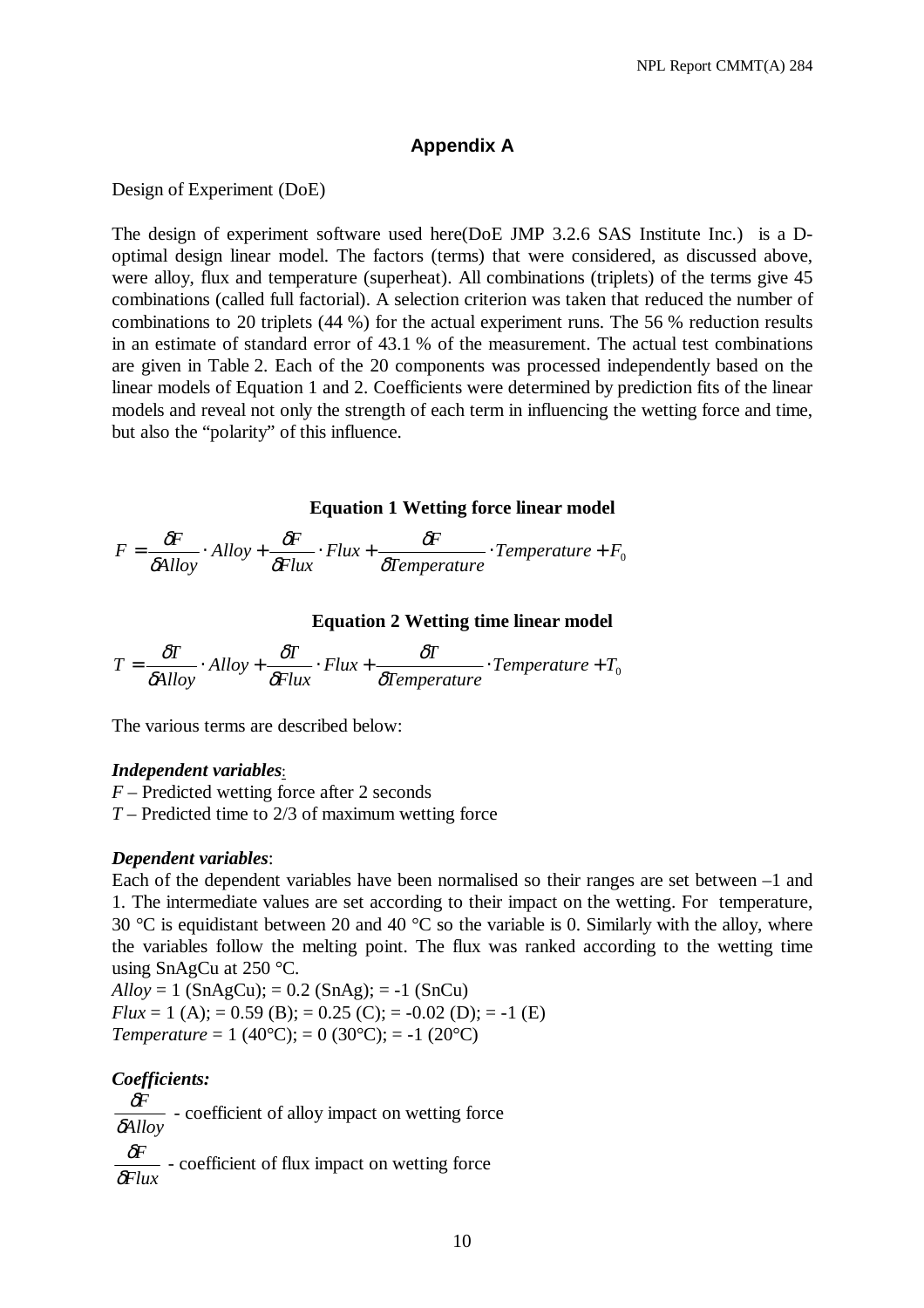*Temperature F*  $\frac{\delta F}{\delta Temperature}$  - coefficient of temperature impact on wetting force

 $F_0$  – intercept of the wetting force model

*Alloy T*  $\frac{\delta T}{\delta A llov}$  - coefficient of alloy impact on wetting time *Flux T*  $\frac{\delta T}{\delta F lux}$  - coefficient of flux impact on wetting time *Temperature T*  $\frac{\delta T}{\delta Temperature}$  - coefficient of temperature impact on wetting time

 $T_0$  – intercept of the wetting time model

The  $F_0$  and  $T_0$  values are given in the Table A.1, as determined by the fitting.

| Component         | $F_0$ [mN] | $T_0$ [s] |
|-------------------|------------|-----------|
| R0603 A           | 0.091      | 4.063     |
| R0603 B           | 0.025      | 4.848     |
| R0805 A           | 0.005      | 3.005     |
| R0805 B           | 0.028      | 3.180     |
| R <sub>1206</sub> | 0.018      | 3.623     |
| Tant A            | 0.639      | 1.015     |
| Tant B            | 1.004      | 1.691     |
| Tant C            | 1.152      | 1.676     |
| Tant D            | 1.281      | 2.226     |
| C0603             | 0.459      | 0.866     |
| C0805             | 0.655      | 0.837     |
| C1206             | 0.922      | 1.297     |
| TH Dip            | 11.954     | 1.128     |
| TH Res            | $-0.137$   | 6.598     |
| SOT223            | $-0.080$   | 8.187     |
| SOT <sub>23</sub> | 0.281      | 0.469     |
| SOIC14 SnPB       | 0.091      | 2.971     |
| SOIC14 PdNi       | $-0.079$   | 3.638     |
| QFP               | 0.158      | 0.931     |
| Minimelf          | 0.395      | 2.808     |

Table A.1: Tabulated F<sub>o</sub> and T<sub>o</sub> Values

In Appendix B the coefficients for all components are plotted as a function of alloys, fluxes and temperatures for both the wetting force and time. Using the coefficients in Appendix B and the  $T<sub>o</sub>$  and  $F<sub>o</sub>$  values in Table A.1, tabulated wetting force and wetting times are given in Appendix B for the 20 component types with the lead-free alloys, the five fluxes, and three temperatures.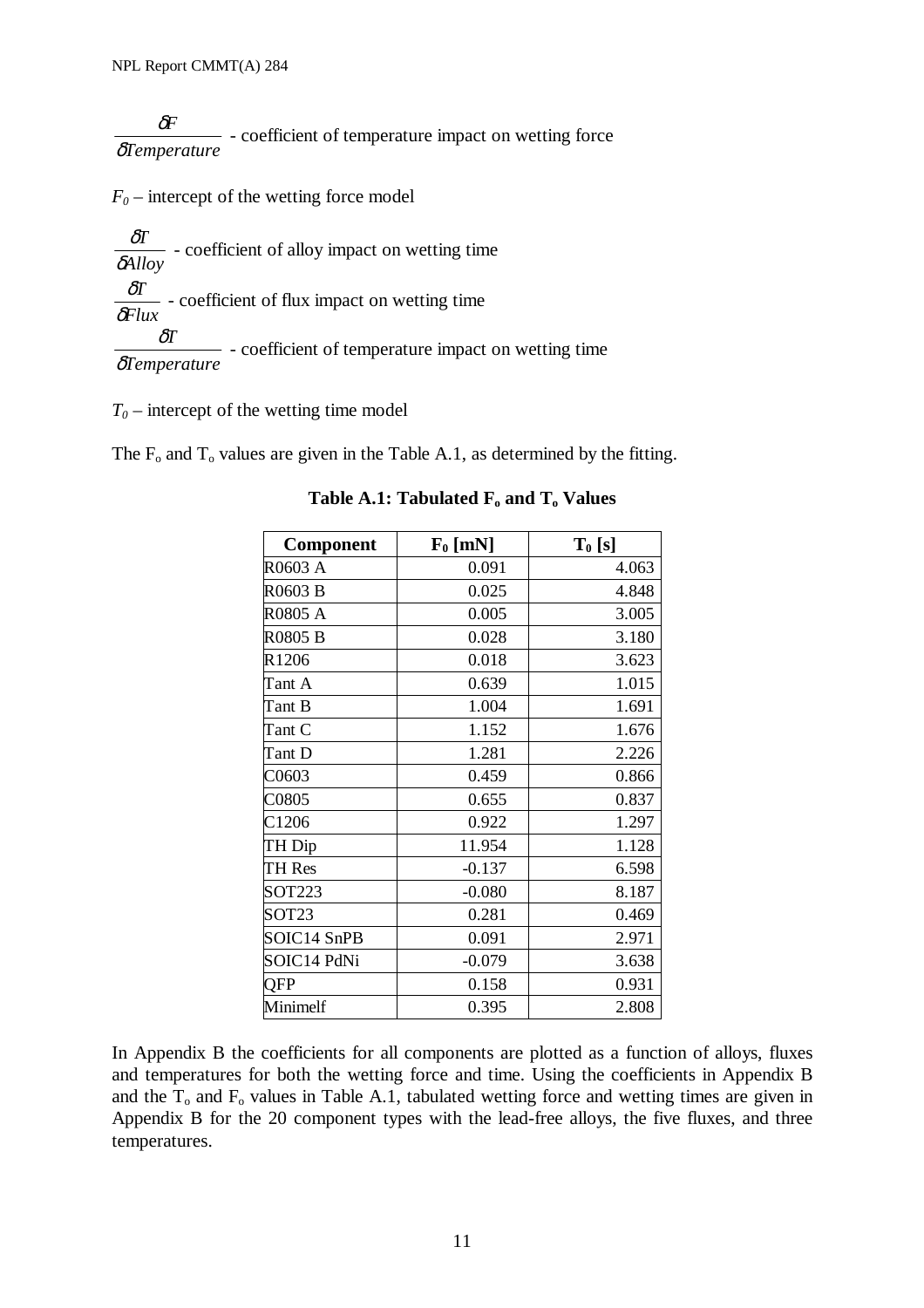An example of this calculation is given in estimating the wetting force from the prediction model (Equation 1). Coefficients are selected from the component plots in Appendix B. For component Tant B and alloy SnAgCu with Flux A and superheat temperature of 20 °C, equation 1 becomes:

 $F_{(@2s)} = 0.125*1 + 0.068*1 + 0.011*(-1) + 1.004 = 1.19$  mN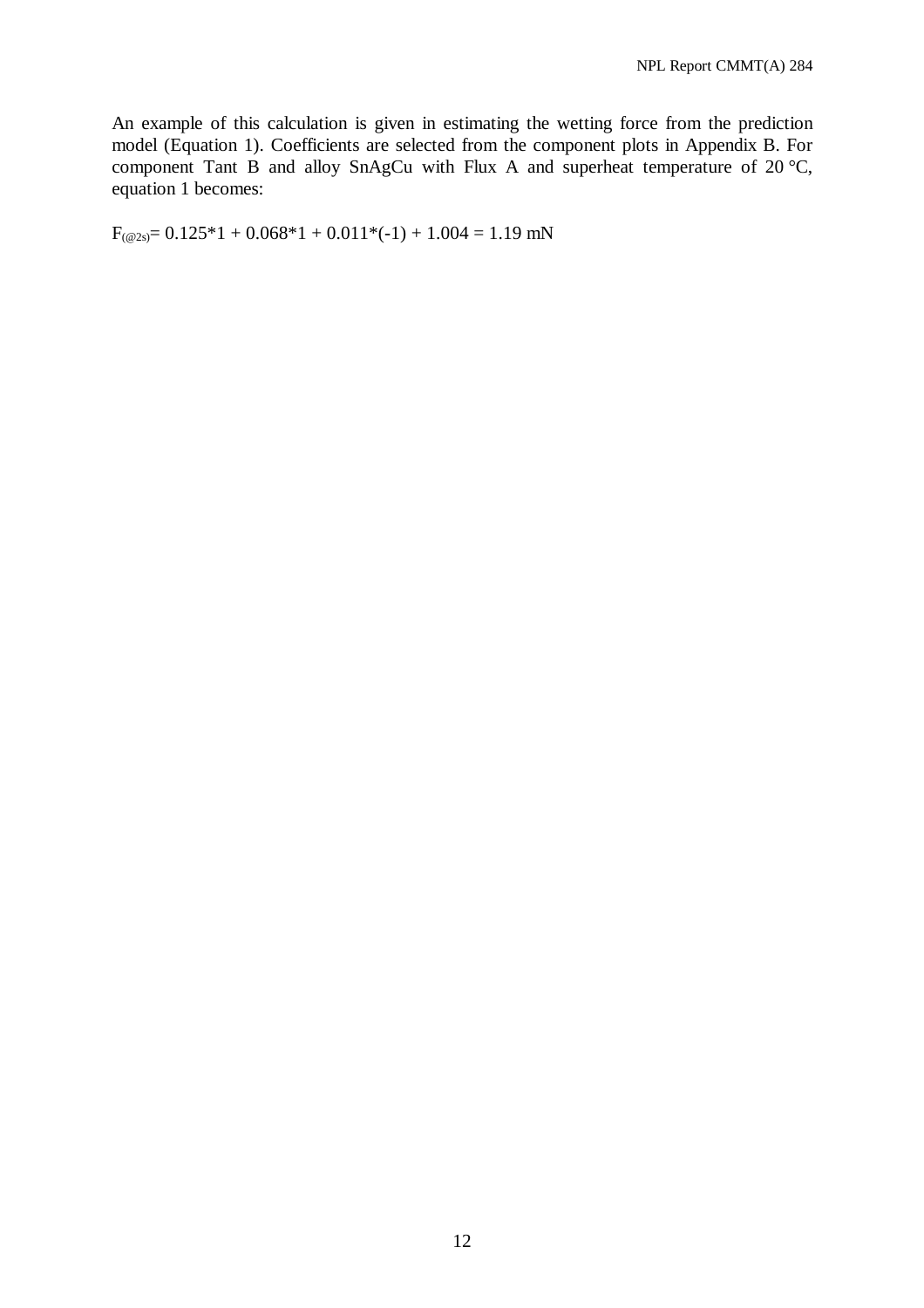## **Appendix B**



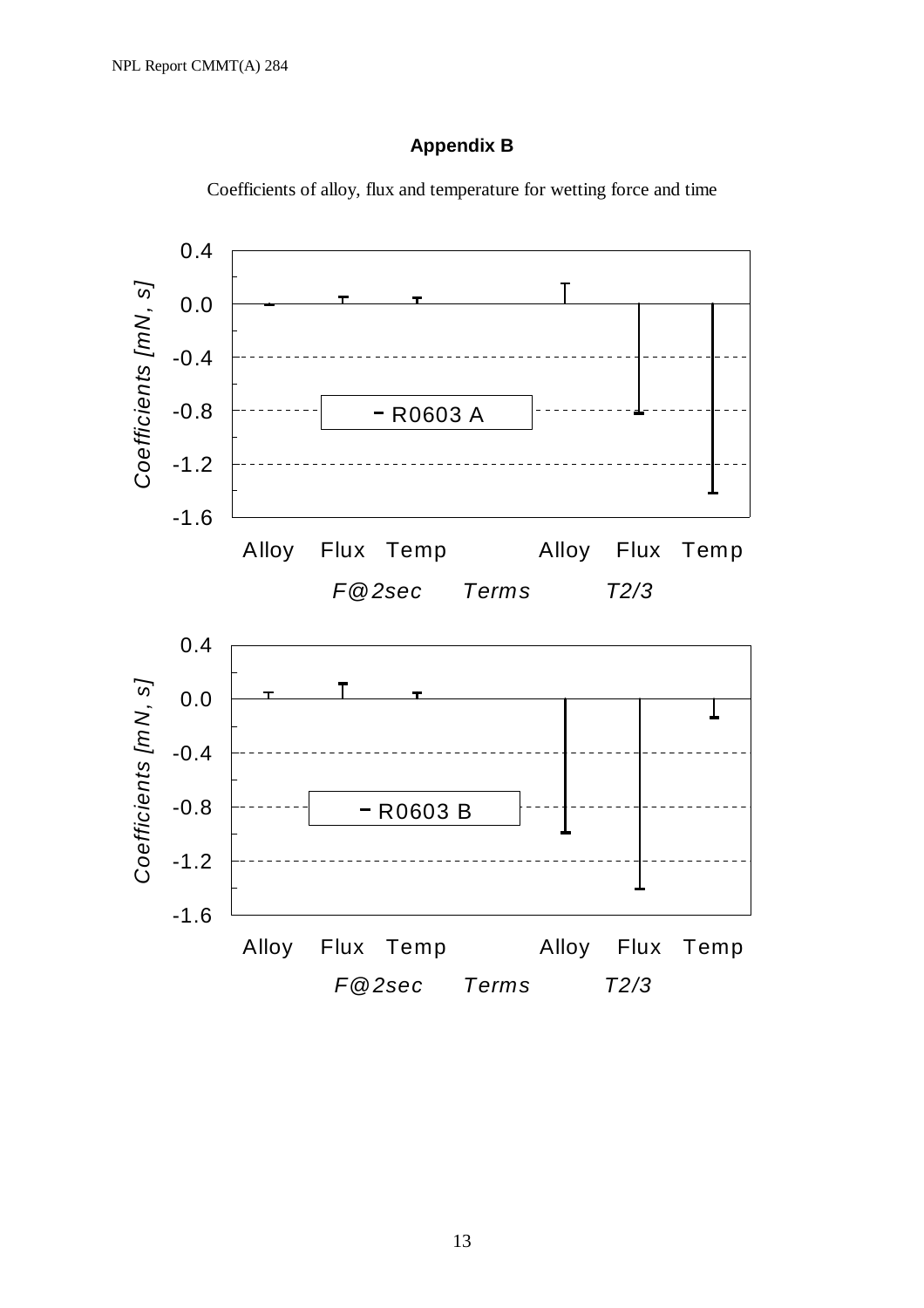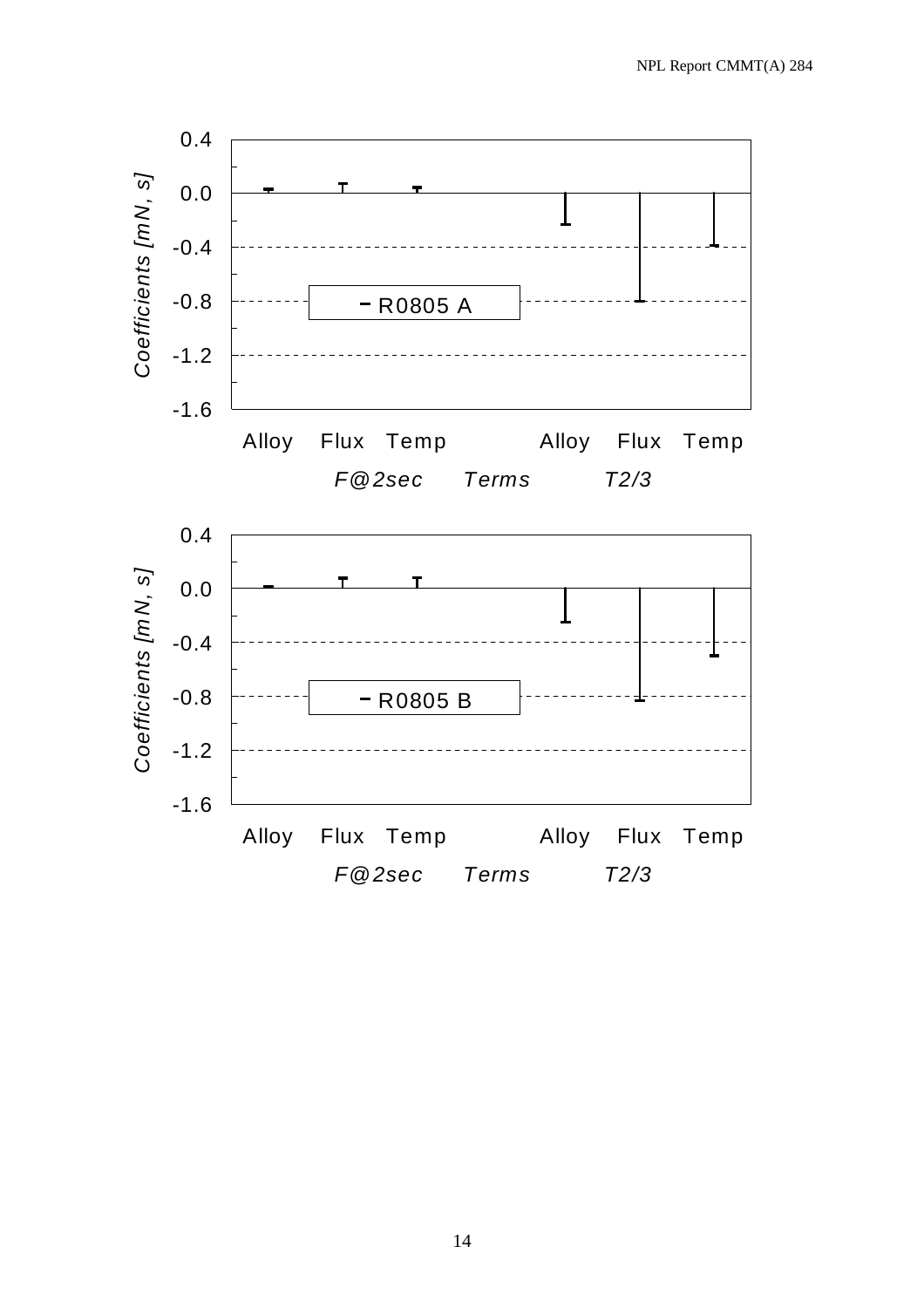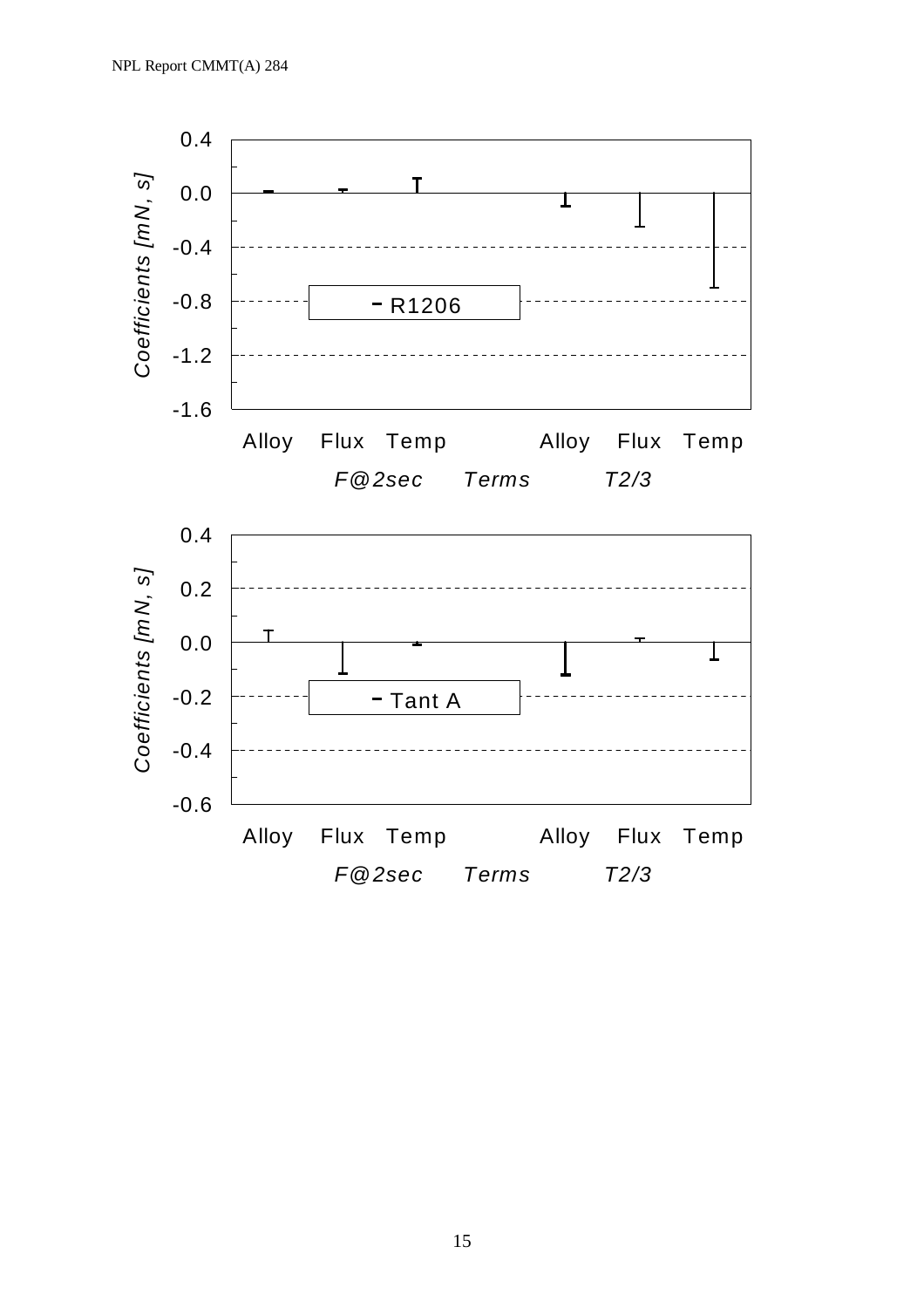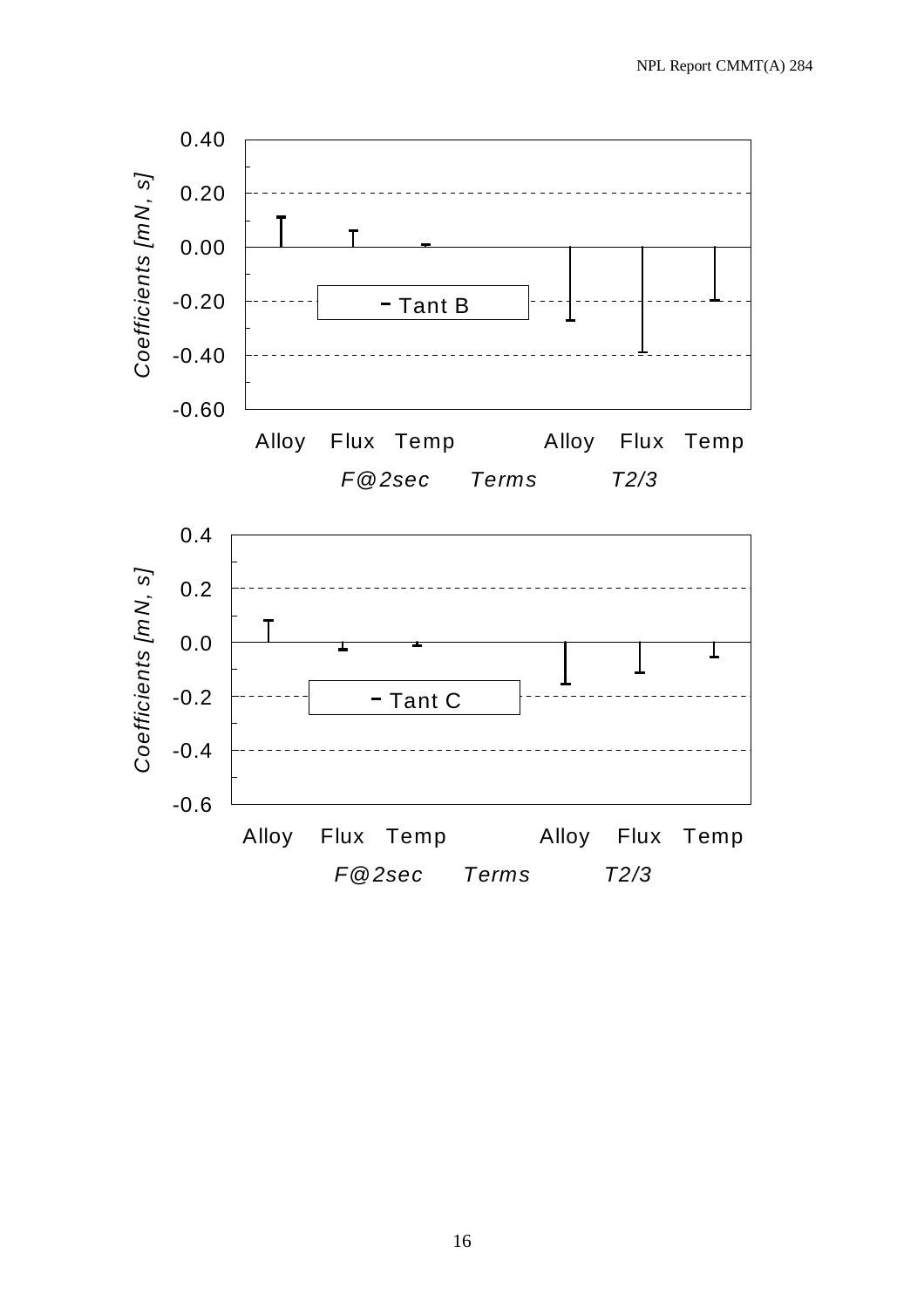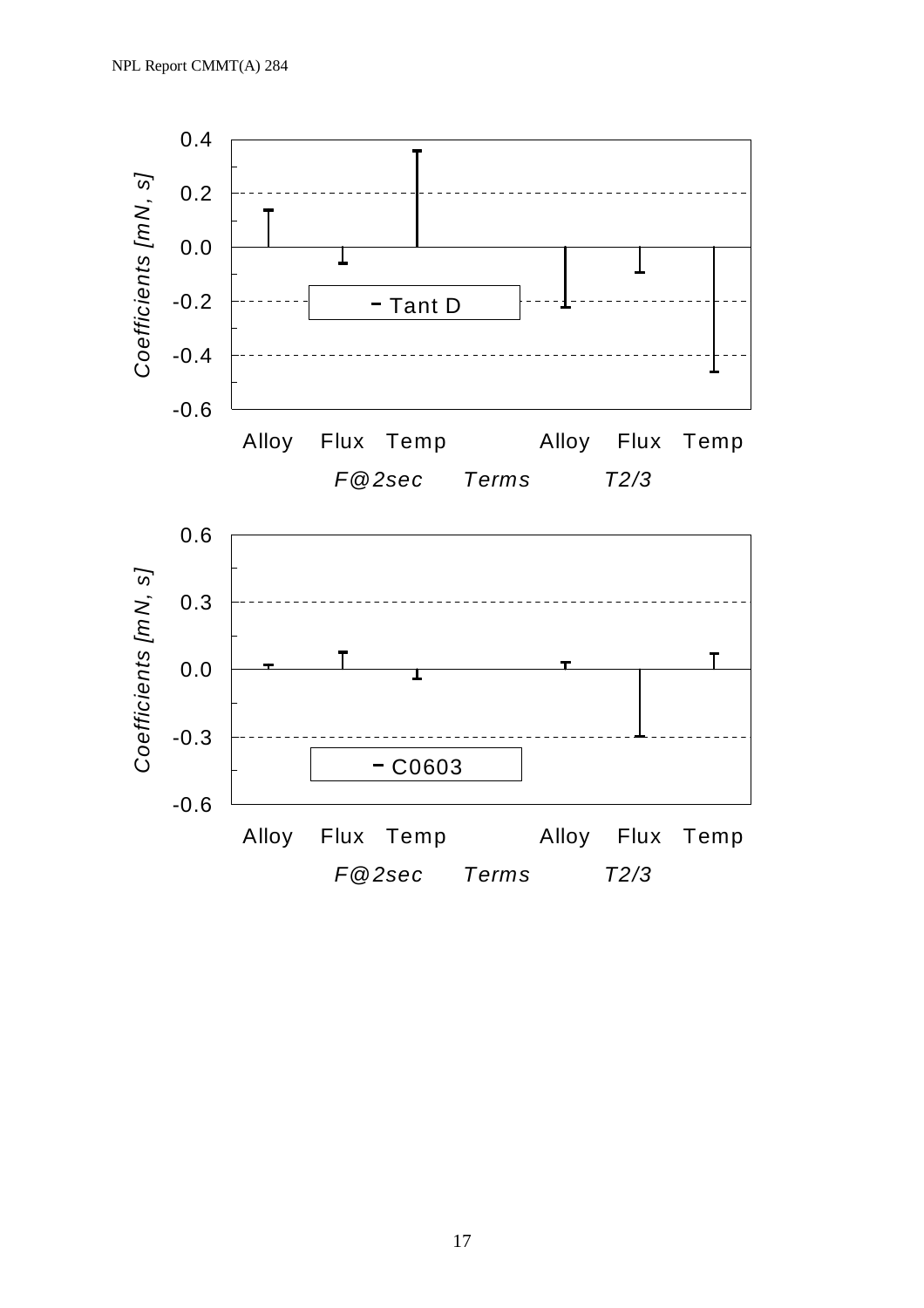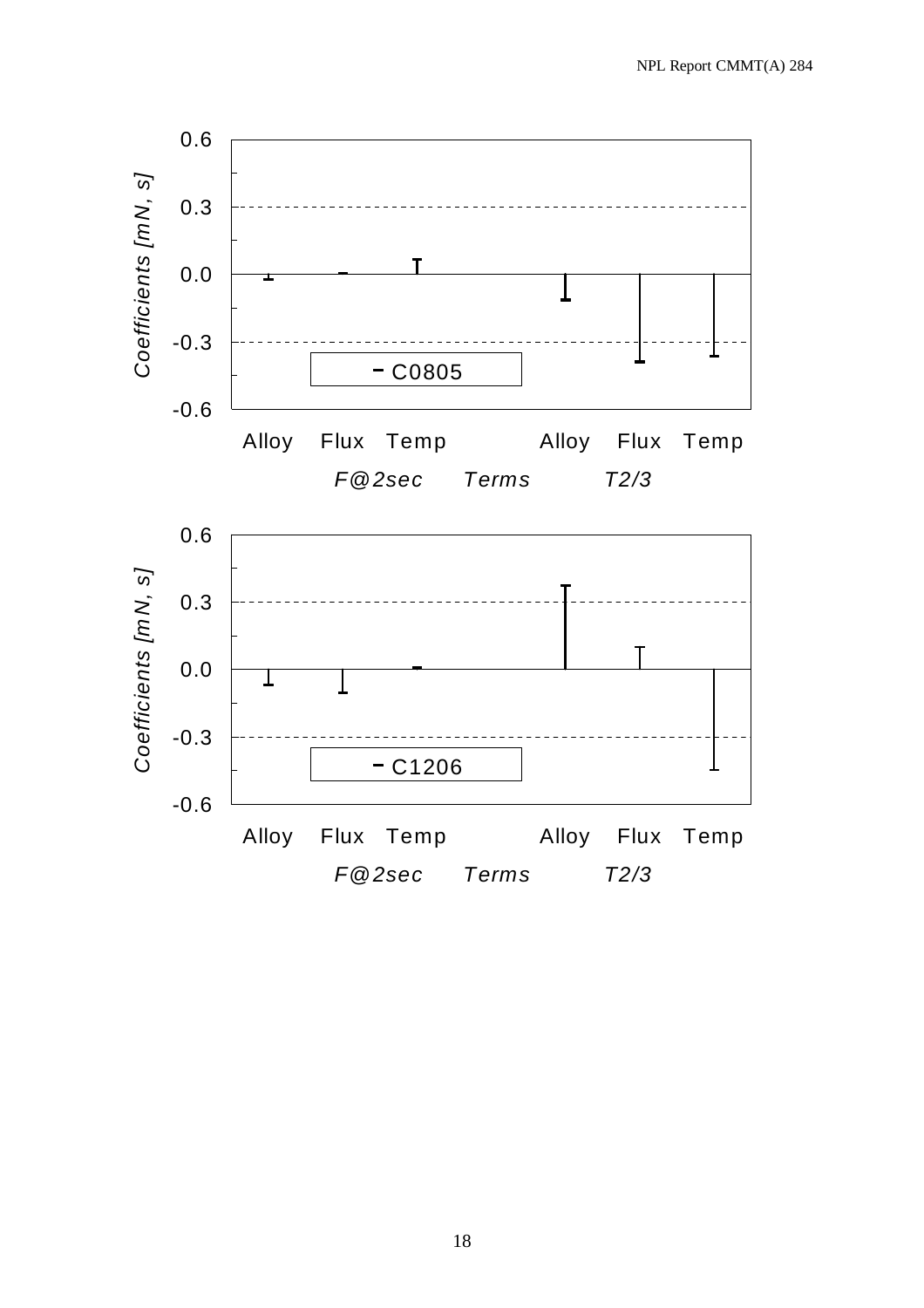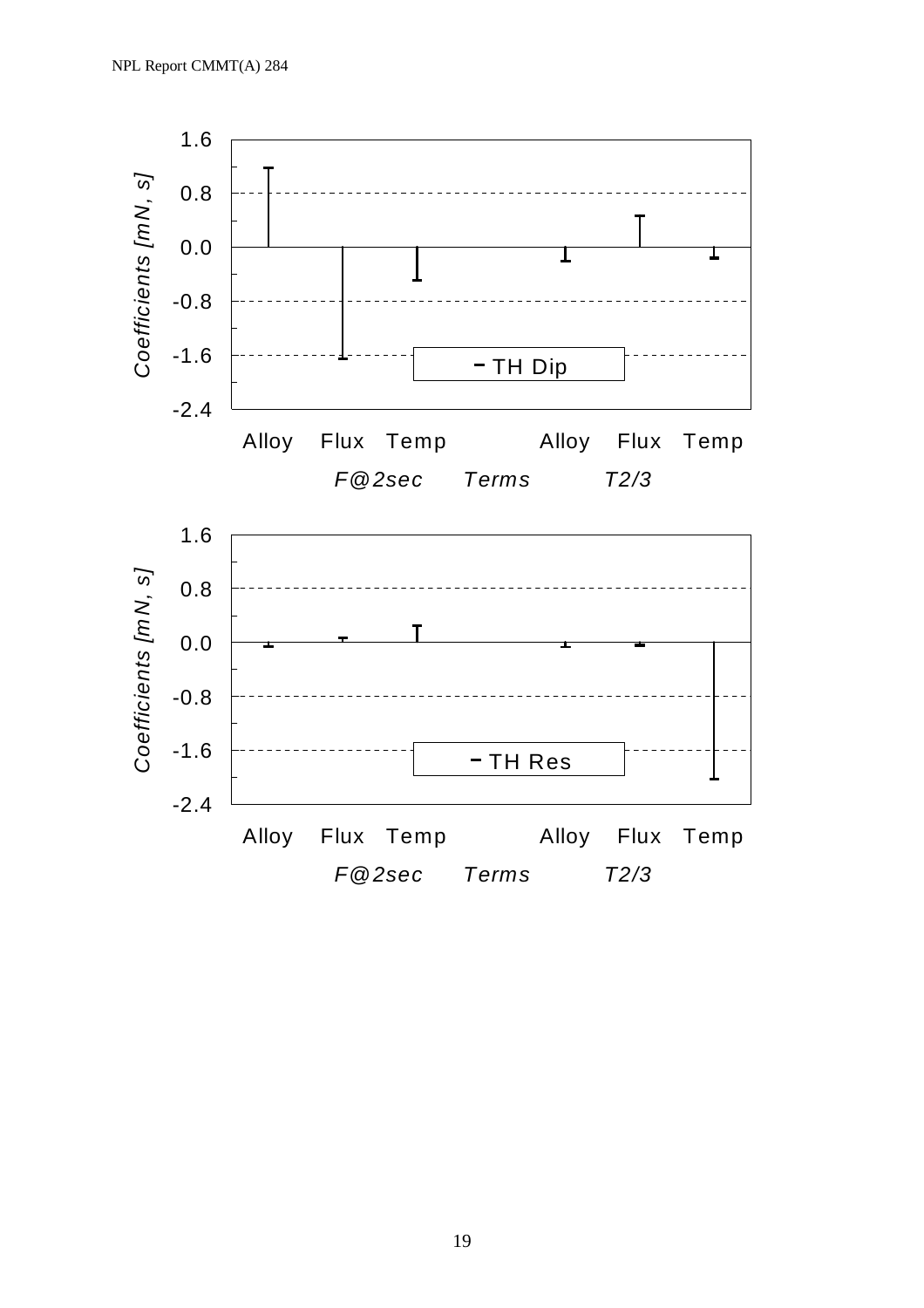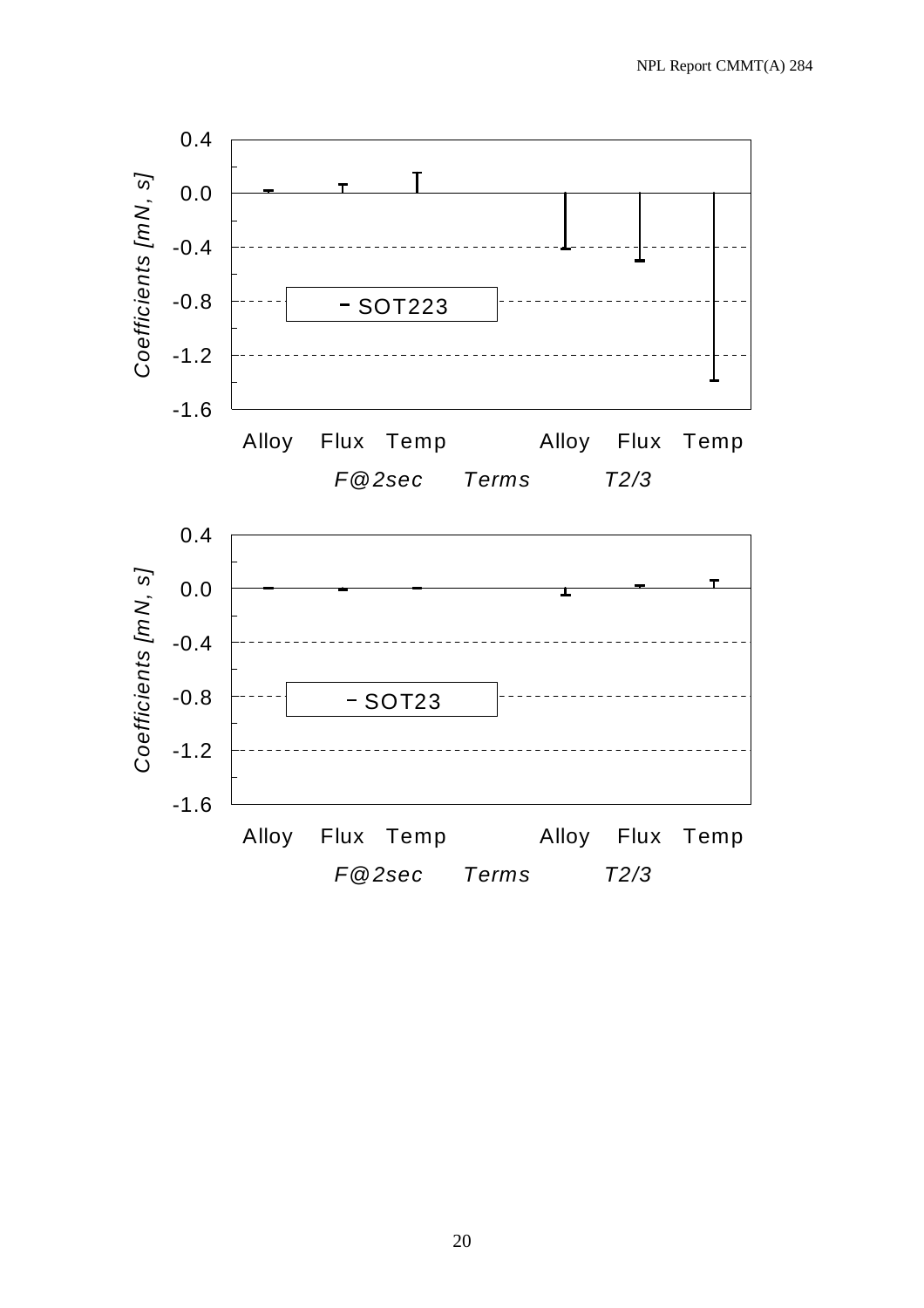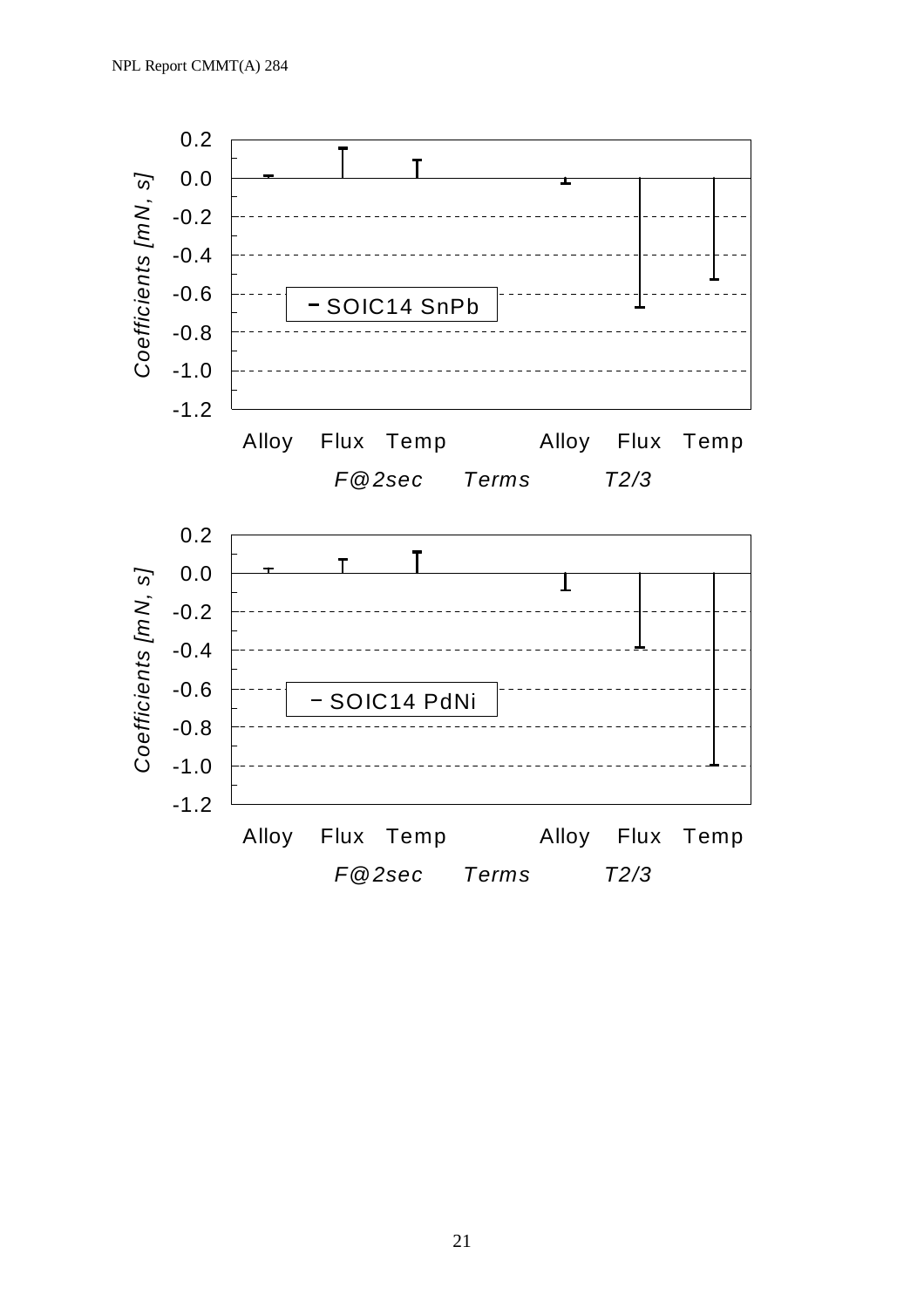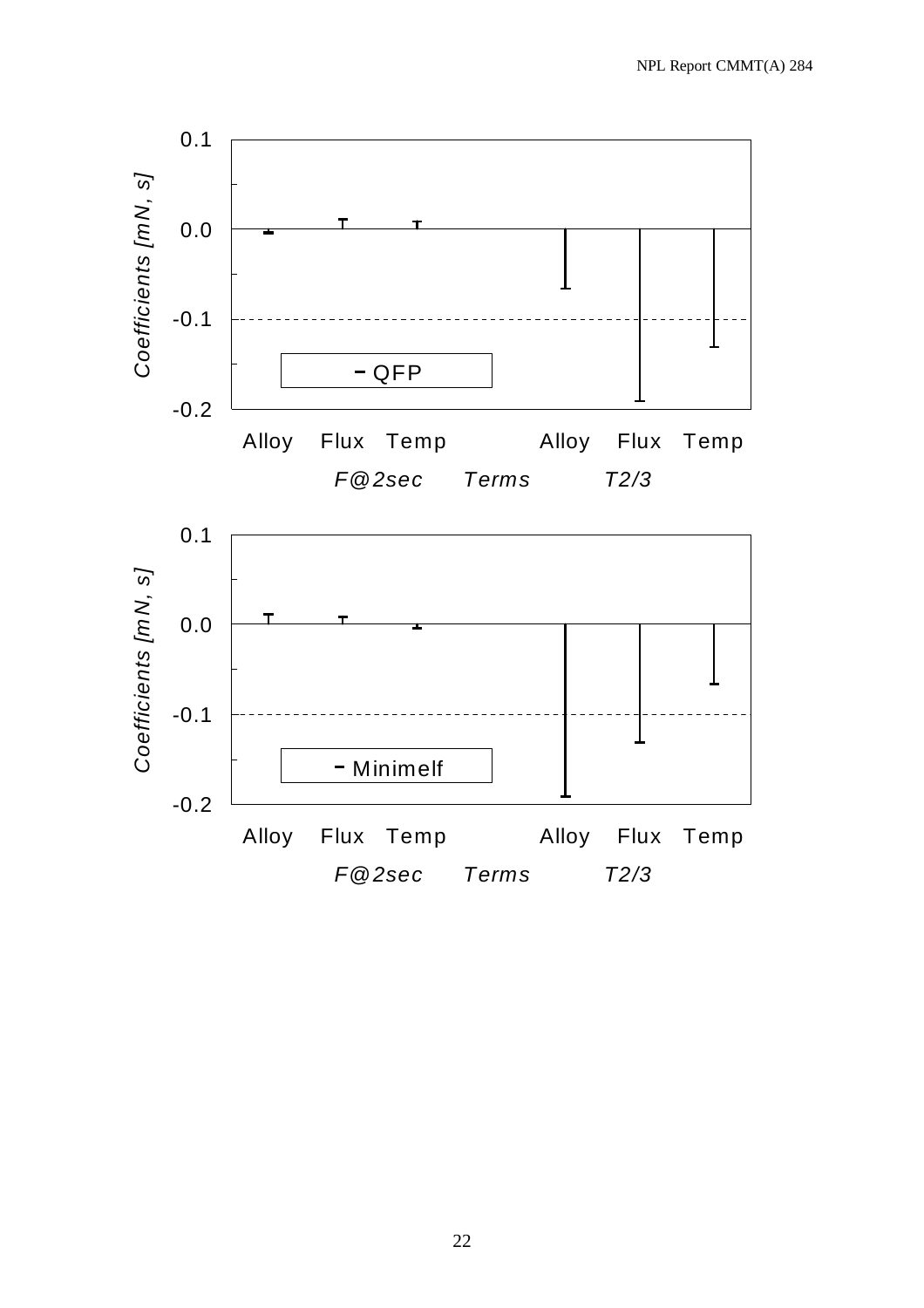# **Appendix C**

Wetting Force and Wetting Time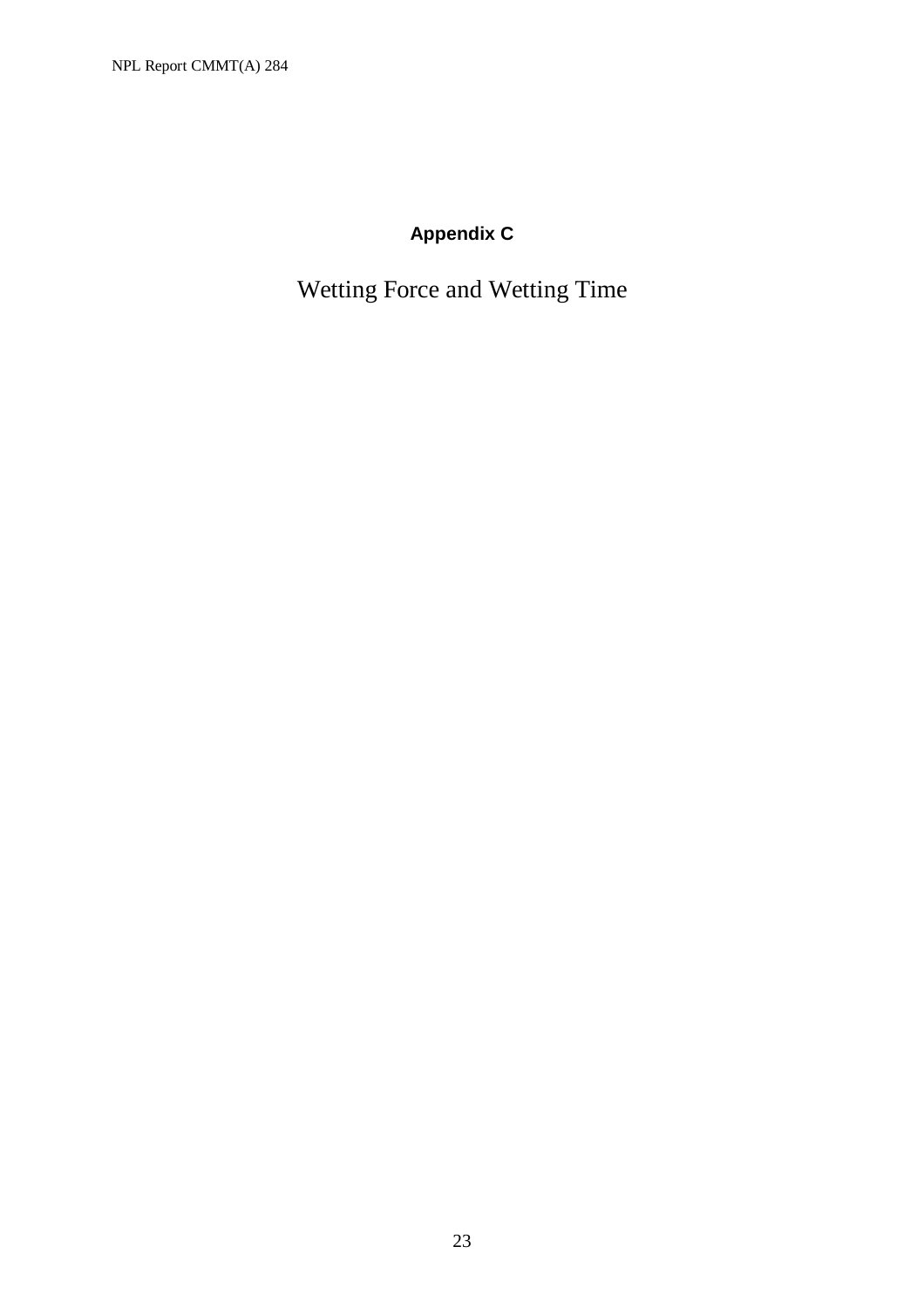| R0603 A           |                | Wetting Force F2 [mN] |         |                   | Time to $2/3$ Fmax [s] |                     |      |
|-------------------|----------------|-----------------------|---------|-------------------|------------------------|---------------------|------|
| Flux A            | Superheat [°C] |                       |         | Flux A            | Superheat [°C]         |                     |      |
| Solder            | 20             | 30                    | 40      | Solder            | 20                     | 30                  | 40   |
| SnAgCu (217) 0.10 |                | 0.16                  | 0.21    | SnAgCu (217) 4.65 |                        | 2.95                | 1.24 |
| SnAg (221)        | 0.11           | 0.16                  | 0.21    | SnAg (221)        | 4.57                   | 2.87                | 1.16 |
| SnCu (227)        | 0.11           | 0.16                  | 0.22    | SnCu (227)        | 4.45                   | 2.75                | 1.05 |
| Flux B            | Superheat [°C] |                       |         | Flux B            | Superheat [°C]         |                     |      |
| Solder            | 20             | 30                    | 40      | Solder            | 20                     | 30                  | 40   |
| SnAgCu (217) 0.08 |                | 0.13                  | 0.18    | SnAgCu (217) 5.15 |                        | 3.45                | 1.74 |
| SnAg (221)        | 0.08           | 0.13                  | 0.19    | SnAg (221)        | 5.07                   | 3.37                | 1.66 |
| SnCu (227)        | 0.08           | 0.13                  | 0.19    | SnCu (227)        | 4.95                   | 3.25                | 1.54 |
| Flux C            | Superheat [°C] |                       |         | Flux C            | Superheat [°C]         |                     |      |
| Solder            | 20             | 30                    | 40      | Solder            | 20                     | 30                  | 40   |
| SnAgCu (217) 0.05 |                | 0.11                  | 0.16    | SnAgCu (217) 5.89 |                        | 4.19                | 2.48 |
| SnAg (221)        | 0.05           | 0.11                  | 0.16    | SnAg (221)        | 5.81                   | 4.11                | 2.40 |
| SnCu (227)        | 0.06           | 0.11                  | 0.17    | SnCu (227)        | 5.69                   | 3.99                | 2.28 |
| Flux D            | Superheat [°C] |                       |         | Flux D            | Superheat [°C]         |                     |      |
| Solder            | 20             | 30                    | 40      | Solder            | 20                     | 30                  | 40   |
| SnAgCu (217) 0.03 |                | 0.09                  | 0.14    | SnAgCu (217) 5.89 |                        | 4.19                | 2.48 |
| SnAg (221)        | 0.04           | 0.09                  | 0.14    | SnAg (221)        | 5.81                   | 4.11                | 2.40 |
| SnCu (227)        | 0.04           | 0.09                  | 0.15    | SnCu (227)        | 5.69                   | 3.99                | 2.28 |
| Flux E            | Superheat [°C] |                       |         | Flux E            | Superheat [°C]         |                     |      |
| Solder            | 20             | 30                    | 40      | Solder            | 20                     | 30                  | 40   |
| SnAgCu (217)-0.03 |                | 0.02                  | 0.07    | SnAgCu (217) 7.08 |                        | 5.38                | 3.67 |
| SnAg (221)        | $-0.03$        | 0.02                  | 0.08    | SnAg (221)        | 7.00                   | 5.30                | 3.59 |
| SnCu (227)        | $-0.03$        | 0.02                  | 0.08    | SnCu (227)        | 6.88                   | 5.18                | 3.48 |
| R0603 B           |                | Wetting Force F2 [mN] |         |                   |                        | Time to 2/3Fmax [s] |      |
| Flux A            | Superheat [°C] |                       |         | Flux A            | Superheat [°C]         |                     |      |
| Solder            | 20             | 30                    | 40      | Solder            | 20                     | 30                  | 40   |
| SnAgCu (217) 0.17 |                | 0.23                  | 0.29    | SnAgCu (217) 2.21 |                        | 2.04                | 1.88 |
| SnAg (221)        | 0.05           | 0.11                  | 0.17    | SnAg (221)        | 3.56                   | 3.39                | 3.23 |
| SnCu (227)        | $-0.13$        | $-0.07$               | $-0.01$ | SnCu (227)        | 5.59                   | 5.42                | 5.26 |
| Flux B            | Superheat [°C] |                       |         | Flux B            | Superheat [°C]         |                     |      |
| Solder            | 20             | 30                    | 40      | Solder            | 20                     | 30                  | 40   |
| SnAgCu (217) 0.15 |                | 0.21                  | 0.27    | SnAgCu (217) 2.66 |                        | 2.50                | 2.34 |
| SnAg (221)        | 0.03           | 0.09                  | 0.15    | SnAg (221)        | 4.02                   | 3.85                | 3.69 |
| SnCu (227)        | $-0.15$        | $-0.09$               | $-0.03$ | SnCu (227)        | 6.05                   | 5.88                | 5.72 |
| Flux C            | Superheat [°C] |                       |         | Flux C            | Superheat [°C]         |                     |      |
| Solder            | 20             | 30                    | 40      | Solder            | 20                     | 30                  | 40   |
| SnAgCu (217)      | 0.13           | 0.19                  | 0.25    | SnAgCu (217)      | 3.34                   | 3.18                | 3.01 |
| SnAg (221)        | 0.01           | 0.07                  | 0.13    | SnAg (221)        | 4.70                   | 4.53                | 4.37 |
| SnCu (227)        | $-0.17$        | $-0.11$               | $-0.05$ | SnCu (227)        | 6.72                   | 6.56                | 6.39 |

24

SnCu (227) 7.82 7.65 7.49

Flux D Superheat [°C]<br>
Solder 20 30 40 Solder 20 30

Flux E Superheat [°C] Flux E Superheat [°C]

 $SnCu (227) \quad -0.24 \quad -0.18 \quad -0.12$ 

Solder 20 30 40 Solder 20 30 40 SnAgCu (217) 0.11 0.17 0.23 SnAgCu (217) 3.34 3.18 3.01  $\textsf{SnAg (221)} \quad \boxed{-0.01} \quad \boxed{0.05} \quad \boxed{0.11} \quad \boxed{\textsf{SnAg (221)} \quad \boxed{4.70} \quad \boxed{4.53} \quad \boxed{4.37}$ SnCu (227) -0.18 -0.13 -0.07 SnCu (227) 6.72 6.56 6.39

Solder 20 30 40 Solder 20 30 40 SnAgCu (217) 0.06 0.12 0.17 SnAgCu (217) 4.44 4.27 4.11 SnAg (221)  $\begin{array}{|l|c|c|c|c|c|c|c|}\hline \text{0.06} & \text{0.06} & \text{0.06} \hline \end{array}$  SnAg (221)  $\begin{array}{|l|c|c|c|c|}\hline \text{5.79} & \text{5.62} & \text{5.46} \hline \end{array}$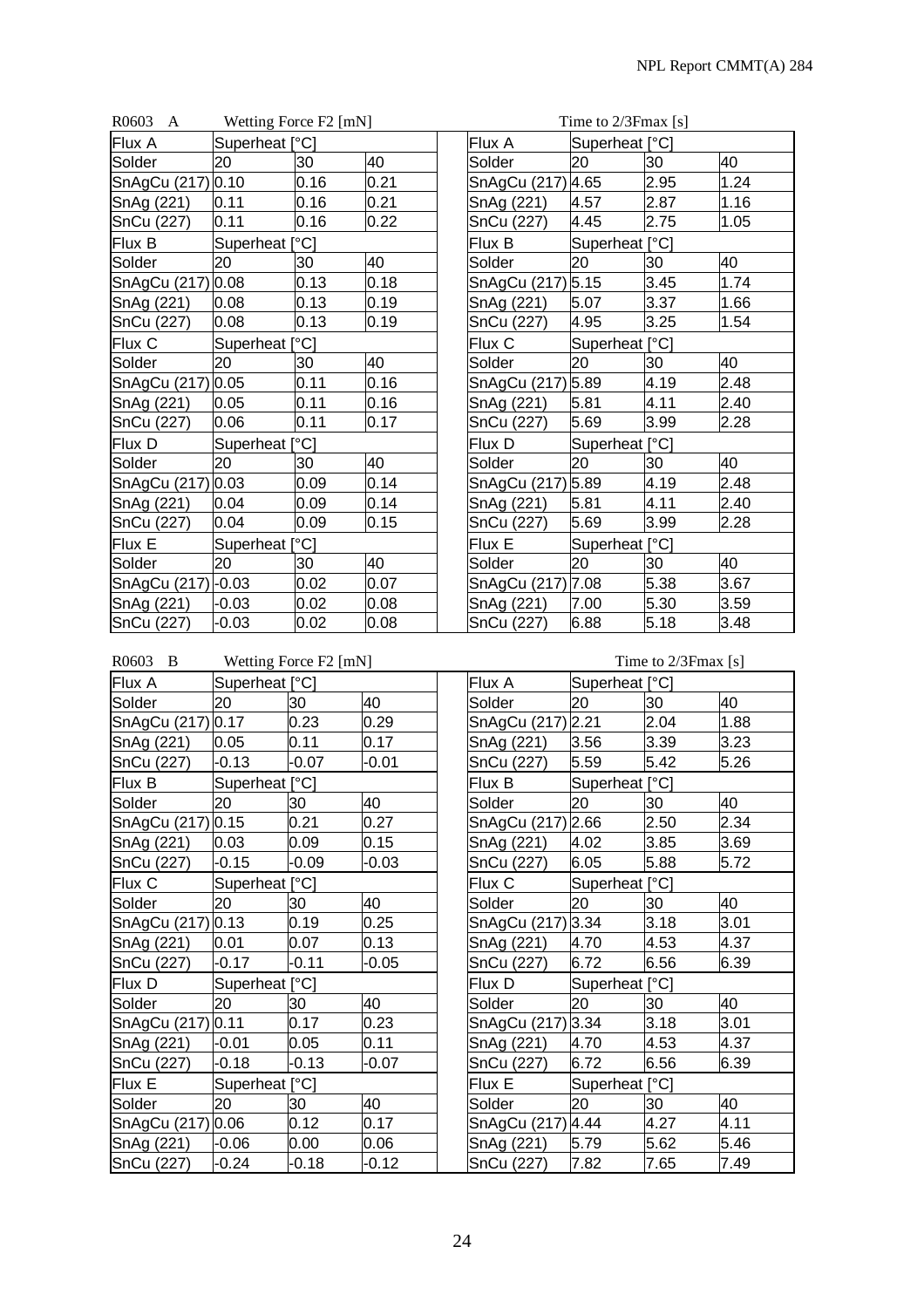| R0805<br>A        |                | Wetting Force F2 [mN] |         |                   |                   | Time to $2/3$ Fmax [s] |      |
|-------------------|----------------|-----------------------|---------|-------------------|-------------------|------------------------|------|
| Flux A            | Superheat [°C] |                       |         | Flux A            | Superheat [°C]    |                        |      |
| Solder            | 20             | 30                    | 40      | Solder            | 20                | 30                     | 40   |
| SnAgCu (217) 0.08 |                | 0.13                  | 0.19    | SnAgCu (217) 2.17 |                   | 1.70                   | 1.23 |
| SnAg (221)        | 0.01           | 0.06                  | 0.11    | SnAg (221)        | 2.99              | 2.52                   | 2.06 |
| SnCu (227)        | $-0.11$        | $-0.05$               | 0.00    | SnCu (227)        | 4.23              | 3.76                   | 3.29 |
| Flux B            | Superheat [°C] |                       |         | Flux B            | Superheat [°C]    |                        |      |
| Solder            | 20             | 30                    | 40      | Solder            | 20                | 30                     | 40   |
| SnAgCu (217) 0.07 |                | 0.12                  | 0.17    | SnAgCu (217) 2.28 |                   | 1.81                   | 1.35 |
| SnAg (221)        | $-0.01$        | 0.04                  | 0.10    | SnAg (221)        | 3.10              | 2.64                   | 2.17 |
| SnCu (227)        | $-0.12$        | $-0.07$               | $-0.01$ | SnCu (227)        | 4.34              | 3.87                   | 3.40 |
| Flux C            | Superheat [°C] |                       |         | Flux C            | Superheat [°C]    |                        |      |
| Solder            | 20             | 30                    | 40      | Solder            | 20                | 30                     | 40   |
| SnAgCu (217) 0.05 |                | 0.11                  | 0.16    | SnAgCu (217) 2.45 |                   | 1.98                   | 1.51 |
| SnAg (221)        | $-0.02$        | 0.03                  | 0.09    | SnAg (221)        | 3.27              | 2.80                   | 2.34 |
| SnCu (227)        | $-0.13$        | $-0.08$               | $-0.03$ | SnCu (227)        | 4.51              | 4.04                   | 3.57 |
| Flux D            | Superheat [°C] |                       |         | Flux D            | Superheat [°C]    |                        |      |
| Solder            | 20             | 30                    | 40      | Solder            | 20                | 30                     | 40   |
| SnAgCu (217)      | 0.04           | 0.10                  | 0.15    | SnAgCu (217) 2.45 |                   | 1.98                   | 1.51 |
| SnAg (221)        | $-0.03$        | 0.02                  | 0.08    | SnAg (221)        | 3.27              | 2.80                   | 2.34 |
| SnCu (227)        | $-0.14$        | $-0.09$               | $-0.04$ | SnCu (227)        | 4.51              | 4.04                   | 3.57 |
| Flux E            | Superheat [°C] |                       |         | Flux E            | Superheat [°C]    |                        |      |
| Solder            | 20             | 30                    | 40      | Solder            | 20                | 30                     | 40   |
| SnAgCu (217) 0.01 |                | 0.06                  | 0.12    | SnAgCu (217) 2.72 |                   | 2.25                   | 1.78 |
| SnAg (221)        | $-0.07$        | $-0.01$               | 0.04    | SnAg (221)        | 3.54              | 3.07                   | 2.61 |
| SnCu (227)        | $-0.18$        | $-0.12$               | $-0.07$ | SnCu (227)        | 4.78              | 4.31                   | 3.84 |
| R0805<br>B        |                | Wetting Force F2 [mN] |         |                   |                   | Time to 2/3Fmax [s]    |      |
| Flux A            | Superheat [°C] |                       |         | Flux A            | $S$ unarhaat $P1$ |                        |      |

|                              |                | $\lim_{\omega \to 0}$ or $\lim_{\omega \to 0}$ |      |
|------------------------------|----------------|------------------------------------------------|------|
| Flux A                       | Superheat [°C] |                                                |      |
| Solder                       | 20             | 30                                             | 40   |
| SnAgCu (217) 2.17            |                | 1.70                                           | 1.23 |
| SnAg (221)                   | 2.99           | 2.52                                           | 2.06 |
| SnCu (227)                   | 4.23           | 3.76                                           | 3.29 |
| Flux B                       | Superheat [°C] |                                                |      |
| Solder                       | 20             | 30                                             | 40   |
| SnAgCu (217) 2.28            |                | 1.81                                           | 1.35 |
| SnAg (221)                   | 3.10           | 2.64                                           | 2.17 |
| SnCu (227)                   | 4.34           | 3.87                                           | 3.40 |
| Flux C                       | Superheat [°C] |                                                |      |
| Solder                       | 20             | 30                                             | 40   |
| SnAgCu (217) <sup>2.45</sup> |                | 1.98                                           | 1.51 |
| SnAg (221)                   | 3.27           | 2.80                                           | 2.34 |
| SnCu (227)                   | 4.51           | 4.04                                           | 3.57 |
| Flux D                       | Superheat [°C] |                                                |      |
| Solder                       | 20             | 30                                             | 40   |
| SnAgCu (217) 2.45            |                | 1.98                                           | 1.51 |
| SnAg (221)                   | 3.27           | 2.80                                           | 2.34 |
| SnCu (227)                   | 4.51           | 4.04                                           | 3.57 |
| Flux E                       | Superheat [°C] |                                                |      |
| Solder                       | 20             | 30                                             | 40   |
| SnAgCu (217) 2.72            |                | 2.25                                           | 1.78 |
| SnAg (221)                   | 3.54           | 3.07                                           | 2.61 |
| SnCu (227)                   | 4.78           | 4.31                                           | 3.84 |

| R <sub>0</sub> 805<br>B |                | Wetting Force F2 [mN] |      |                              |                | Time to $2/3$ Fmax [s] |      |
|-------------------------|----------------|-----------------------|------|------------------------------|----------------|------------------------|------|
| Flux A                  | Superheat [°C] |                       |      | Flux A                       | Superheat [°C] |                        |      |
| Solder                  | 20             | 30                    | 40   | Solder                       | 20             | 30                     | 40   |
| SnAgCu (217) 0.06       |                | 0.15                  | 0.25 | SnAgCu (217) 2.39            |                | 1.79                   | 1.19 |
| SnAg (221)              | $-0.02$        | 0.07                  | 0.17 | SnAg (221)                   | 3.26           | 2.66                   | 2.06 |
| SnCu (227)              | $-0.15$        | $-0.05$               | 0.04 | SnCu (227)                   | 4.56           | 3.96                   | 3.36 |
| Flux B                  | Superheat [°C] |                       |      | Flux B                       | Superheat [°C] |                        |      |
| Solder                  | 20             | 30                    | 40   | Solder                       | 20             | 30                     | 40   |
| SnAgCu (217) 0.05       |                | 0.15                  | 0.24 | SnAgCu (217) 2.52            |                | 1.92                   | 1.32 |
| SnAg (221)              | $-0.03$        | 0.06                  | 0.16 | SnAg (221)                   | 3.38           | 2.78                   | 2.18 |
| SnCu (227)              | $-0.16$        | $-0.06$               | 0.03 | SnCu (227)                   | 4.68           | 4.08                   | 3.48 |
| Flux C                  | Superheat [°C] |                       |      | Flux C                       | Superheat [°C] |                        |      |
| Solder                  | 20             | 30                    | 40   | Solder                       | 20             | 30                     | 40   |
| SnAgCu (217) 0.04       |                | 0.14                  | 0.23 | SnAgCu (217) 2.70            |                | 2.10                   | 1.50 |
| SnAg (221)              | $-0.04$        | 0.05                  | 0.15 | SnAg (221)                   | 3.57           | 2.97                   | 2.37 |
| SnCu (227)              | $-0.16$        | $-0.07$               | 0.02 | SnCu (227)                   | 4.87           | 4.27                   | 3.67 |
| Flux D                  | Superheat [°C] |                       |      | Flux D                       | Superheat [°C] |                        |      |
| Solder                  | 20             | 30                    | 40   | Solder                       | 20             | 30                     | 40   |
| SnAgCu (217) 0.04       |                | 0.13                  | 0.23 | SnAgCu (217) 2.70            |                | 2.10                   | 1.50 |
| SnAg (221)              | $-0.05$        | 0.05                  | 0.14 | SnAg (221)                   | 3.57           | 2.97                   | 2.37 |
| SnCu (227)              | $-0.17$        | $-0.08$               | 0.02 | SnCu (227)                   | 4.87           | 4.27                   | 3.67 |
| Flux E                  | Superheat [°C] |                       |      | Flux E                       | Superheat [°C] |                        |      |
| Solder                  | 20             | 30                    | 40   | Solder                       | 20             | 30                     | 40   |
| SnAgCu (217) 0.02       |                | 0.11                  | 0.20 | SnAgCu (217) <sup>3.00</sup> |                | 2.40                   | 1.80 |
| SnAg (221)              | -0.07          | 0.03                  | 0.12 | SnAg (221)                   | 3.87           | 3.27                   | 2.67 |
| SnCu (227)              | $-0.19$        | $-0.10$               | 0.00 | SnCu (227)                   | 5.17           | 4.57                   | 3.97 |

25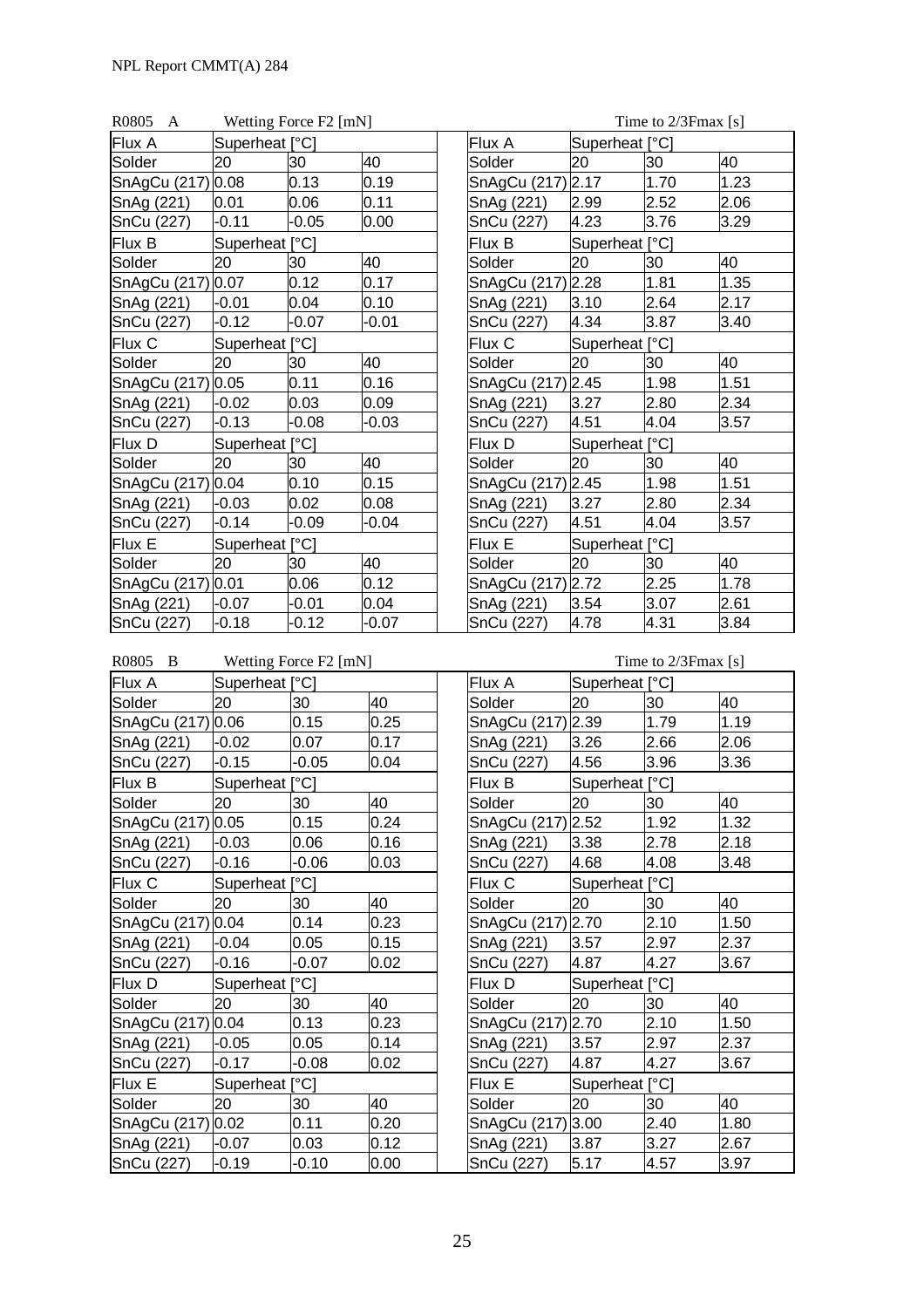| R1206             |                | Wetting Force F2 [mN] |      |                   |                | Time to $2/3$ Fmax [s] |      |
|-------------------|----------------|-----------------------|------|-------------------|----------------|------------------------|------|
| Flux A            | Superheat [°C] |                       |      | Flux A            | Superheat [°C] |                        |      |
| Solder            | 20             | 30                    | 40   | Solder            | 20             | 30                     | 40   |
| SnAgCu (217)-0.05 |                | 0.08                  | 0.21 | SnAgCu (217) 3.94 |                | 3.10                   | 2.26 |
| SnAg (221)        | $-0.08$        | 0.05                  | 0.18 | SnAg (221)        | 4.25           | 3.41                   | 2.56 |
| SnCu (227)        | $-0.14$        | $-0.01$               | 0.12 | SnCu (227)        | 4.71           | 3.86                   | 3.02 |
| Flux B            | Superheat [°C] |                       |      | Flux B            | Superheat [°C] |                        |      |
| Solder            | 20             | 30                    | 40   | Solder            | 20             | 30                     | 40   |
| SnAgCu (217)-0.06 |                | 0.07                  | 0.20 | SnAgCu (217) 4.00 |                | 3.16                   | 2.32 |
| SnAg (221)        | $-0.09$        | 0.04                  | 0.17 | SnAg (221)        | 4.31           | 3.46                   | 2.62 |
| SnCu (227)        | -0.14          | $-0.01$               | 0.12 | SnCu (227)        | 4.77           | 3.92                   | 3.08 |
| Flux C            | Superheat [°C] |                       |      | Flux C            | Superheat [°C] |                        |      |
| Solder            | 20             | 30                    | 40   | Solder            | 20             | 30                     | 40   |
| SnAgCu (217)-0.06 |                | 0.07                  | 0.20 | SnAgCu (217) 4.09 |                | 3.24                   | 2.40 |
| SnAg (221)        | $-0.10$        | 0.03                  | 0.16 | SnAg (221)        | 4.39           | 3.55                   | 2.71 |
| SnCu (227)        | $-0.15$        | $-0.02$               | 0.11 | SnCu (227)        | 4.85           | 4.01                   | 3.16 |
| Flux D            | Superheat [°C] |                       |      | Flux D            | Superheat [°C] |                        |      |
| Solder            | 20             | 30                    | 40   | Solder            | 20             | 30                     | 40   |
| SnAgCu (217)-0.07 |                | 0.06                  | 0.19 | SnAgCu (217) 4.09 |                | 3.24                   | 2.40 |
| SnAg (221)        | $-0.10$        | 0.03                  | 0.16 | SnAg (221)        | 4.39           | 3.55                   | 2.71 |
| SnCu (227)        | $-0.16$        | $-0.03$               | 0.10 | SnCu (227)        | 4.85           | 4.01                   | 3.16 |
| Flux E            | Superheat [°C] |                       |      | Flux E            | Superheat [°C] |                        |      |
| Solder            | 20             | 30                    | 40   | Solder            | 20             | 30                     | 40   |
| SnAgCu (217)-0.09 |                | 0.04                  | 0.17 | SnAgCu (217) 4.23 |                | 3.38                   | 2.54 |
| SnAg (221)        | $-0.12$        | 0.01                  | 0.14 | SnAg (221)        | 4.53           | 3.69                   | 2.84 |
| SnCu (227)        | $-0.18$        | $-0.05$               | 0.08 | SnCu (227)        | 4.99           | 4.15                   | 3.30 |

| Tant A Wetting Force F2 [mN] |                |      |      | Time to 2/3Fmax [s] |                |      |      |
|------------------------------|----------------|------|------|---------------------|----------------|------|------|
| Flux A                       | Superheat [°C] |      |      | Flux A              | Superheat [°C] |      |      |
| Solder                       | 20             | 30   | 40   | Solder              | 20             | 30   | 40   |
| SnAgCu (217) 0.55            |                | 0.54 | 0.53 | SnAgCu (217) 0.98   |                | 0.90 | 0.82 |
| SnAg (221)                   | 0.67           | 0.66 | 0.65 | SnAg (221)          | 0.96           | 0.88 | 0.80 |
| SnCu (227)                   | 0.85           | 0.84 | 0.83 | SnCu (227)          | 0.93           | 0.85 | 0.77 |
| Flux B                       | Superheat [°C] |      |      | Flux B              | Superheat [°C] |      |      |
| Solder                       | 20             | 30   | 40   | Solder              | 20             | 30   | 40   |
| SnAgCu (217) 0.53            |                | 0.52 | 0.51 | SnAgCu (217) 1.04   |                | 0.96 | 0.88 |
| SnAg (221)                   | 0.65           | 0.64 | 0.63 | SnAg (221)          | 1.02           | 0.94 | 0.86 |
| SnCu (227)                   | 0.83           | 0.82 | 0.81 | SnCu (227)          | 0.99           | 0.91 | 0.83 |
| Flux C                       | Superheat [°C] |      |      | Flux C              | Superheat [°C] |      |      |
| Solder                       | 20             | 30   | 40   | Solder              | 20             | 30   | 40   |
| SnAgCu (217) 0.51            |                | 0.50 | 0.49 | SnAgCu (217) 1.12   |                | 1.04 | 0.96 |
| SnAg (221)                   | 0.63           | 0.62 | 0.61 | SnAg (221)          | 1.10           | 1.02 | 0.94 |
| SnCu (227)                   | 0.81           | 0.80 | 0.79 | SnCu (227)          | 1.07           | 0.99 | 0.91 |
| Flux D                       | Superheat [°C] |      |      | Flux D              | Superheat [°C] |      |      |
| Solder                       | 20             | 30   | 40   | Solder              | 20             | 30   | 40   |
| SnAgCu (217) 0.50            |                | 0.49 | 0.48 | SnAgCu (217) 1.12   |                | 1.04 | 0.96 |
| SnAg (221)                   | 0.62           | 0.61 | 0.60 | SnAg (221)          | 1.10           | 1.02 | 0.94 |
| SnCu (227)                   | 0.80           | 0.79 | 0.78 | SnCu (227)          | 1.07           | 0.99 | 0.91 |
| Flux E                       | Superheat [°C] |      |      | Flux E              | Superheat [°C] |      |      |
| Solder                       | 20             | 30   | 40   | Solder              | 20             | 30   | 40   |
| SnAgCu (217) 0.45            |                | 0.44 | 0.43 | SnAgCu (217) 1.26   |                | 1.18 | 1.10 |
| SnAg (221)                   | 0.57           | 0.56 | 0.55 | SnAg (221)          | 1.24           | 1.16 | 1.08 |
| SnCu (227)                   | 0.75           | 0.74 | 0.73 | SnCu (227)          | 1.21           | 1.13 | 1.05 |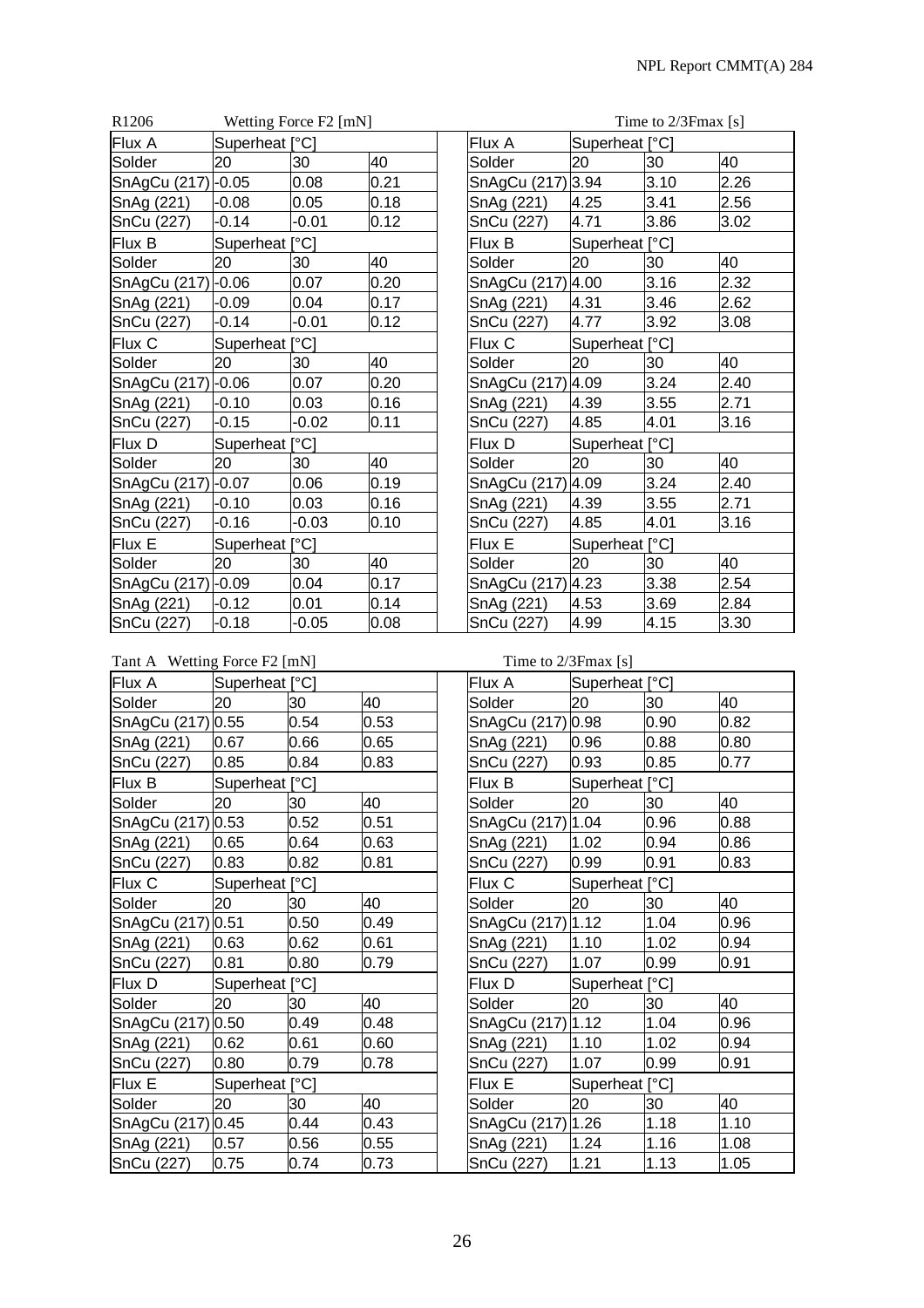| Tant B            | Wetting Force F2 [mN] |      |      |                    | Time to 2/3Fmax [s] |      |      |
|-------------------|-----------------------|------|------|--------------------|---------------------|------|------|
| Flux A            | Superheat [°C]        |      |      | Flux A             | Superheat [°C]      |      |      |
| Solder            | 20                    | 30   | 40   | Solder             | 20                  | 30   | 40   |
| SnAgCu (217) 1.19 |                       | 1.20 | 1.21 | SnAgCu (217) 1.13  |                     | 0.89 | 0.66 |
| SnAg (221)        | 1.13                  | 1.14 | 1.15 | SnAg (221)         | 1.52                | 1.28 | 1.04 |
| SnCu (227)        | 1.05                  | 1.06 | 1.07 | SnCu (227)         | 2.10                | 1.87 | 1.63 |
| Flux B            | Superheat [°C]        |      |      | Flux B             | Superheat [°C]      |      |      |
| Solder            | 20                    | 30   | 40   | Solder             | 20                  | 30   | 40   |
| SnAgCu (217) 1.13 |                       | 1.15 | 1.16 | SnAgCu (217) 1.26  |                     | 1.02 | 0.78 |
| SnAg (221)        | 1.08                  | 1.09 | 1.10 | SnAg (221)         | 1.65                | 1.41 | 1.17 |
| SnCu (227)        | 1.00                  | 1.01 | 1.02 | SnCu (227)         | 2.23                | 1.99 | 1.76 |
| Flux C            | Superheat [°C]        |      |      | Flux C             | Superheat [°C]      |      |      |
| Solder            | 20                    | 30   | 40   | Solder             | 20                  | 30   | 40   |
| SnAgCu (217) 1.09 |                       | 1.10 | 1.12 | SnAgCu (217) 1.45  |                     | 1.21 | 0.97 |
| SnAg (221)        | 1.04                  | 1.05 | 1.06 | SnAg (221)         | 1.84                | 1.60 | 1.36 |
| SnCu (227)        | 0.96                  | 0.97 | 0.98 | SnCu (227)         | 2.42                | 2.18 | 1.95 |
| Flux D            | Superheat [°C]        |      |      | Flux D             | Superheat [°C]      |      |      |
| Solder            | 20                    | 30   | 40   | Solder             | 20                  | 30   | 40   |
| SnAgCu (217) 1.06 |                       | 1.07 | 1.08 | SnAgCu (217) 1.45  |                     | 1.21 | 0.97 |
| SnAg (221)        | 1.00                  | 1.02 | 1.03 | SnAg (221)         | 1.84                | 1.60 | 1.36 |
| SnCu (227)        | 0.92                  | 0.93 | 0.95 | SnCu (227)         | 2.42                | 2.18 | 1.95 |
| Flux E            | Superheat [°C]        |      |      | Flux E             | Superheat [°C]      |      |      |
| Solder            | 20                    | 30   | 40   | Solder             | 20                  | 30   | 40   |
| SnAgCu (217) 0.93 |                       | 0.95 | 0.96 | lSnAgCu (217)∣1 75 |                     | 1.52 | 1 28 |

| Tant B Wetting Force F2 [mN]<br>Time to 2/3Fmax [s] |                |      |      |                   |                |      |      |  |  |  |
|-----------------------------------------------------|----------------|------|------|-------------------|----------------|------|------|--|--|--|
| Flux A                                              | Superheat [°C] |      |      | Flux A            | Superheat [°C] |      |      |  |  |  |
| Solder                                              | 20             | 30   | 40   | Solder            | 20             | 30   | 40   |  |  |  |
| SnAgCu (217) 1.19                                   |                | 1.20 | 1.21 | SnAgCu (217) 1.13 |                | 0.89 | 0.66 |  |  |  |
| SnAg (221)                                          | 1.13           | 1.14 | 1.15 | SnAg (221)        | 1.52           | 1.28 | 1.04 |  |  |  |
| SnCu (227)                                          | 1.05           | 1.06 | 1.07 | SnCu (227)        | 2.10           | 1.87 | 1.63 |  |  |  |
| Flux B                                              | Superheat [°C] |      |      | Flux B            | Superheat [°C] |      |      |  |  |  |
| Solder                                              | 20             | 30   | 40   | Solder            | 20             | 30   | 40   |  |  |  |
| SnAgCu (217) 1.13                                   |                | 1.15 | 1.16 | SnAgCu (217) 1.26 |                | 1.02 | 0.78 |  |  |  |
| SnAg (221)                                          | 1.08           | 1.09 | 1.10 | SnAg (221)        | 1.65           | 1.41 | 1.17 |  |  |  |
| SnCu (227)                                          | 1.00           | 1.01 | 1.02 | SnCu (227)        | 2.23           | 1.99 | 1.76 |  |  |  |
| Flux C                                              | Superheat [°C] |      |      | Flux C            | Superheat [°C] |      |      |  |  |  |
| Solder                                              | 20             | 30   | 40   | Solder            | 20             | 30   | 40   |  |  |  |
| SnAgCu (217) 1.09                                   |                | 1.10 | 1.12 | SnAgCu (217) 1.45 |                | 1.21 | 0.97 |  |  |  |
| SnAg (221)                                          | 1.04           | 1.05 | 1.06 | SnAg (221)        | 1.84           | 1.60 | 1.36 |  |  |  |
| SnCu (227)                                          | 0.96           | 0.97 | 0.98 | SnCu (227)        | 2.42           | 2.18 | 1.95 |  |  |  |
| Flux D                                              | Superheat [°C] |      |      | Flux D            | Superheat [°C] |      |      |  |  |  |
| Solder                                              | 20             | 30   | 40   | Solder            | 20             | 30   | 40   |  |  |  |
| SnAgCu (217) 1.06                                   |                | 1.07 | 1.08 | SnAgCu (217) 1.45 |                | 1.21 | 0.97 |  |  |  |
| SnAg (221)                                          | 1.00           | 1.02 | 1.03 | SnAg (221)        | 1.84           | 1.60 | 1.36 |  |  |  |
| SnCu (227)                                          | 0.92           | 0.93 | 0.95 | SnCu (227)        | 2.42           | 2.18 | 1.95 |  |  |  |
| Flux E                                              | Superheat [°C] |      |      | Flux E            | Superheat [°C] |      |      |  |  |  |
| Solder                                              | 20             | 30   | 40   | Solder            | 20             | 30   | 40   |  |  |  |
| SnAgCu (217) 0.93                                   |                | 0.95 | 0.96 | SnAgCu (217) 1.75 |                | 1.52 | 1.28 |  |  |  |
| SnAg (221)                                          | 0.88           | 0.89 | 0.90 | SnAg (221)        | 2.14           | 1.91 | 1.67 |  |  |  |
| SnCu (227)                                          | 0.80           | 0.81 | 0.82 | SnCu (227)        | 2.73           | 2.49 | 2.25 |  |  |  |

| Tant C Wetting Force F2 [mN] |                |      |      | Time to 2/3Fmax [s]      |                |      |      |  |
|------------------------------|----------------|------|------|--------------------------|----------------|------|------|--|
| Flux A                       | Superheat [°C] |      |      | Flux A                   | Superheat [°C] |      |      |  |
| Solder                       | 20             | 30   | 40   | Solder                   | 20             | 30   | 40   |  |
| SnAgCu (217) 1.21            |                | 1.20 | 1.18 | SnAgCu (217)             | 1.44           | 1.37 | 1.31 |  |
| SnAg (221)                   | 1.25           | 1.23 | 1.22 | SnAg (221)               | 1.54           | 1.48 | 1.41 |  |
| SnCu (227)                   | 1.30           | 1.29 | 1.27 | SnCu (227)               | 1.70           | 1.63 | 1.57 |  |
| Flux B                       | Superheat [°C] |      |      | Flux B                   | Superheat [°C] |      |      |  |
| Solder                       | 20             | 30   | 40   | Solder                   | 20             | 30   | 40   |  |
| SnAgCu (217) 1.18            |                | 1.16 | 1.15 | SnAgCu (217)             | 1.51           | 1.44 | 1.38 |  |
| SnAg (221)                   | 1.21           | 1.20 | 1.18 | SnAg (221)               | 1.61           | 1.55 | 1.48 |  |
| SnCu (227)                   | 1.26           | 1.25 | 1.23 | SnCu (227)               | 1.77           | 1.70 | 1.64 |  |
| Flux C                       | Superheat [°C] |      |      | Flux C<br>Superheat [°C] |                |      |      |  |
| Solder                       | 20             | 30   | 40   | Solder                   | 20             | 30   | 40   |  |
| SnAgCu (217) 1.14            |                | 1.13 | 1.12 | SnAgCu (217)             | 1.61           | 1.55 | 1.49 |  |
| SnAg (221)                   | 1.18           | 1.17 | 1.15 | SnAg (221)               | 1.72           | 1.65 | 1.59 |  |
| SnCu (227)                   | 1.23           | 1.22 | 1.20 | SnCu (227)               | 1.87           | 1.81 | 1.75 |  |
| Flux D                       | Superheat [°C] |      |      | Flux D                   | Superheat [°C] |      |      |  |
| Solder                       | 20             | 30   | 40   | Solder                   | 20             | 30   | 40   |  |
| SnAgCu (217) 1.12            |                | 1.11 | 1.09 | SnAgCu (217)             | 1.61           | 1.55 | 1.49 |  |
| SnAg (221)                   | 1.16           | 1.14 | 1.13 | SnAg (221)               | 1.72           | 1.65 | 1.59 |  |
| SnCu (227)                   | 1.21           | 1.19 | 1.18 | SnCu (227)               | 1.87           | 1.81 | 1.75 |  |
| Flux E                       | Superheat [°C] |      |      | Flux E                   | Superheat [°C] |      |      |  |
| Solder                       | 20             | 30   | 40   | Solder                   | 20             | 30   | 40   |  |
| SnAgCu (217) 1.03            |                | 1.02 | 1.00 | SnAgCu (217)             | 1.78           | 1.72 | 1.66 |  |
| SnAg (221)                   | 1.07           | 1.05 | 1.04 | SnAg (221)               | 1.89           | 1.82 | 1.76 |  |
| SnCu (227)                   | 1.12           | 1.11 | 1.09 | SnCu (227)               | 2.04           | 1.98 | 1.92 |  |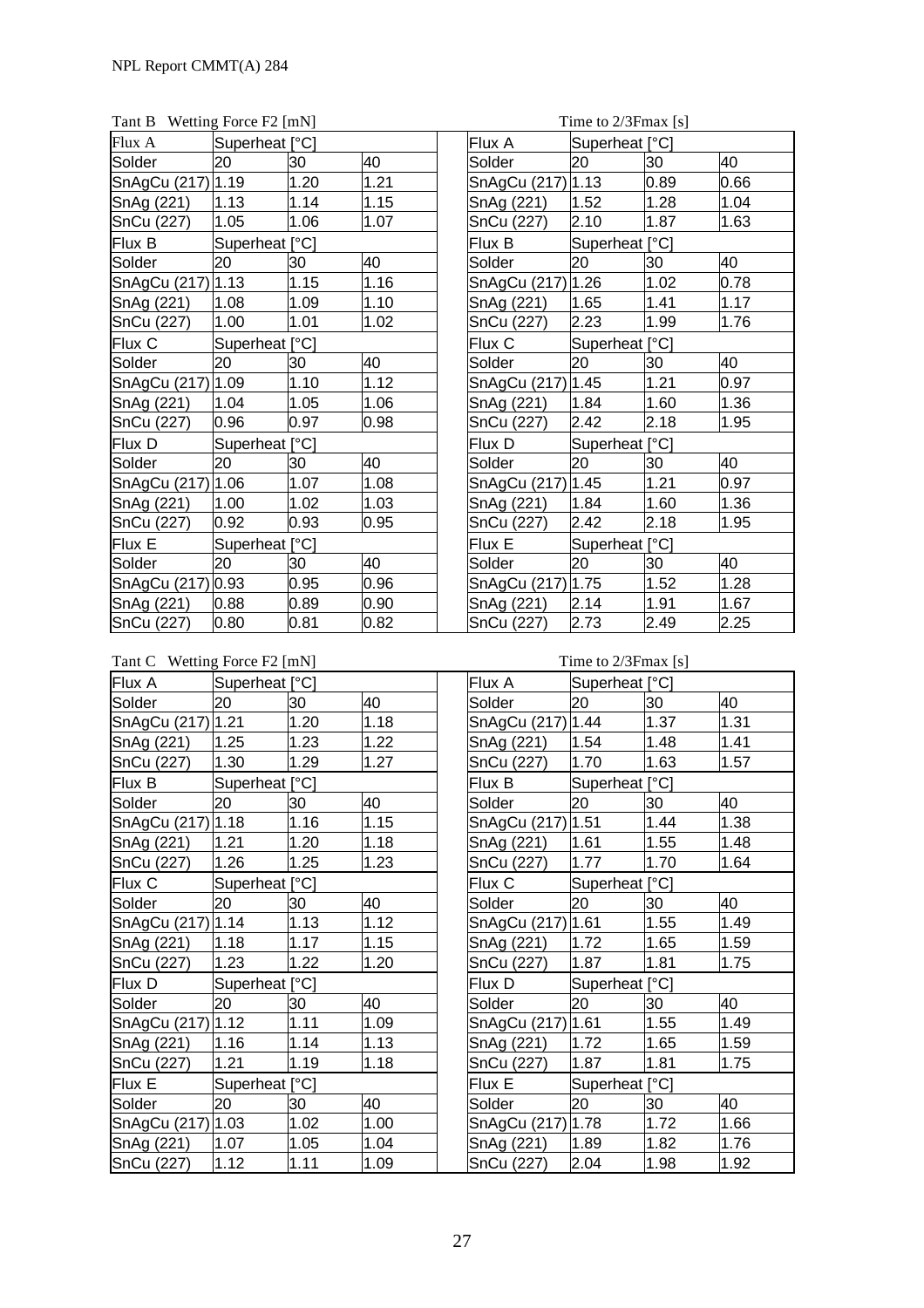| Tant D Wetting Force F2 [mN] |                |                       |      |                   | Time to 2/3Fmax [s] |                     |      |
|------------------------------|----------------|-----------------------|------|-------------------|---------------------|---------------------|------|
| Flux A                       | Superheat [°C] |                       |      | Flux A            | Superheat [°C]      |                     |      |
| Solder                       | 20             | 30                    | 40   | Solder            | 20                  | 30                  | 40   |
| SnAgCu (217) 0.98            |                | 1.41                  | 1.84 | SnAgCu (217)      | 2.36                | 1.80                | 1.25 |
| SnAg (221)                   | 1.02           | 1.45                  | 1.87 | SnAg (221)        | 2.48                | 1.92                | 1.37 |
| SnCu (227)                   | 1.08           | 1.50                  | 1.93 | SnCu (227)        | 2.66                | 2.10                | 1.55 |
| Flux B                       | Superheat [°C] |                       |      | Flux B            | Superheat [°C]      |                     |      |
| Solder                       | 20             | 30                    | 40   | Solder            | 20                  | 30                  | 40   |
| SnAgCu (217) 0.91            |                | 1.34                  | 1.76 | SnAgCu (217) 2.47 |                     | 1.92                | 1.36 |
| SnAg (221)                   | 0.95           | 1.37                  | 1.80 | SnAg (221)        | 2.59                | 2.04                | 1.48 |
| SnCu (227)                   | 1.00           | 1.43                  | 1.86 | SnCu (227)        | 2.77                | 2.21                | 1.66 |
| Flux C                       | Superheat [°C] |                       |      | Flux C            | Superheat [°C]      |                     |      |
| Solder                       | 20             | 30                    | 40   | Solder            | 20                  | 30                  | 40   |
| SnAgCu (217) 0.85            |                | 1.28                  | 1.71 | SnAgCu (217)      | 2.64                | 2.08                | 1.53 |
| SnAg (221)                   | 0.89           | 1.32                  | 1.74 | SnAg (221)        | 2.76                | 2.20                | 1.65 |
| SnCu (227)                   | 0.95           | 1.37                  | 1.80 | SnCu (227)        | 2.94                | 2.38                | 1.83 |
| Flux D                       | Superheat [°C] |                       |      | Flux D            | Superheat [°C]      |                     |      |
| Solder                       | 20             | 30                    | 40   | Solder            | 20                  | 30                  | 40   |
| SnAgCu (217) 0.80            |                | 1.23                  | 1.66 | SnAgCu (217) 2.64 |                     | 2.08                | 1.53 |
| SnAg (221)                   | 0.84           | 1.27                  | 1.70 | SnAg (221)        | 2.76                | 2.20                | 1.65 |
| SnCu (227)                   | 0.90           | 1.33                  | 1.75 | SnCu (227)        | 2.94                | 2.38                | 1.83 |
| Flux E                       | Superheat [°C] |                       |      | Flux E            | Superheat [°C]      |                     |      |
| Solder                       | 20             | 30                    | 40   | Solder            | 20                  | 30                  | 40   |
| SnAgCu (217) 0.63            |                | 1.06                  | 1.49 | SnAgCu (217)      | 2.91                | 2.35                | 1.80 |
| SnAg (221)                   | 0.67           | 1.10                  | 1.53 | SnAg (221)        | 3.03                | 2.47                | 1.91 |
| SnCu (227)                   | 0.73           | 1.16                  | 1.58 | SnCu (227)        | 3.20                | 2.65                | 2.09 |
| C <sub>06</sub> 03           |                | Wetting Force F2 [mN] |      |                   |                     | Time to 2/3Fmax [s] |      |
| Flux A                       | Superheat [°C] |                       |      | Flux A            | Superheat [°C]      |                     |      |
| Solder                       | 20             | 30                    | 40   | Solder            | 20                  | 30                  | 40   |

| Flux A            | Superheat [°C] |      |      | Flux A       | Superheat [°C] |      |      |
|-------------------|----------------|------|------|--------------|----------------|------|------|
| Solder            | 20             | 30   | 40   | Solder       | 20             | 30   | 40   |
| SnAgCu (217) 0.62 |                | 0.57 | 0.51 | SnAgCu (217) | 0.45           | 0.53 | 0.62 |
| SnAg (221)        | 0.55           | 0.50 | 0.45 | SnAg (221)   | 0.74           | 0.83 | 0.92 |
| SnCu (227)        | 0.44           | 0.39 | 0.34 | SnCu (227)   | 1.19           | 1.27 | 1.36 |
| Flux B            | Superheat [°C] |      |      | Flux B       | Superheat [°C] |      |      |
| Solder            | 20             | 30   | 40   | Solder       | 20             | 30   | 40   |
| SnAgCu (217)      | 0.61           | 0.56 | 0.51 | SnAgCu (217) | 0.43           | 0.52 | 0.60 |
| SnAg (221)        | 0.54           | 0.49 | 0.44 | SnAg (221)   | 0.73           | 0.81 | 0.90 |
| SnCu (227)        | 0.44           | 0.38 | 0.33 | SnCu (227)   | 1.17           | 1.26 | 1.35 |
| Flux C            | Superheat [°C] |      |      | Flux C       | Superheat [°C] |      |      |
| Solder            | 20             | 30   | 40   | Solder       | 20             | 30   | 40   |
| SnAgCu (217) 0.60 |                | 0.55 | 0.50 | SnAgCu (217) | 0.41           | 0.49 | 0.58 |
| SnAg (221)        | 0.53           | 0.48 | 0.43 | SnAg (221)   | 0.70           | 0.79 | 0.88 |
| SnCu (227)        | 0.43           | 0.38 | 0.33 | SnCu (227)   | 1.15           | 1.24 | 1.32 |
| Flux D            | Superheat [°C] |      |      | Flux D       | Superheat [°C] |      |      |
| Solder            | 20             | 30   | 40   | Solder       | 20             | 30   | 40   |
| SnAgCu (217) 0.60 |                | 0.55 | 0.49 | SnAgCu (217) | 0.41           | 0.49 | 0.58 |
| SnAg (221)        | 0.53           | 0.48 | 0.42 | SnAg (221)   | 0.70           | 0.79 | 0.88 |
| SnCu (227)        | 0.42           | 0.37 | 0.32 | SnCu (227)   | 1.15           | 1.24 | 1.32 |
| Flux E            | Superheat [°C] |      |      | Flux E       | Superheat [°C] |      |      |
| Solder            | 20             | 30   | 40   | Solder       | 20             | 30   | 40   |
| SnAgCu (217) 0.58 |                | 0.52 | 0.47 | SnAgCu (217) | 0.37           | 0.46 | 0.54 |
| SnAg (221)        | 0.51           | 0.46 | 0.40 | SnAg (221)   | 0.67           | 0.75 | 0.84 |
| SnCu (227)        | 0.40           | 0.35 | 0.30 | SnCu (227)   | 1.11           | 1.20 | 1.29 |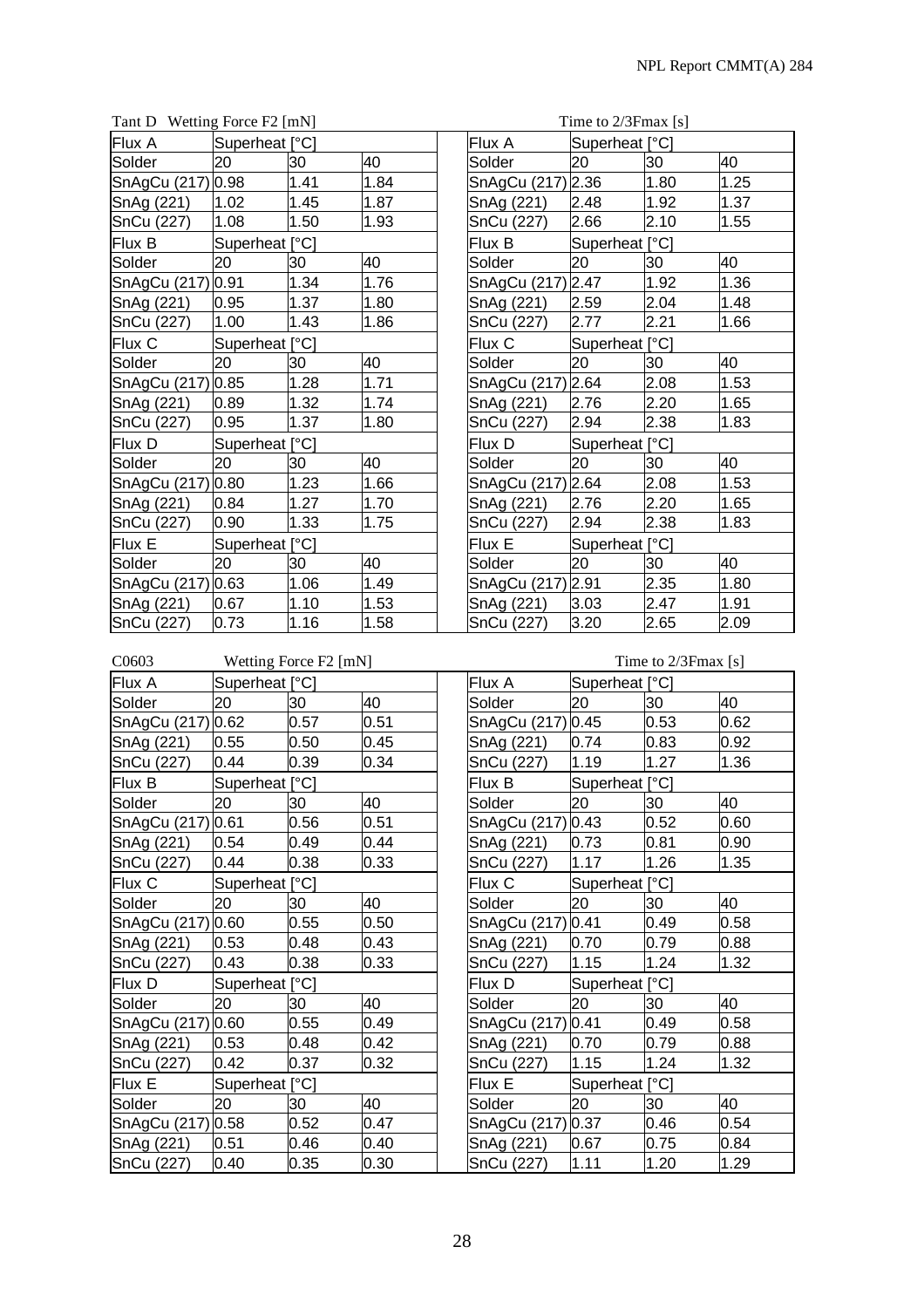| C0805             |                | Wetting Force F2 [mN] |      |                   |                | Time to 2/3Fmax [s] |         |  |
|-------------------|----------------|-----------------------|------|-------------------|----------------|---------------------|---------|--|
| Flux A            | Superheat [°C] |                       |      | Flux A            | Superheat [°C] |                     |         |  |
| Solder            | 20             | 30                    | 40   | Solder            | 20             | 30                  | 40      |  |
| SnAgCu (217)      | 0.57           | 0.65                  | 0.72 | SnAgCu (217)      | $-1.11$        | $-1.11$             | $-1.11$ |  |
| SnAg (221)        | 0.56           | 0.64                  | 0.71 | SnAg (221)        | $-0.99$        | $-0.99$             | $-0.99$ |  |
| SnCu (227)        | 0.54           | 0.62                  | 0.70 | SnCu (227)        | $-0.81$        | $-0.81$             | -0.81   |  |
| Flux B            | Superheat [°C] |                       |      | Flux B            | Superheat [°C] |                     |         |  |
| Solder            | 20             | 30                    | 40   | Solder            | 20             | 30                  | 40      |  |
| SnAgCu (217)      | 0.58           | 0.65                  | 0.73 | SnAgCu (217)      | $-0.93$        | $-0.93$             | $-0.93$ |  |
| SnAg (221)        | 0.57           | 0.64                  | 0.72 | SnAg (221)        | -0.81          | $-0.81$             | $-0.81$ |  |
| SnCu (227)        | 0.55           | 0.63                  | 0.71 | SnCu (227)        | $-0.63$        | $-0.63$             | $-0.63$ |  |
| Flux C            | Superheat [°C] |                       |      | Flux C            | Superheat [°C] |                     |         |  |
| Solder            | 20             | 30                    | 40   | Solder            | 20             | 30                  | 40      |  |
| SnAgCu (217) 0.58 |                | 0.66                  | 0.74 | SnAgCu (217)-0.66 |                | $-0.66$             | $-0.66$ |  |
| SnAg (221)        | 0.57           | 0.65                  | 0.73 | SnAg (221)        | $-0.54$        | $-0.54$             | $-0.54$ |  |
| SnCu (227)        | 0.56           | 0.64                  | 0.71 | SnCu (227)        | $-0.37$        | $-0.37$             | -0.37   |  |
| Flux D            | Superheat [°C] |                       |      | Flux D            | Superheat [°C] |                     |         |  |
| Solder            | 20             | 30                    | 40   | Solder            | 20             | 30                  | 40      |  |
| SnAgCu (217)      | 0.59           | 0.67                  | 0.75 | SnAgCu (217)-0.66 |                | $-0.66$             | $-0.66$ |  |
| SnAg (221)        | 0.58           | 0.66                  | 0.74 | SnAg (221)        | $-0.54$        | -0.54               | -0.54   |  |
| SnCu (227)        | 0.56           | 0.64                  | 0.72 | SnCu (227)        | $-0.37$        | $-0.37$             | -0.37   |  |
| Flux E            | Superheat [°C] |                       |      | Flux E            | Superheat [°C] |                     |         |  |
| Solder            | 20             | 30                    | 40   | Solder            | 20             | 30                  | 40      |  |
| SnAgCu (217) 0.61 |                | 0.69                  | 0.77 | SnAgCu (217)-0.23 |                | $-0.23$             | $-0.23$ |  |
| SnAg (221)        | 0.60           | 0.68                  | 0.76 | SnAg (221)        | $-0.11$        | $-0.11$             | $-0.11$ |  |
| SnCu (227)        | 0.59           | 0.66                  | 0.74 | SnCu (227)        | 0.06           | 0.06                | 0.06    |  |

| C <sub>1206</sub> |                | Wetting Force F2 [mN] |      |                   |                | Time to 2/3Fmax [s] |      |
|-------------------|----------------|-----------------------|------|-------------------|----------------|---------------------|------|
| Flux A            | Superheat [°C] |                       |      | Flux A            | Superheat [°C] |                     |      |
| Solder            | 20             | 30                    | 40   | Solder            | 20             | 30                  | 40   |
| SnAgCu (217) 0.71 |                | 0.72                  | 0.73 | SnAgCu (217) 2.27 |                | 1.73                | 1.19 |
| SnAg (221)        | 0.81           | 0.82                  | 0.83 | SnAg (221)        | 2.24           | 1.70                | 1.16 |
| SnCu (227)        | 0.96           | 0.97                  | 0.98 | SnCu (227)        | 2.19           | 1.65                | 1.12 |
| Flux B            | Superheat [°C] |                       |      | Flux B            | Superheat [°C] |                     |      |
| Solder            | 20             | 30                    | 40   | Solder            | 20             | 30                  | 40   |
| SnAgCu (217) 0.74 |                | 0.75                  | 0.76 | SnAgCu (217) 2.10 |                | 1.57                | 1.03 |
| SnAg (221)        | 0.84           | 0.85                  | 0.86 | SnAg (221)        | 2.07           | 1.54                | 1.00 |
| SnCu (227)        | 0.99           | 1.00                  | 1.01 | SnCu (227)        | 2.03           | 1.49                | 0.95 |
| Flux C            | Superheat [°C] |                       |      | Flux C            | Superheat [°C] |                     |      |
| Solder            | 20             | 30                    | 40   | Solder            | 20             | 30                  | 40   |
| SnAgCu (217) 0.77 |                | 0.78                  | 0.79 | SnAgCu (217)      | 1.86           | 1.33                | 0.79 |
| SnAg (221)        | 0.87           | 0.88                  | 0.89 | SnAg (221)        | 1.83           | 1.30                | 0.76 |
| SnCu (227)        | 1.02           | 1.03                  | 1.04 | SnCu (227)        | 1.79           | 1.25                | 0.71 |
| Flux D            | Superheat [°C] |                       |      | Flux D            | Superheat [°C] |                     |      |
| Solder            | 20             | 30                    | 40   | Solder            | 20             | 30                  | 40   |
| SnAgCu (217) 0.79 |                | 0.80                  | 0.81 | SnAgCu (217)      | 1.86           | 1.33                | 0.79 |
| SnAg (221)        | 0.89           | 0.90                  | 0.91 | SnAg (221)        | 1.83           | 1.30                | 0.76 |
| SnCu (227)        | 1.04           | 1.05                  | 1.06 | SnCu (227)        | 1.79           | 1.25                | 0.71 |
| Flux E            | Superheat [°C] |                       |      | Flux E            | Superheat [°C] |                     |      |
| Solder            | 20             | 30                    | 40   | Solder            | 20             | 30                  | 40   |
| SnAgCu (217) 0.87 |                | 0.87                  | 0.88 | SnAgCu (217)      | 1.48           | 0.94                | 0.40 |
| SnAg (221)        | 0.96           | 0.97                  | 0.98 | SnAg (221)        | 1.45           | 0.91                | 0.37 |
| SnCu (227)        | 1.11           | 1.12                  | 1.13 | SnCu (227)        | 1.40           | 0.87                | 0.33 |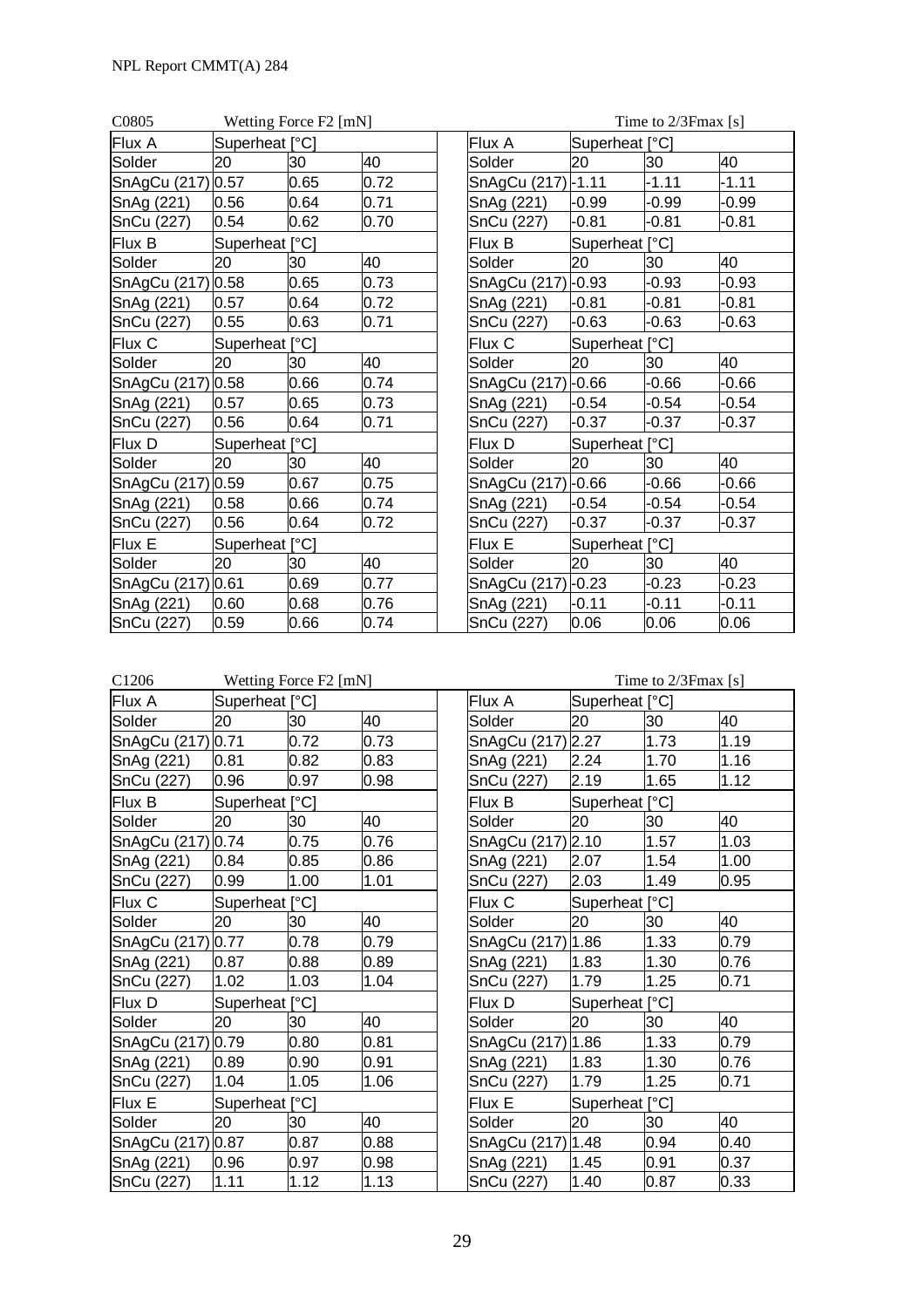| TH Dip             |                | Wetting Force F2 [mN] |       |                   |                | Time to 2/3Fmax [s] |      |
|--------------------|----------------|-----------------------|-------|-------------------|----------------|---------------------|------|
| Flux A             | Superheat [°C] |                       |       | Flux A            | Superheat [°C] |                     |      |
| Solder             | 20             | 30                    | 40    | Solder            | 20             | 30                  | 40   |
| SnAgCu (217) 11.56 |                | 10.97                 | 10.38 | SnAgCu (217) 1.68 |                | 1.49                | 1.30 |
| SnAg (221)         | 13.38          | 12.79                 | 12.20 | SnAg (221)        | 1.20           | 1.01                | 0.82 |
| SnCu (227)         | 16.10          | 15.51                 | 14.92 | SnCu (227)        | 0.49           | 0.30                | 0.11 |
| Flux B             | Superheat [°C] |                       |       | Flux B            | Superheat [°C] |                     |      |
| Solder             | 20             | 30                    | 40    | Solder            | 20             | 30                  | 40   |
| SnAgCu (217) 11.04 |                | 10.45                 | 9.85  | SnAgCu (217) 1.78 |                | 1.59                | 1.40 |
| SnAg (221)         | 12.85          | 12.26                 | 11.67 | SnAg (221)        | 1.30           | 1.11                | 0.92 |
| SnCu (227)         | 15.57          | 14.98                 | 14.39 | SnCu (227)        | 0.58           | 0.39                | 0.20 |
| Flux C             | Superheat [°C] |                       |       | Flux C            | Superheat [°C] |                     |      |
| Solder             | 20             | 30                    | 40    | Solder            | 20             | 30                  | 40   |
| SnAgCu (217) 10.60 |                | 10.01                 | 9.42  | SnAgCu (217) 1.92 |                | 1.73                | 1.54 |
| SnAg (221)         | 12.42          | 11.83                 | 11.24 | SnAg (221)        | 1.44           | 1.25                | 1.06 |
| SnCu (227)         | 15.14          | 14.55                 | 13.96 | SnCu (227)        | 0.73           | 0.54                | 0.35 |
| Flux D             | Superheat [°C] |                       |       | Flux D            | Superheat [°C] |                     |      |
| Solder             | 20             | 30                    | 40    | Solder            | 20             | 30                  | 40   |
| SnAgCu (217) 10.25 |                | 9.66                  | 9.07  | SnAgCu (217) 1.92 |                | 1.73                | 1.54 |
| SnAg (221)         | 12.07          | 11.48                 | 10.89 | SnAg (221)        | 1.44           | 1.25                | 1.06 |
| SnCu (227)         | 14.79          | 14.20                 | 13.61 | SnCu (227)        | 0.73           | 0.54                | 0.35 |
| Flux E             | Superheat [°C] |                       |       | Flux E            | Superheat [°C] |                     |      |
| Solder             | 20             | 30                    | 40    | Solder            | 20             | 30                  | 40   |
| SnAgCu (217) 8.99  |                | 8.40                  | 7.81  | SnAgCu (217) 2.15 |                | 1.96                | 1.77 |
| SnAg (221)         | 10.80          | 10.21                 | 9.62  | SnAg (221)        | 1.67           | 1.48                | 1.29 |
| SnCu (227)         | 13.52          | 12.93                 | 12.34 | SnCu (227)        | 0.95           | 0.76                | 0.58 |

| TH Res. | Wetting Force F2 [mN] |  | Time to $2/3$ Fmax [s] |
|---------|-----------------------|--|------------------------|
|         |                       |  |                        |

|  | Time to 2/3Fm |  |  |  |  |
|--|---------------|--|--|--|--|
|  |               |  |  |  |  |

| Flux A              | Superheat [°C] |         |         | Flux A            | Superheat [°C] |      |      |
|---------------------|----------------|---------|---------|-------------------|----------------|------|------|
| Solder              | 20             | 30      | 40      | Solder            | 20             | 30   | 40   |
| SnAgCu (217) - 0.37 |                | $-0.07$ | 0.23    | SnAgCu (217)8.58  |                | 6.14 | 3.71 |
| SnAg (221)          | $-0.47$        | $-0.17$ | 0.13    | SnAg (221)        | 8.80           | 6.37 | 3.93 |
| SnCu (227)          | $-0.61$        | $-0.32$ | $-0.02$ | SnCu (227)        | 9.14           | 6.70 | 4.26 |
| Flux B              | Superheat [°C] |         |         | Flux B            | Superheat [°C] |      |      |
| Solder              | 20             | 30      | 40      | Solder            | 20             | 30   | 40   |
| SnAgCu (217)-0.34   |                | $-0.05$ | 0.25    | SnAgCu (217)8.65  |                | 6.22 | 3.78 |
| SnAg (221)          | $-0.44$        | $-0.14$ | 0.15    | SnAg (221)        | 8.88           | 6.44 | 4.00 |
| SnCu (227)          | $-0.59$        | $-0.29$ | 0.00    | SnCu (227)        | 9.21           | 6.77 | 4.34 |
| Flux C              | Superheat [°C] |         |         | Flux C            | Superheat [°C] |      |      |
| Solder              | 20             | 30      | 40      | Solder            | 20             | 30   | 40   |
| SnAgCu (217)-0.32   |                | $-0.03$ | 0.27    | SnAgCu (217) 8.76 |                | 6.32 | 3.89 |
| SnAg (221)          | $-0.42$        | $-0.13$ | 0.17    | SnAg (221)        | 8.98           | 6.55 | 4.11 |
| SnCu (227)          | $-0.57$        | $-0.27$ | 0.02    | SnCu (227)        | 9.32           | 6.88 | 4.44 |
| Flux D              | Superheat [°C] |         |         | Flux D            | Superheat [°C] |      |      |
| Solder              | 20             | 30      | 40      | Solder            | 20             | 30   | 40   |
| SnAgCu (217) -0.31  |                | $-0.01$ | 0.29    | SnAgCu (217) 8.76 |                | 6.32 | 3.89 |
| SnAg (221)          | $-0.41$        | $-0.11$ | 0.19    | SnAg (221)        | 8.98           | 6.55 | 4.11 |
| SnCu (227)          | $-0.56$        | $-0.26$ | 0.04    | SnCu (227)        | 9.32           | 6.88 | 4.44 |
| Flux E              | Superheat [°C] |         |         | Flux E            | Superheat [°C] |      |      |
| Solder              | 20             | 30      | 40      | Solder            | 20             | 30   | 40   |
| SnAgCu (217) -0.26  |                | 0.04    | 0.34    | SnAgCu (217) 8.93 |                | 6.50 | 4.06 |
| SnAg (221)          | $-0.35$        | $-0.06$ | 0.24    | SnAg (221)        | 9.16           | 6.72 | 4.28 |
| SnCu (227)          | $-0.50$        | $-0.21$ | 0.09    | SnCu (227)        | 9.49           | 7.05 | 4.62 |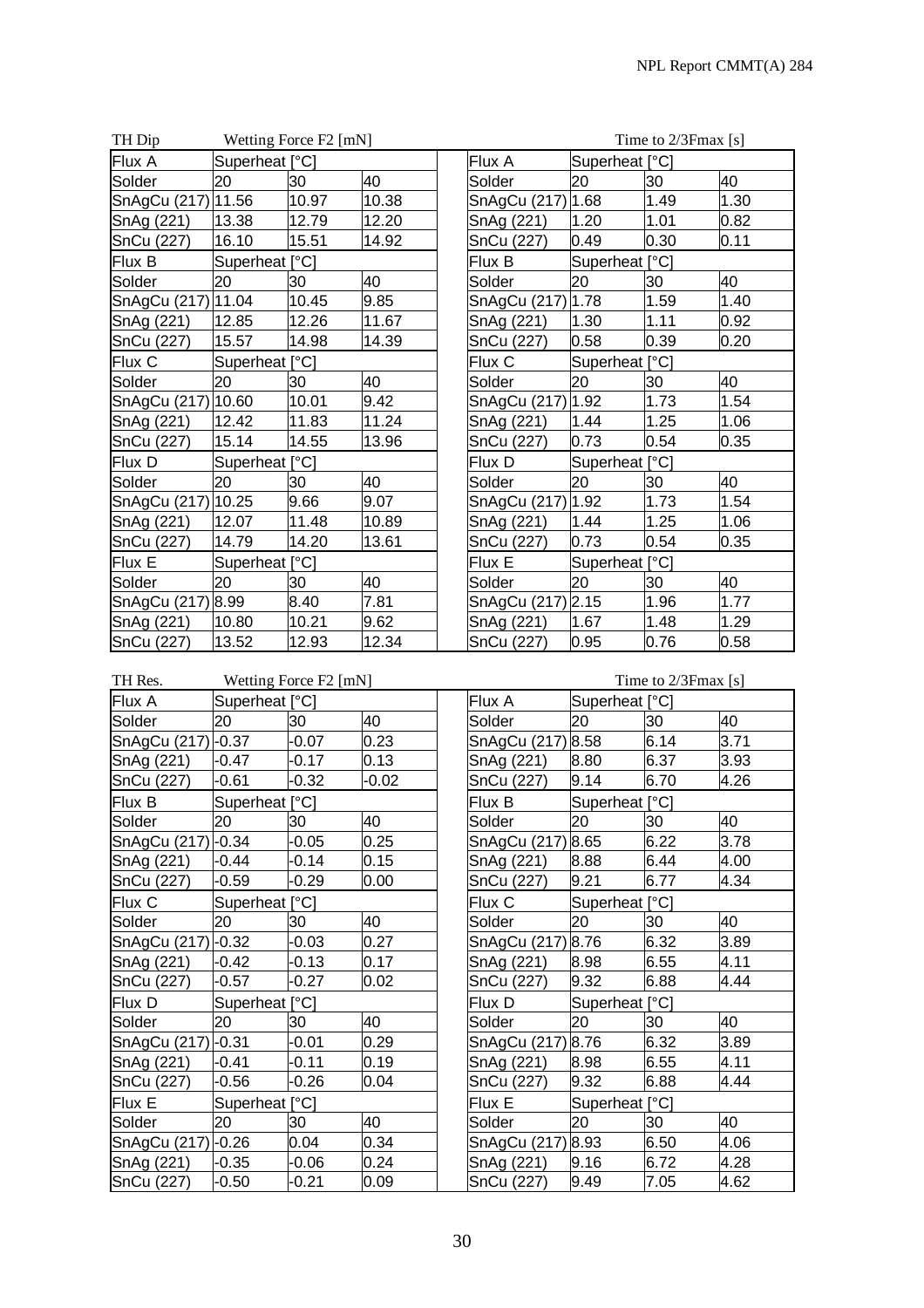| SOT223                      |                | Wetting Force F2 [mN] |         |                   |                     | Time to $2/3$ Fmax [s] |      |
|-----------------------------|----------------|-----------------------|---------|-------------------|---------------------|------------------------|------|
| Flux A                      | Superheat [°C] |                       |         | Flux A            | Superheat [°C]      |                        |      |
| Solder                      | 20             | 30                    | 40      | Solder            | 20                  | 30                     | 40   |
| SnAgCu (217)                | $-0.13$        | 0.05                  | 0.24    | SnAgCu (217)      | 8.58                | 6.91                   | 5.24 |
| SnAg (221)                  | $-0.21$        | $-0.03$               | 0.16    | SnAg (221)        | 9.18                | 7.51                   | 5.83 |
| SnCu (227)                  | $-0.33$        | $-0.15$               | 0.04    | SnCu (227)        | 10.07               | 8.40                   | 6.73 |
| Flux B                      | Superheat [°C] |                       |         | Flux B            | Superheat [°C]      |                        |      |
| Solder                      | 20             | 30                    | 40      | Solder            | 20                  | 30                     | 40   |
| SnAgCu (217)-0.15           |                | 0.04                  | 0.22    | SnAgCu (217) 8.80 |                     | 7.13                   | 5.46 |
| SnAg (221)                  | $-0.23$        | $-0.04$               | 0.14    | SnAg (221)        | 9.39                | 7.72                   | 6.05 |
| SnCu (227)                  | $-0.34$        | $-0.16$               | 0.03    | SnCu (227)        | 10.29               | 8.62                   | 6.95 |
| Flux C                      | Superheat [°C] |                       |         | Flux C            | Superheat [°C]      |                        |      |
| Solder                      | 20             | 30                    | 40      | Solder            | 20                  | 30                     | 40   |
| SnAgCu (217)-0.16           |                | 0.03                  | 0.21    | SnAgCu (217)      | 9.12                | 7.45                   | 5.78 |
| SnAg (221)                  | $-0.24$        | $-0.05$               | 0.13    | SnAg (221)        | 9.72                | 8.05                   | 6.38 |
| SnCu (227)                  | $-0.35$        | $-0.17$               | 0.01    | SnCu (227)        | 10.61               | 8.94                   | 7.27 |
| Flux D                      | Superheat [°C] |                       |         | Flux D            | Superheat [°C]      |                        |      |
| Solder                      | 20             | 30                    | 40      | Solder            | 20                  | 30                     | 40   |
| SnAgCu (217)-0.17           |                | 0.02                  | 0.20    | SnAgCu (217) 9.12 |                     | 7.45                   | 5.78 |
| SnAg (221)                  | $-0.25$        | $-0.06$               | 0.12    | SnAg (221)        | 9.72                | 8.05                   | 6.38 |
| SnCu (227)                  | $-0.36$        | $-0.18$               | 0.00    | SnCu (227)        | 10.61               | 8.94                   | 7.27 |
| Flux E                      | Superheat [°C] |                       |         | Flux E            | Superheat [°C]      |                        |      |
| Solder                      | 20             | 30                    | 40      | Solder            | 20                  | 30                     | 40   |
| SnAgCu (217)                | $-0.20$        | $-0.01$               | 0.17    | SnAgCu (217)      | 9.64                | 7.97                   | 6.30 |
| SnAg (221)                  | $-0.28$        | -0.09                 | 0.09    | SnAg (221)        | 10.24               | 8.57                   | 6.90 |
| SnCu (227)                  | $-0.40$        | $-0.21$               | $-0.03$ | SnCu (227)        | 11.14               | 9.47                   | 7.79 |
| SOT23 Wetting Force F2 [mN] |                |                       |         |                   | Time to 2/3Fmax [s] |                        |      |
| Flux A                      | Superheat [°C] |                       |         | Flux A            | Superheat [°C]      |                        |      |
| Solder                      | 20             | 30                    | 40      | Solder            | 20                  | 30                     | 40   |
| SnAgCu (217) 0.26           |                | 0.27                  | 0.27    | SnAgCu (217)      | 0.39                | 0.46                   | 0.53 |
| SnAg (221)                  | 0.28           | 0.28                  | 0.28    | SnAg (221)        | 0.35                | 0.43                   | 0.50 |
| SnCu (227)                  | 0.29           | 0.30                  | 0.30    | SnCu (227)        | 0.30                | 0.38                   | 0.45 |
| Flux B                      | Superheat [°C] |                       |         | Flux B            | Superheat [°C]      |                        |      |
| Solder                      | 20             | 30                    | 40      | Solder            | 20                  | 30                     | 40   |
| SnAgCu (217) 0.26           |                | 0.27                  | 0.27    | SnAgCu (217) 0.41 |                     | 0.48                   | 0.55 |
| SnAg (221)                  | 0.28           | 0.28                  | 0.28    | SnAg (221)        | 0.37                | 0.45                   | 0.52 |
| SnCu (227)                  | 0.29           | 0.30                  | 0.30    | SnCu (227)        | 0.32                | 0.40                   | 0.47 |
| Flux C                      | Superheat [°C] |                       |         | Flux C            | Superheat [°C]      |                        |      |
| Solder                      | 20             | 30                    | 40      | Solder            | 20                  | 30                     | 40   |
| SnAgCu (217)                | 0.26           | 0.27                  | 0.27    | SnAgCu (217)      | 0.44                | 0.51                   | 0.59 |
| SnAg (221)                  | 0.28           | 0.28                  | 0.28    | SnAg (221)        | 0.41                | 0.48                   | 0.55 |
| SnCu (227)                  | 0.29           | 0.30                  | 0.30    | SnCu (227)        | 0.36                | 0.43                   | 0.50 |

SnCu (227) 0.41 0.48 0.55

Flux D Superheat [°C]<br>
Solder 20 30 40 Solder 20 30

Flux E Superheat [°C] | |Flux E |Superheat [°C]

SnCu (227) 0.29 0.29 0.30

Solder 20 30 40 Solder 20 30 40 SnAgCu (217) 0.26 0.27 0.27 SnAgCu (217) 0.44 0.51 0.59 SnAg (221) 0.28 0.28 0.28 SnAg (221) 0.41 0.48 0.55 SnCu (227) 0.29 0.30 0.30 SnCu (227) 0.36 0.43 0.50

Solder 20 30 40 Solder 20 30 40 SnAgCu (217) 0.26 0.27 0.27 SnAgCu (217) 0.49 0.56 0.64 SnAg (221) 0.27 0.28 0.28 SnAg (221) 0.46 0.53 0.60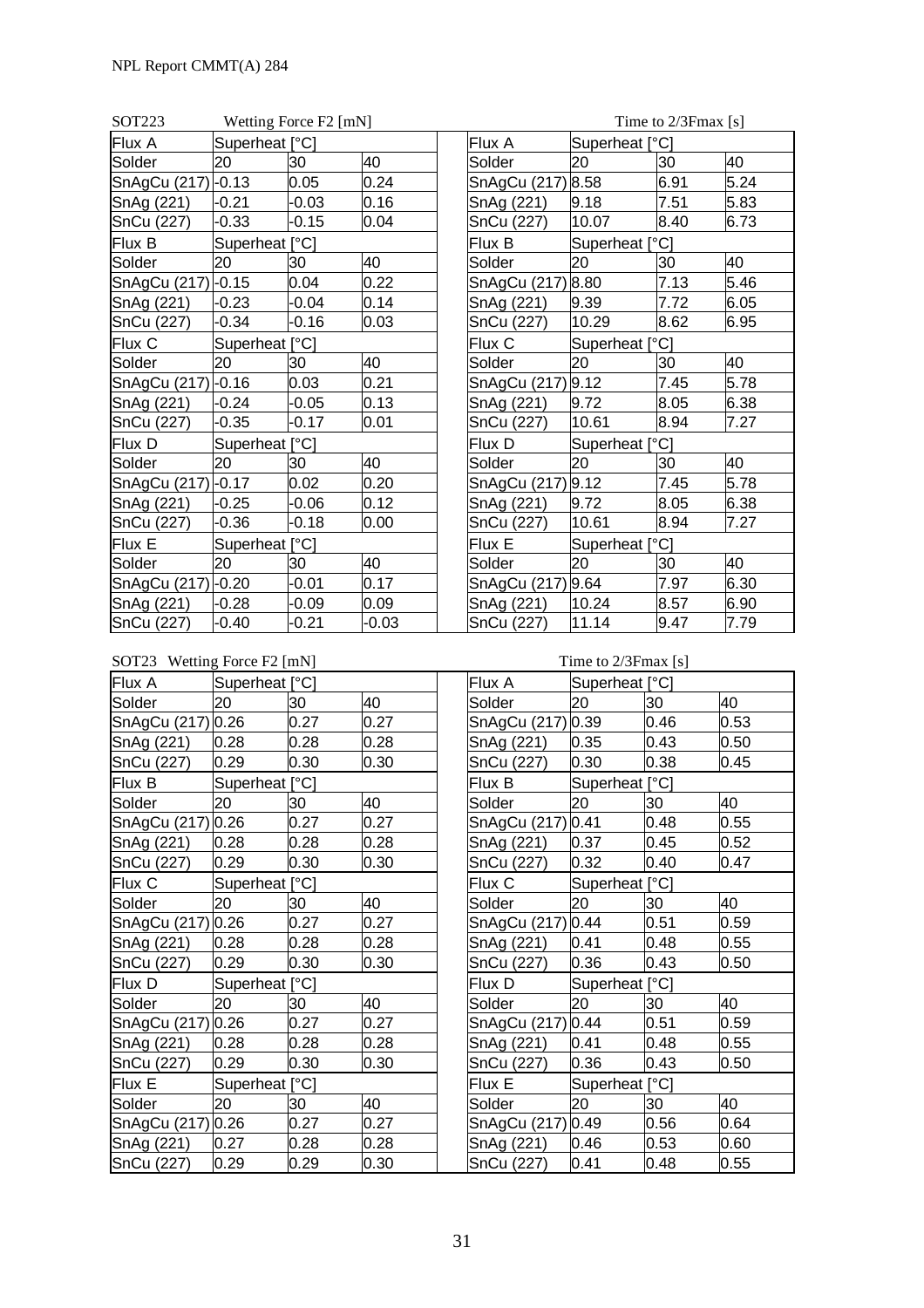| SOIC14 SnPb       | Wetting Force F2 [mN] |         |         | Time to $2/3$ Fmax [s] |                |      |      |
|-------------------|-----------------------|---------|---------|------------------------|----------------|------|------|
| Flux A            | Superheat [°C]        |         | Flux A  | Superheat [°C]         |                |      |      |
| Solder            | 20                    | 30      | 40      | Solder                 | 20             | 30   | 40   |
| SnAgCu (217) 0.20 |                       | 0.31    | 0.42    | SnAgCu (217) 2.64      |                | 2.01 | 1.38 |
| SnAg (221)        | 0.04                  | 0.15    | 0.26    | SnAg (221)             | 3.36           | 2.73 | 2.10 |
| SnCu (227)        | $-0.21$               | $-0.10$ | 0.02    | SnCu (227)             | 4.45           | 3.81 | 3.18 |
| Flux B            | Superheat [°C]        |         |         | Flux B                 | Superheat [°C] |      |      |
| Solder            | 20                    | 30      | 40      | Solder                 | 20             | 30   | 40   |
| SnAgCu (217) 0.19 |                       | 0.31    | 0.42    | SnAgCu (217) 2.66      |                | 2.03 | 1.40 |
| SnAg (221)        | 0.03                  | 0.14    | 0.25    | SnAg (221)             | 3.39           | 2.75 | 2.12 |
| SnCu (227)        | $-0.22$               | $-0.10$ | 0.01    | SnCu (227)             | 4.47           | 3.84 | 3.21 |
| Flux C            | Superheat [°C]        |         |         | Flux C                 | Superheat [°C] |      |      |
| Solder            | 20                    | 30      | 40      | Solder                 | 20             | 30   | 40   |
| SnAgCu (217) 0.19 |                       | 0.30    | 0.41    | SnAgCu (217) 2.70      |                | 2.07 | 1.44 |
| SnAg (221)        | 0.02                  | 0.14    | 0.25    | SnAg (221)             | 3.42           | 2.79 | 2.16 |
| SnCu (227)        | $-0.22$               | $-0.11$ | 0.00    | SnCu (227)             | 4.51           | 3.87 | 3.24 |
| Flux D            | Superheat [°C]        |         |         | Flux D                 | Superheat [°C] |      |      |
| Solder            | 20                    | 30      | 40      | Solder                 | 20             | 30   | 40   |
| SnAgCu (217) 0.18 |                       | 0.30    | 0.41    | SnAgCu (217) 2.70      |                | 2.07 | 1.44 |
| SnAg (221)        | 0.02                  | 0.13    | 0.24    | SnAg (221)             | 3.42           | 2.79 | 2.16 |
| SnCu (227)        | $-0.23$               | $-0.11$ | 0.00    | SnCu (227)             | 4.51           | 3.87 | 3.24 |
| Flux E            | Superheat [°C]        |         |         | Flux E                 | Superheat [°C] |      |      |
| Solder            | 20                    | 30      | 40      | Solder                 | 20             | 30   | 40   |
| SnAgCu (217) 0.17 |                       | 0.28    | 0.39    | SnAgCu (217) 2.76      |                | 2.13 | 1.50 |
| SnAg (221)        | 0.00                  | 0.11    | 0.23    | SnAg (221)             | 3.48           | 2.85 | 2.22 |
| SnCu (227)        | $-0.24$               | $-0.13$ | $-0.02$ | SnCu (227)             | 4.57           | 3.93 | 3.30 |

|                   | Time to $2/3$ Fmax $ s $ |                |      |  |  |  |
|-------------------|--------------------------|----------------|------|--|--|--|
| Flux A            | Superheat [°C]           |                |      |  |  |  |
| Solder            | 20                       | 30             | 40   |  |  |  |
| SnAgCu (217) 2.64 |                          | 2.01           | 1.38 |  |  |  |
| SnAg (221)        | 3.36                     | 2.73           | 2.10 |  |  |  |
| SnCu (227)        | 4.45                     | 3.81           | 3.18 |  |  |  |
| Flux B            |                          | Superheat [°C] |      |  |  |  |
| Solder            | 20                       | 30             | 40   |  |  |  |
| SnAgCu (217) 2.66 |                          | 2.03           | 1.40 |  |  |  |
| SnAg (221)        | 3.39                     | 2.75           | 2.12 |  |  |  |
| SnCu (227)        | 4.47                     | 3.84           | 3.21 |  |  |  |
| Flux C            |                          | Superheat [°C] |      |  |  |  |
| Solder            | 20                       | 30             | 40   |  |  |  |
| SnAgCu (217) 2.70 |                          | 2.07           | 1.44 |  |  |  |
| SnAg (221)        | 3.42                     | 2.79           | 2.16 |  |  |  |
| SnCu (227)        | 4.51                     | 3.87           | 3.24 |  |  |  |
| Flux D            | Superheat [°C]           |                |      |  |  |  |
| Solder            | 20                       | 30             | 40   |  |  |  |
| SnAgCu (217) 2.70 |                          | 2.07           | 1.44 |  |  |  |
| SnAg (221)        | 3.42                     | 2.79           | 2.16 |  |  |  |
| SnCu (227)        | 4.51                     | 3.87           | 3.24 |  |  |  |
| Flux E            | Superheat [°C]           |                |      |  |  |  |
| Solder            | 20                       | 30             | 40   |  |  |  |
| SnAgCu (217) 2.76 |                          | 2.13           | 1.50 |  |  |  |
| SnAg (221)        | 3.48                     | 2.85           | 2.22 |  |  |  |
| SnCu (227)        | 4.57                     | 3.93           | 3.30 |  |  |  |

| SOIC14 PdNi       | Wetting Force F2 [mN] |                |         |                   | Time to 2/3Fmax [s] |                |      |  |  |
|-------------------|-----------------------|----------------|---------|-------------------|---------------------|----------------|------|--|--|
| Flux A            | Superheat [°C]        |                | Flux A  | Superheat [°C]    |                     |                |      |  |  |
| Solder            | 20                    | 30             | 40      | Solder            | 20                  | 30             | 40   |  |  |
| SnAgCu (217)-0.08 |                       | 0.05           | 0.18    | SnAgCu (217) 4.09 |                     | 2.89           | 1.69 |  |  |
| SnAg (221)        | $-0.15$               | $-0.03$        | 0.10    | SnAg (221)        | 4.57                | 3.37           | 2.17 |  |  |
| SnCu (227)        | $-0.27$               | $-0.15$        | $-0.02$ | SnCu (227)        | 5.28                | 4.08           | 2.88 |  |  |
| Flux B            |                       | Superheat [°C] |         |                   | Superheat [°C]      |                |      |  |  |
| Solder            | 20                    | 30             | 40      | Solder            | 20                  | 30             | 40   |  |  |
| SnAgCu (217)-0.09 |                       | 0.04           | 0.17    | SnAgCu (217) 4.15 |                     | 2.96           | 1.76 |  |  |
| SnAg (221)        | $-0.17$               | $-0.04$        | 0.09    | SnAg (221)        | 4.63                | 3.43           | 2.23 |  |  |
| SnCu (227)        | $-0.29$               | $-0.16$        | $-0.03$ | SnCu (227)        | 5.34                | 4.14           | 2.94 |  |  |
| Flux C            | Superheat [°C]        |                |         | Flux C            |                     | Superheat [°C] |      |  |  |
| Solder            | 20                    | 30             | 40      | Solder            | 20                  | 30             | 40   |  |  |
| SnAgCu (217)-0.10 |                       | 0.03           | 0.16    | SnAgCu (217) 4.25 |                     | 3.05           | 1.85 |  |  |
| SnAg (221)        | $-0.18$               | $-0.05$        | 0.08    | SnAg (221)        | 4.72                | 3.52           | 2.32 |  |  |
| SnCu (227)        | $-0.30$               | $-0.17$        | $-0.04$ | SnCu (227)        | 5.43                | 4.23           | 3.04 |  |  |
| Flux D            | Superheat [°C]        |                |         | Flux D            | Superheat [°C]      |                |      |  |  |
| Solder            | 20                    | 30             | 40      | Solder            | 20                  | 30             | 40   |  |  |
| SnAgCu (217)-0.11 |                       | 0.02           | 0.15    | SnAgCu (217) 4.25 |                     | 3.05           | 1.85 |  |  |
| SnAg (221)        | $-0.19$               | $-0.06$        | 0.07    | SnAg (221)        | 4.72                | 3.52           | 2.32 |  |  |
| SnCu (227)        | $-0.31$               | $-0.18$        | $-0.05$ | SnCu (227)        | 5.43                | 4.23           | 3.04 |  |  |
| Flux E            | Superheat [°C]        |                |         | Flux E            | Superheat [°C]      |                |      |  |  |
| Solder            | 20                    | 30             | 40      | Solder            | 20                  | 30             | 40   |  |  |
| SnAgCu (217)-0.14 |                       | $-0.01$        | 0.12    | SnAgCu (217) 4.40 |                     | 3.20           | 2.00 |  |  |
| SnAg (221)        | $-0.22$               | $-0.09$        | 0.04    | SnAg (221)        | 4.87                | 3.67           | 2.47 |  |  |
| SnCu (227)        | $-0.34$               | $-0.21$        | $-0.08$ | SnCu (227)        | 5.58                | 4.38           | 3.18 |  |  |

| Time to 2/3Fmax [s]      |                |      |      |  |  |  |
|--------------------------|----------------|------|------|--|--|--|
| Superheat [°C]<br>Flux A |                |      |      |  |  |  |
| Solder                   | 20             | 30   | 40   |  |  |  |
| SnAgCu (217) 4.09        |                | 2.89 | 1.69 |  |  |  |
| SnAg (221)               | 4.57           | 3.37 | 2.17 |  |  |  |
| SnCu (227)               | 5.28           | 4.08 | 2.88 |  |  |  |
| Flux B                   | Superheat [°C] |      |      |  |  |  |
| Solder                   | 20             | 30   | 40   |  |  |  |
| SnAgCu (217) 4.15        |                | 2.96 | 1.76 |  |  |  |
| SnAg (221)               | 4.63           | 3.43 | 2.23 |  |  |  |
| SnCu (227)               | 5.34           | 4.14 | 2.94 |  |  |  |
| Flux C                   | Superheat [°C] |      |      |  |  |  |
| Solder                   | 20             | 30   | 40   |  |  |  |
| SnAgCu (217) 4.25        |                | 3.05 | 1.85 |  |  |  |
| SnAg (221)               | 4.72           | 3.52 | 2.32 |  |  |  |
| SnCu (227)               | 5.43           | 4.23 | 3.04 |  |  |  |
| Flux D                   | Superheat [°C] |      |      |  |  |  |
| Solder                   | 20             | 30   | 40   |  |  |  |
| SnAgCu (217) 4.25        |                | 3.05 | 1.85 |  |  |  |
| SnAg (221)               | 4.72           | 3.52 | 2.32 |  |  |  |
| SnCu (227)               | 5.43           | 4.23 | 3.04 |  |  |  |
| Flux E                   | Superheat [°C] |      |      |  |  |  |
| Solder                   | 20             | 30   | 40   |  |  |  |
| SnAgCu (217) 4.40        |                | 3.20 | 2.00 |  |  |  |
| SnAg (221)               | 4.87           | 3.67 | 2.47 |  |  |  |
| SnCu (227)               | 5.58           | 4.38 | 3.18 |  |  |  |

32